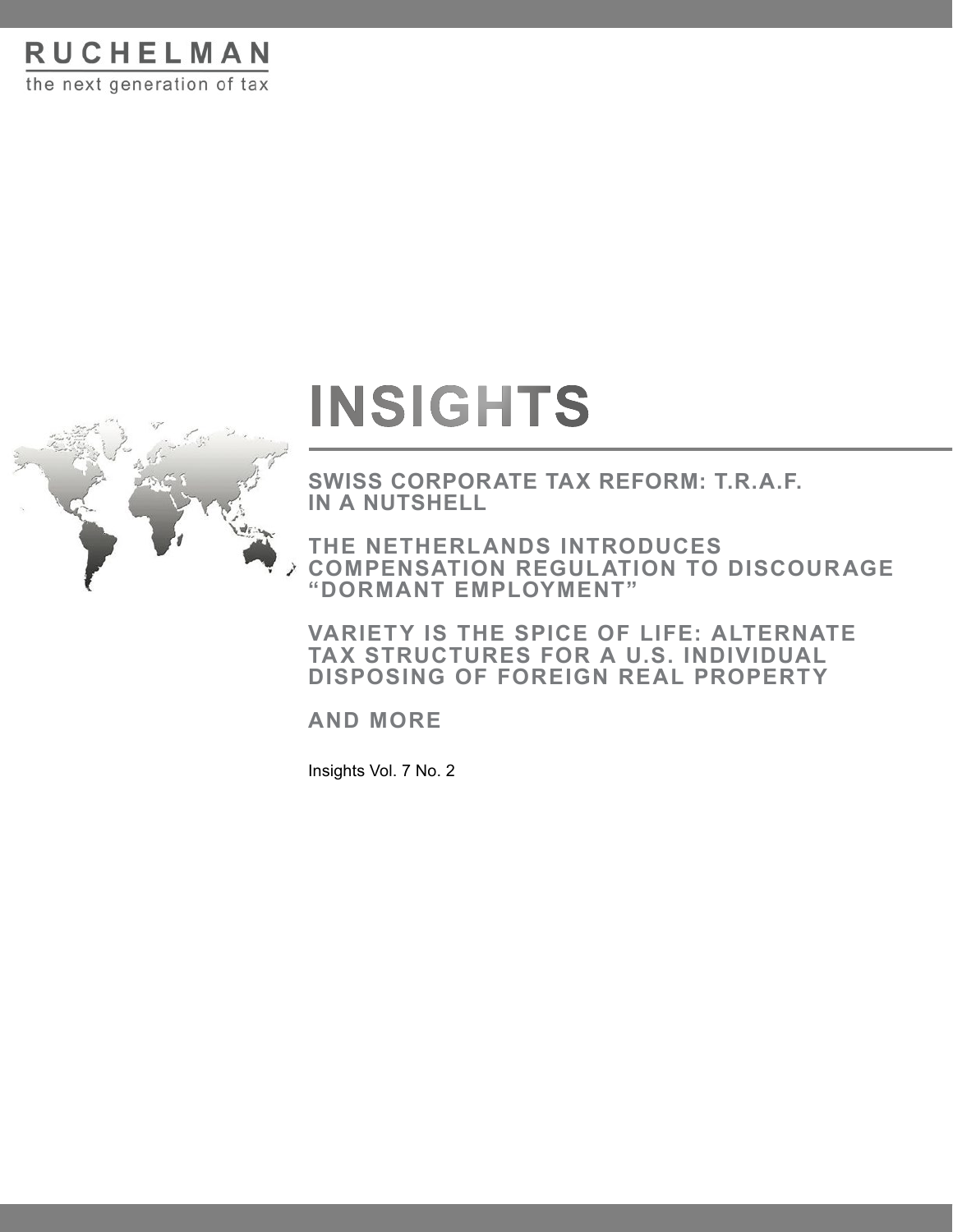# <span id="page-1-0"></span>**TABLE OF CONTENTS**

### **Editors' Note**

| <b>Swiss Corporate Tax Reform:</b><br>T.R.A.F. in a Nutshell<br>4                                                           |
|-----------------------------------------------------------------------------------------------------------------------------|
| The Netherlands Introduces<br><b>Compensation Regulation</b><br>to Discourage "Dormant<br>Employment"<br>11                 |
| The Multilateral Instrument and Its<br>Applicability in India<br>19                                                         |
| Foreign Tokens - U.S. Tax<br><b>Characterization: Questions</b>                                                             |
| O.E.C.D. to Use Hybrid Model<br>to Develop Digital Economy<br><b>Nexus and Profit Attribution</b>                           |
| Variety Is the Spice of Life:<br>Alternate Tax Structures for a<br>U.S. Individual Disposing of<br>Foreign Real Property 36 |
| Transfer of Business Contracts -<br>I.R.S. Disagrees with<br>Greenteam, No Capital Gains<br>Without a Fight  44             |
| J-5 Step Up Anti-Money<br>Laundering in 2020, Sights Set<br>on Central America  48<br><b>Contacts</b>                       |

# **EDITORS' NOTE**

In uncertain times, *Insights* soldiers on, providing you the tax guidance you need to meet your long-term goals. This month's edition addresses the following topics:

- **Swiss Corporate Tax Reform: T.R.A.F. in a Nutshell.** As a result of a favorable vote last year, T.R.A.F. – the tax reform in Switzerland – came into effect on January 1, 2020. T.R.A.F. was crafted to generate additional revenue for cantons, enhance old age pensions and survivors insurance funding, and reform corporate tax rules. Peter von Berg of Blum&Grob Attorneys at Law in Zurich, Switzerland, identifies the major changes for companies and individuals and provides examples of the effects on various entities.
- **The Netherlands Introduces Compensation Regulation to Discourage "Dormant Employment."** For U.S. tax advisers not versed in Dutch labor law, the world of employee rights and employer obligations is a thing to behold. To illustrate, in 2015, the Dutch parliament enacted a law under which an employee in the Netherlands having spent 104 weeks on paid sick leave is entitled to a transition payment if the employment contract was terminated by the employer. However, many employers attempted to avoid the payment by retaining these employees under "dormant contracts," where the contract remained in force but there was no position available and no pay. New legislation effective April 1, 2020, breaks the deadlock. The transition fee remains in effect, but all or most of the payment is funded on a deferred basis by the Dutch government. Rachida el Johari and Madeleine Molster of Saguire Legal, Amsterdam, the Netherlands, explain how the Compensation Regulation works and propose a winning strategy for employers.

• **The Multilateral Instrument and Its Applicability in India.** One of the most significant outcomes of the B.E.P.S. Project is the signing of the multilateral instrument ("M.L.I.") in 2017. The O.E.C.D. initiated the B.E.P.S. Project in 2013 with a view to curtail tax avoidance. The M.L.I. addresses B.E.P.S. concerns in thousands of bilateral tax treaties through one common treaty. India has been at the forefront of implementing B.E.P.S. measures, and India's covered tax treaties will need to be read with the M.L.I. from April 1, 2020. Sakate Khaitan of Khaitan Legal Associates, Mumbai, India, and Abbas Jaorawala, a chartered accountant and consultant to that firm, explain India's positions on various provisions of the M.L.I. for those engaged in trade or investment opportunities relating to India.

• **Foreign Tokens – U.S. Tax Characterization: Questions and Discussion.** Initial coin offerings ("I.C.O.'s") provide blockchain-based companies with a new way to raise capital. Companies in the U.S. and abroad have been raising capital using blockchain technology since 2016. As this means of raising funds gained popularity, the S.E.C. ruled that some tokens are securities, making U.S. I.C.O.'s subject to Federal securities laws. Tax questions also arose, but not all questions have been addressed by the I.R.S. Specifically, no guidance exists with respect to the proper characterization of a token, and as a result, U.S. investors are not assured of the tax consequences of their investments. Galia Antebi and Andreas A. Apostolides walk through the issues, identify the problems, and suggest solutions where appropriate.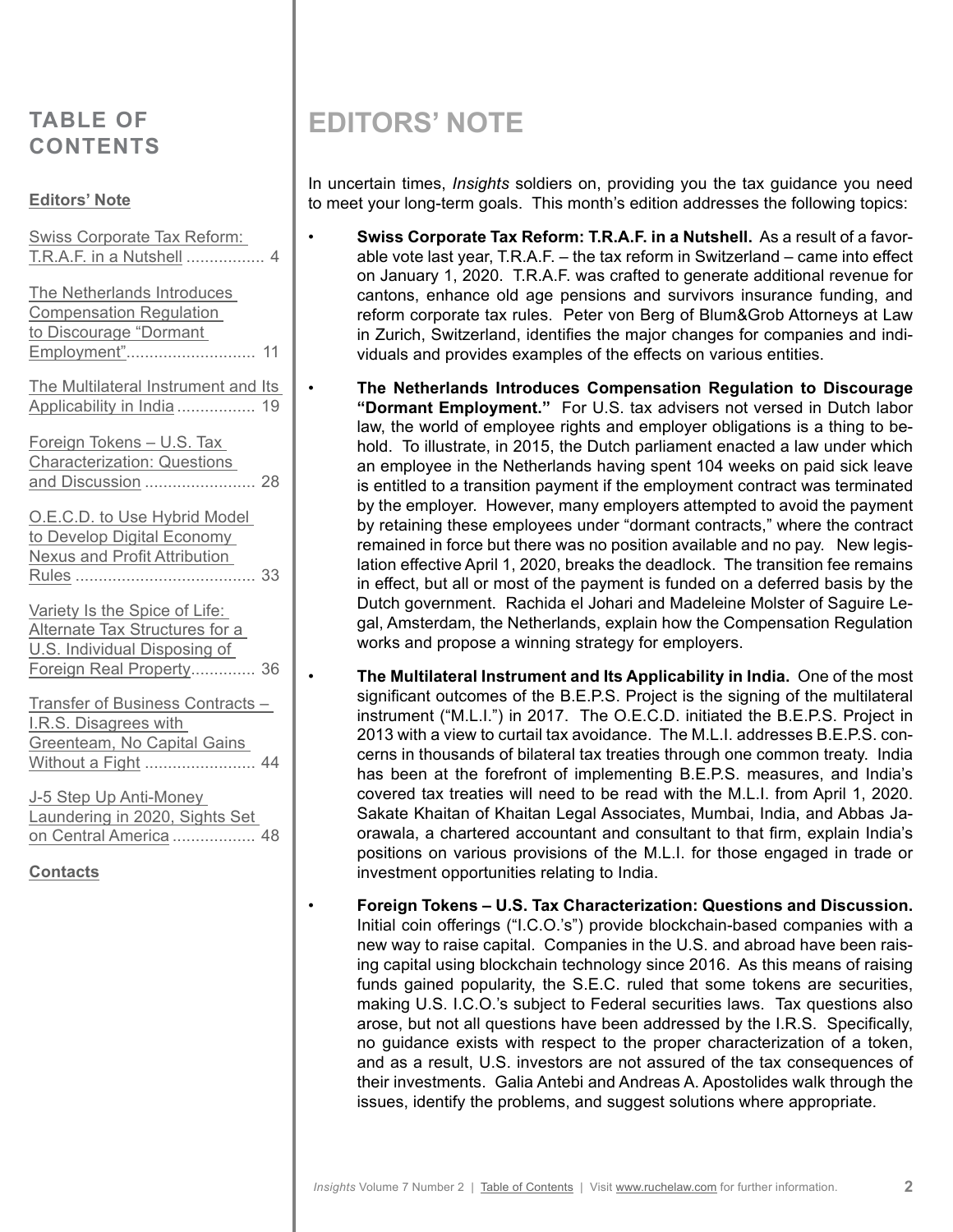- **O.E.C.D. to Use Hybrid Model to Develop Digital Economy Nexus and Profit Attribution Rules.** The O.E.C.D. announced on January 31, 2020, that its policy development efforts under Pillar One, related to the taxation of the digital economy, will move forward using the non-consensus "Unified Approach" as a working model. The O.E.C.D.'s deadline for obtaining a consensus outcome is highly ambitious. Michael Peggs provides his views. Despite what people may think about when this effort should have begun, it is crucially important that it has begun at last and in an organized way.
- **Variety is the Spice of Life: Alternate Tax Structures for a U.S. Individual Disposing of Foreign Real Property.** When U.S. individuals acquire personal use real property or fallow land located abroad, the property often is owned by a corporation. Typically, that decision is driven by local considerations, of one kind or another. However, corporate ownership poses income tax issues in the U.S. at the time the property or the shares are sold. Neha Rastogi, Nina Krauthamer, and Stanley C. Ruchelman explore various ways by which a sale can be effected and the U.S. tax considerations that result. The answers may not be what the client expects to hear, especially if the sale transaction is cast as a sale of real property by a foreign corporation.
- **Transfer of Business Contracts I.R.S. Disagrees with Greenteam, No Capital Gains Without a Fight.** In an Action on Decision ("A.O.D.") published in late 2019, the I.R.S. announced its nonacquiescence to the Tax Court's decision in *Greenteam Materials Recovery Facility v. Commr*. The case involved Code §1253, the provision that standardizes rules under which payments that are incident to the transfer of a franchise, trademark, or trade name may or may not be properly treated as capital gains. The case was decided in the taxpayer's favor because the taxpayer's agreement avoided all the terms that would otherwise cause the sales proceeds to be characterized as ordinary income. However, the nonacquiescence means that the I.R.S. will not follow the holding in cases appealable in Circuit Courts of Appeals other than the 9th Circuit. Lisa Marie Singh and Stanley C. Ruchelman discuss the case and the nonacquiescence, cautioning that a franchise contract that cannot appreciate over time because the payments are fixed in amount or in scope of service is not an appreciating asset in the eyes of the I.R.S.
- **J-5 Step Up Anti-Money Laundering in 2020, Sights Set on Central America.** The Joint Chiefs of Global Tax Enforcement, known as the J-5, is a coordinated team of crime-fighting tax authorities from the U.K., the U.S., Canada, Australia, and the Netherlands. Formed in 2018, the mandate of the J-5 is to stop the facilitation of offshore tax evasion and money laundering. In January, the J-5 conducted coordinated action regarding a Central American financial institution believed to be involved in money laundering and tax evasion on a global basis. Denisse Lopez reports.

This is the last edition edited under the guidance of Jennifer Lapper, the Director of Marketing and Special Events at Ruchelman P.L.L.C. After seven years, Jennifer has accepted a position with a multi-city firm as part of its marketing team. We wish her all the best in her new digs.

We hope you enjoy this issue.

- The Editors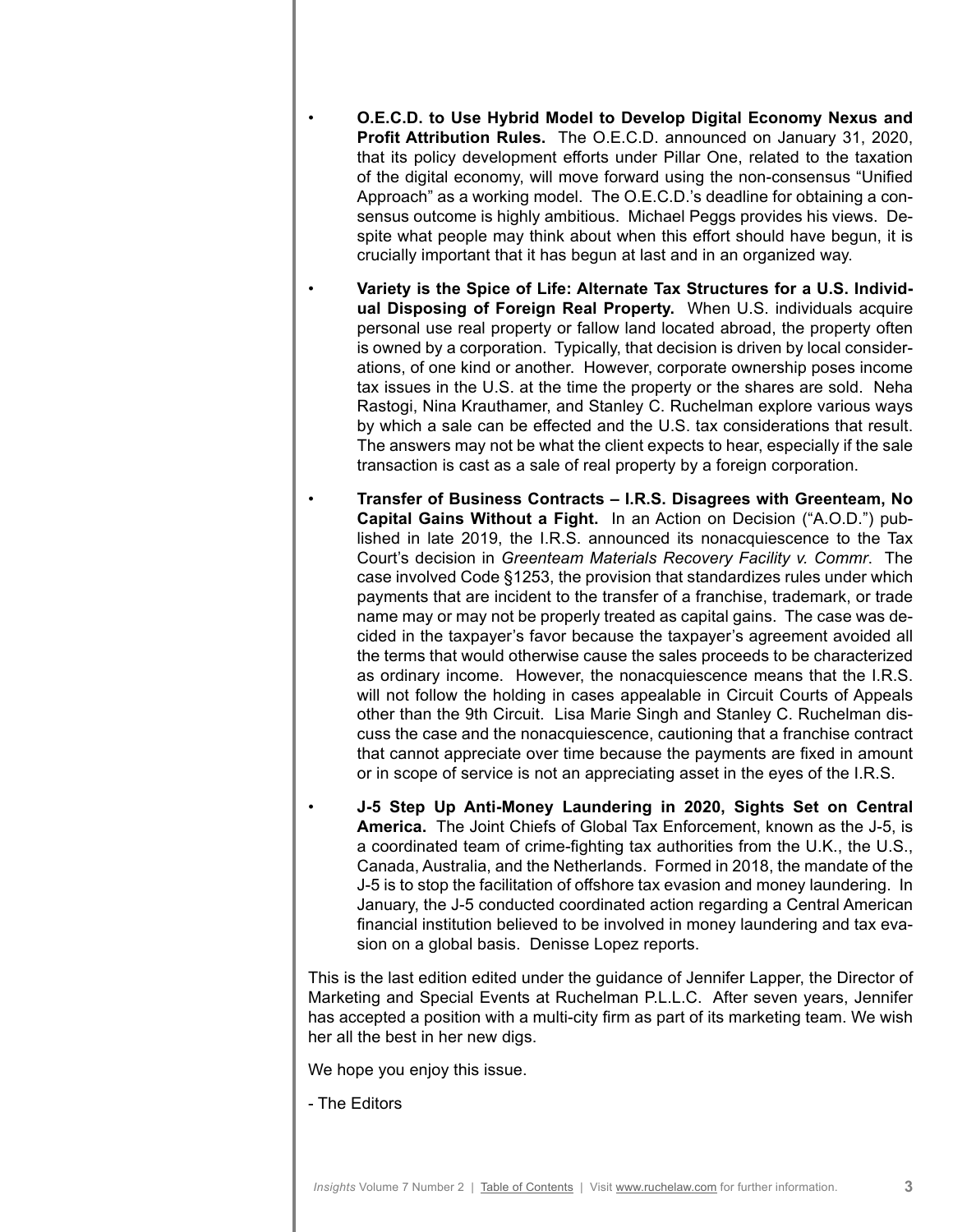# **SWISS CORPORATE TAX REFORM: T.R.A.F. IN A NUTSHELL**

# **INTRODUCTION**

It has taken a while for the Swiss corporate tax reform to be adopted. As outlined in our previous [articles,](http://www.ruchelaw.com/publications/?tag=switzerland) Swiss voters defeated the initial tax reform package by a majority of almost 60-40 in 2017.1 In the aftermath of the defeat, a steering committee representing the cantons and the Swiss Federation issued Tax Proposal 17, recommending a modified version of corporate tax reform.<sup>2</sup> An analysis showed that important reasons for the defeat of the initial proposal were an adverse view of reform that was held by many and cantonal concerns over a loss of tax revenue.

More than one year later, on September 28, 2018, the Swiss parliament approved the amended bill, which was renamed the Federal Law on Tax Reform and Old-Age and Survivors' Insurance Financing ("Tax Reform and A.H.V. Financing" or "T.R.A.F."). As the modified name indicates, the law was newly linked to old-age and survivors' insurance ("A.H.V.").

T.R.A.F. was crafted to generate additional revenue for the cantons, enhance A.H.V. pensions, and reform corporate tax rules. As a result, the modified bill was approved by a large majority of Swiss voters, who went to the polls on May 19, 2019. The tax reform and A.H.V. financing provisions came into force on January 1, 2020.

# **T.R.A.F. IN A NUTSHELL**

The final law follows the initial reform package. The existing tax regimes for companies, such as holding companies and mixed companies have been abolished, as they no longer are in line with international standards. No changes have been made to (i) the new cantonal and municipal patent box regimes based on the O.E.C.D. nexus approach, (ii) the additional deduction for research and development ("R&D") costs, and (iii) the step-up mechanism.

The following tables provide an overview of all measures adopted in T.R.A.F.

### **Measures Affecting Companies**

| <b>Measure</b>                | T.R.A.F. Provision                                                                                                                                                                                                  |
|-------------------------------|---------------------------------------------------------------------------------------------------------------------------------------------------------------------------------------------------------------------|
| Abolishment of Tax<br>Regimes | At a cantonal level, tax regimes enabled certain Swiss<br>companies, such as holding companies, to pay little or no<br>corporate income tax. These tax privileges are abolished<br>subject to a phase-in provision. |

- <sup>1</sup> ["Swiss Corporate Tax Reform Postponed,"](http://publications.ruchelaw.com/news/2017-02/swiss-corp-tax-reform.pdf) *Insights* 4, no. 2 (2017).
- <sup>2</sup> ["New Proposal for Swiss Corporate Tax Reform,"](http://publications.ruchelaw.com/news/2017-06/New-Proposal-for-Swiss-Corporate-Tax-Reform.pdf) *Insights* 4, no. 4 (2017).

### <span id="page-3-0"></span>**Author** Peter von Burg

### **Tags**

Corporate Tax Holding Company Patent Box Step-up **Switzerland** Tax Reform

Peter von Burg is an associate in the tax and private client team of Blum&Grob in Zurich. His practice focuses on national and international taxation issues. He advises private clients as well as entities.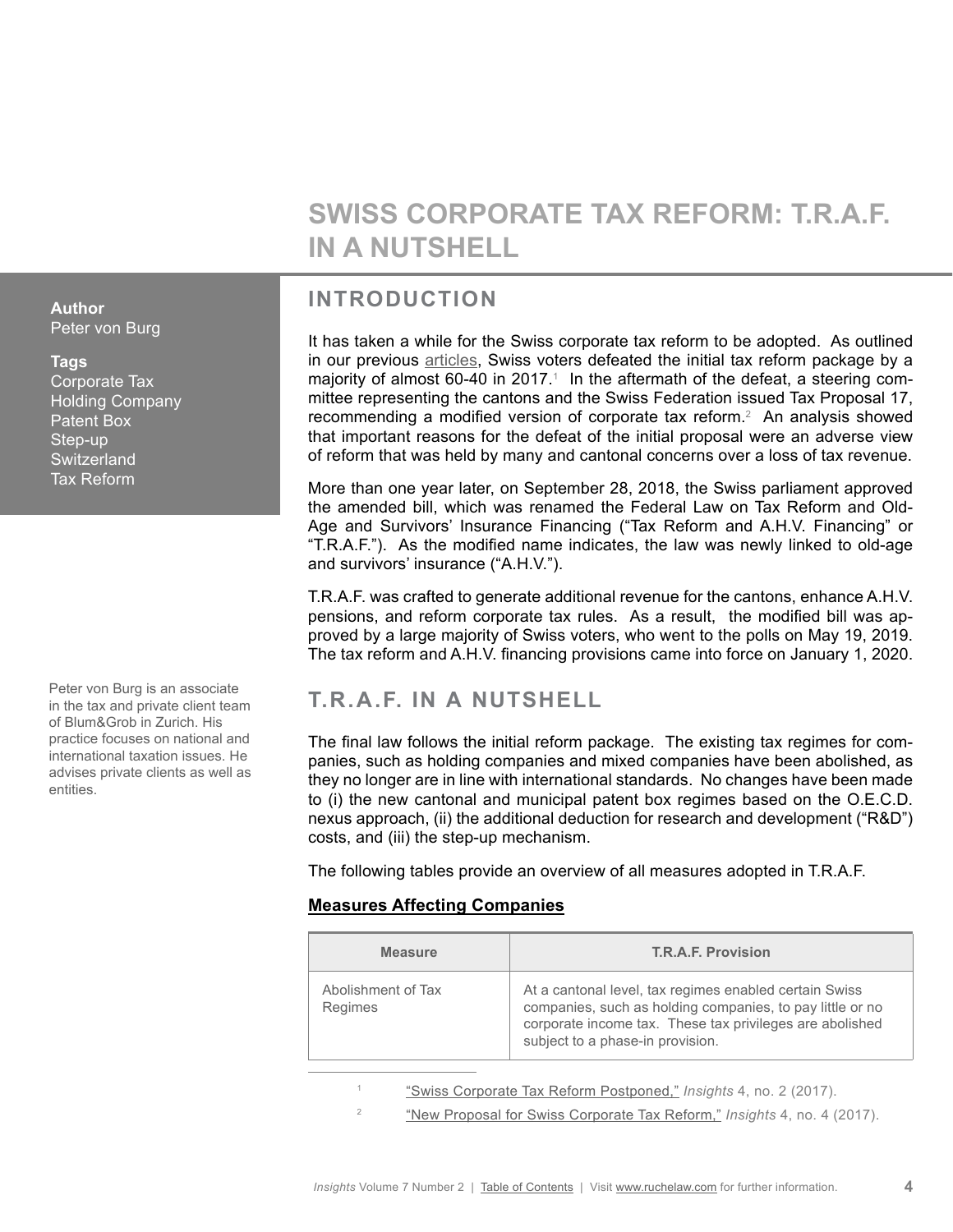| <b>Measure</b>                            | <b>T.R.A.F. Provision</b>                                                                                                                                                                                                                                                                                                                |
|-------------------------------------------|------------------------------------------------------------------------------------------------------------------------------------------------------------------------------------------------------------------------------------------------------------------------------------------------------------------------------------------|
| Patent Box                                | The profits from patents and comparable rights are<br>separated from other profits and are taxed at a lower rate.<br>Each canton has discretion to determine the extent of the<br>minimum base to be taxed. As an example, the tax base in<br>Zurich is 10%, which is the minimum permitted by Federal<br>law.                           |
| <b>Additional Deductions for</b><br>R&D   | Additional deductions of up to 50% may be claimed for R&D<br>expenditures. Each canton has discretion to determine<br>whether it will adopt the provision and, if so, the percentage<br>increase for the additional deduction. As an example, the<br>increased rate to expenditures in Zurich is 50%.                                    |
| Notional Interest Deduction<br>("N.I.D.") | The cantons may allow an interest deduction on equity<br>where the effective Federal, cantonal, and municipal<br>income tax burden in the cantonal capital is at least<br>18.03%. At this time, the N.I.D. will be applicable only in<br>the canton of Zurich, which is the only canton having a rate<br>in excess of the threshold.     |
| Limitation of the Aggregate<br>Relief     | The aggregate tax relief resulting from the patent box,<br>the additional deductions for R&D, and the N.I.D. cannot<br>exceed 70% of income prior to these deductions. Several<br>cantons have introduced lower ceilings on the aggregated<br>relief, among them Basel, where the ceiling is 40% of<br>income prior to these deductions. |
| Adjustments to Capital Tax                | All cantons levy capital tax on the equity of resident<br>companies. The cantons may introduce a reduced tax rate<br>on equity attributable to participations, patents, comparable<br>rights, and intercompany loans.                                                                                                                    |
| Step-Up Mechanism                         | Companies that relocate their headquarters to Switzerland<br>can benefit from a step-up in the base used to compute<br>depreciation.                                                                                                                                                                                                     |
| Extension of the Lump-<br>Sum Tax Credit  | The lump-sum tax credit prevents international double<br>taxation. It allows a Swiss-resident company to claim a<br>credit for foreign taxes under certain conditions, such as a<br>receipt of dividends. Now, this credit may be claimed by a<br>Swiss permanent establishment of a foreign company.                                    |

# **Measures Affecting Shareholders with Domicile in Switzerland**

| <b>Measure</b>                          | T.R.A.F. Provision                                                                                                                                                                                                                                                                                                                                 |
|-----------------------------------------|----------------------------------------------------------------------------------------------------------------------------------------------------------------------------------------------------------------------------------------------------------------------------------------------------------------------------------------------------|
| Partial Taxation of<br><b>Dividends</b> | Shareholders resident in Switzerland holding a participation<br>of at least 10% of the capital of a company may profit from<br>a special partial taxation of dividends received from such<br>company. In other words, only 60% of a divided is taxed<br>at the Federal level and at least 50% of is taxed at the<br>cantonal and municipal levels. |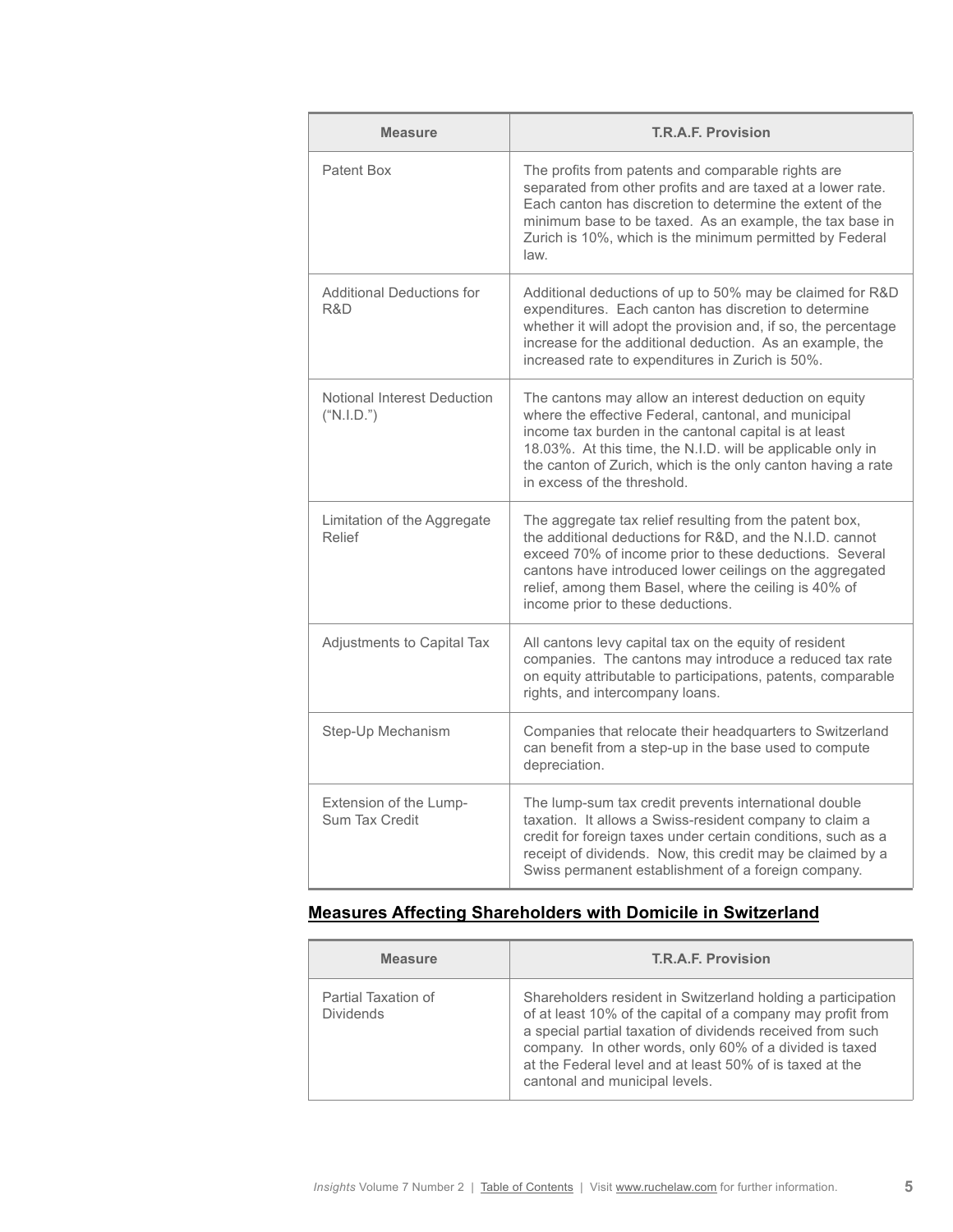| <b>Measure</b>                                                   | <b>T.R.A.F. Provision</b>                                                                                                                                                                                                                                                                                                                                                                                                                                                                                                                                                                                                                                                            |
|------------------------------------------------------------------|--------------------------------------------------------------------------------------------------------------------------------------------------------------------------------------------------------------------------------------------------------------------------------------------------------------------------------------------------------------------------------------------------------------------------------------------------------------------------------------------------------------------------------------------------------------------------------------------------------------------------------------------------------------------------------------|
| Restrictions on Tax-Free<br>Repayment of Capital<br>Contribution | The principle that paid-in capital and capital reserves may<br>be paid back to the local or foreign shareholder without<br>any tax consequences was introduced to Swiss tax law<br>in 2011. Swiss companies were free to decide whether a<br>payment to a shareholder would be a dividend distribution<br>or a repayment of such reserves. The reform restricts<br>tax-free repayments of capital contributions for Swiss<br>listed companies, as these companies will have to match<br>every capital repayment with an equal dividend. This will<br>ensure that some extent of dividends is taxed for income<br>tax purposes. The new rule does not affect non-listed<br>companies. |
| Capital Gains Tax                                                | In general, no capital gains tax is levied on the sale of<br>shares by an individual resident in Switzerland. Among<br>other exemptions, the new law includes a stricter practice<br>on capital gains tax when the shares are sold to a company<br>controlled by the shareholder.                                                                                                                                                                                                                                                                                                                                                                                                    |

### **Fiscal Policy Measures**

| <b>Measure</b>                                                     | <b>T.R.A.F. Provision</b>                                                                                                                                                                                                                                                                                                                                                                                                                                                                                                                                                                                                                                                               |  |
|--------------------------------------------------------------------|-----------------------------------------------------------------------------------------------------------------------------------------------------------------------------------------------------------------------------------------------------------------------------------------------------------------------------------------------------------------------------------------------------------------------------------------------------------------------------------------------------------------------------------------------------------------------------------------------------------------------------------------------------------------------------------------|--|
| Cantonal Share of Direct<br>Federal Tax                            | The cantons' share of direct Federal tax revenue will be<br>increased from 17% to 21.2%, limiting the cantons' risk of a<br>loss of tax revenues.                                                                                                                                                                                                                                                                                                                                                                                                                                                                                                                                       |  |
| <b>Municipality Clause</b>                                         | The cantons will compensate the municipalities for the<br>financial effects of tax reductions at the cantonal level.                                                                                                                                                                                                                                                                                                                                                                                                                                                                                                                                                                    |  |
| Adjustments in Financial<br><b>Equalization Between</b><br>Cantons | The fiscal equalization aims to mitigate cantonal differences<br>regarding financial capacity. When calculating financial<br>equalization between the cantons, the profits of companies<br>having certain status are now to be given lesser weight<br>than other profits.                                                                                                                                                                                                                                                                                                                                                                                                               |  |
| A.H.V.                                                             | As originally proposed, the corporate tax reform favored<br>Swiss corporations to the exclusion of individuals. This<br>gave rise to an apprehension that individuals would face<br>a tax increase in order to make up for a shortfall in tax<br>revenue, which led to its defeat at the polls. To make<br>T.R.A.F. attractive to voters, it includes additional financing<br>for the Swiss social security system. Starting in 2020,<br>an additional C.H.F. 2 billion per year will be paid into the<br>A.H.V. system, of which approximately C.H.F. 800 million<br>will be funded by the Swiss Confederation. Employers and<br>employees will contribute another C.H.F. 1.2 billion. |  |

# **EFFECT ON COMPANIES**

The following two examples illustrate the ways companies are affected by T.R.A.F.

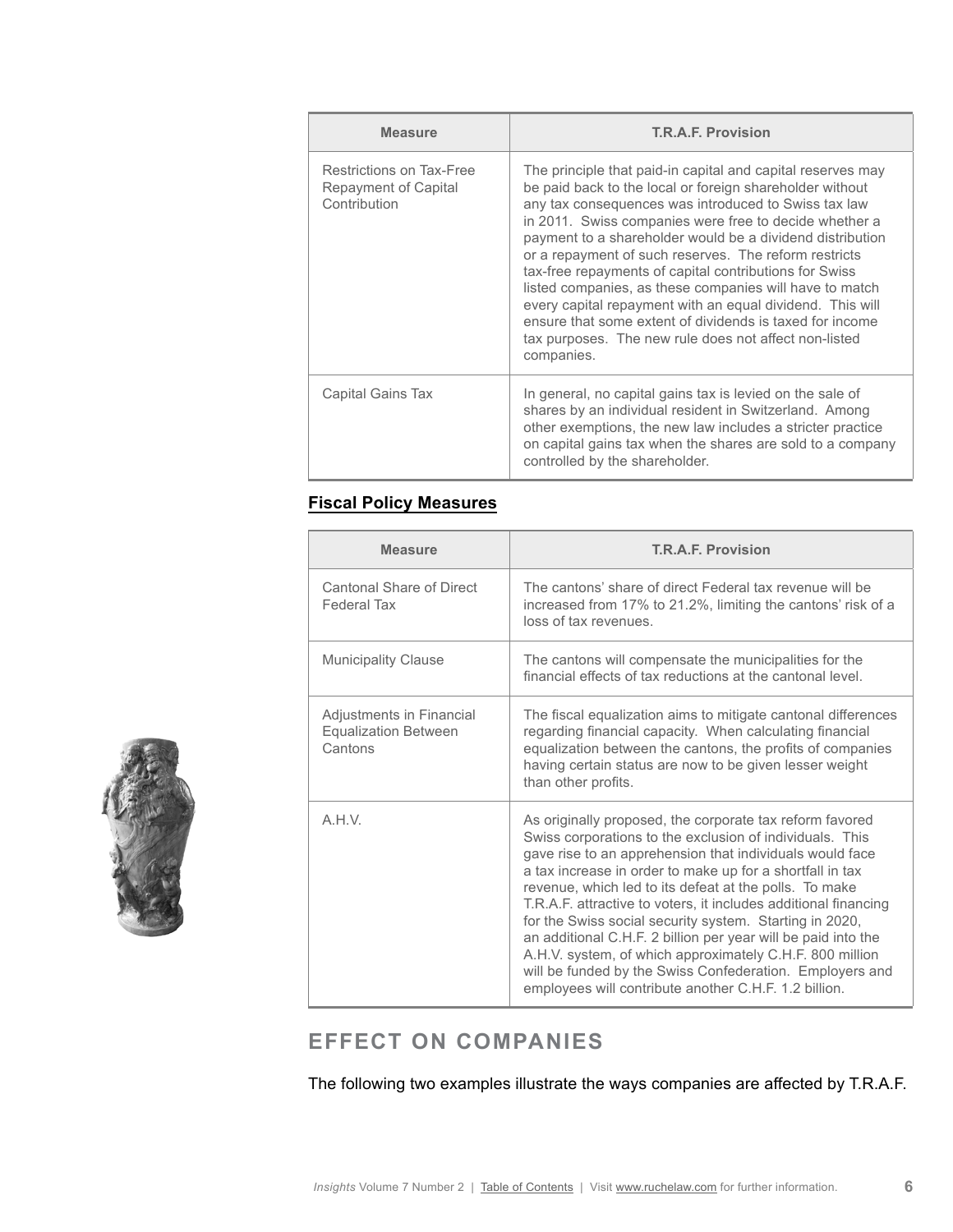### **Example 1: Swiss Holding Company**

A Swiss corporation has its registered seat in Zurich. As the corporation met the cantonal requirements for the holding company privilege, it was exempt from corporate income tax on a cantonal and municipal level until the end of 2019. With the implementation of the tax reform, the holding privilege has been abolished at the cantonal and municipal levels. The corporation will become subject to ordinary corporate income taxes. It is allowed to claim the benefit of the participation deduction as currently applicable for Federal taxes.

The company's assets consist mainly of 10% or greater participations and some cash and securities. At the end of 2019, various securities are accounted at acquisition cost, although the fair market value was higher as a result of unrealized capital gains.

| <b>Provisional Balance Sheet 2019</b>                        |         |                               |         |
|--------------------------------------------------------------|---------|-------------------------------|---------|
| <b>Assets</b>                                                |         | <b>Liabilities and Equity</b> |         |
| Cash                                                         | \$100   | Liabilities                   | \$100   |
| Securities*                                                  | \$1,000 | Loans                         | \$3,000 |
| Participations                                               | \$3,000 | Equity                        | \$1,000 |
| Total                                                        | \$4,100 | Total                         | \$4,100 |
| $*$ Market value \$3,000 (unrealized capital gain = \$2,000) |         |                               |         |

According to Swiss accounting rules, a company may choose to account for securities at acquisition or fair market value. If fair market value is used, all securities must be accounted for at fair market value in one entry in the balance sheet. Reference must be made in the notes to the accounts.

As the holding privilege is still applicable in 2019, the company may choose to increase the value of the securities from acquisition to fair market value, resulting in a realized gain.

| <b>Final Balance Sheet 2019</b> |         |                               |         |
|---------------------------------|---------|-------------------------------|---------|
| <b>Assets</b>                   |         | <b>Liabilities and Equity</b> |         |
| Cash                            | \$100   | Liabilities                   | \$100   |
| <b>Securities</b>               | \$3,000 | Loans                         | \$3,000 |
| Participations                  | \$3,000 | Equity                        | \$1,000 |
|                                 |         | Income 2019                   | \$2,000 |
| Total                           | \$6,100 | Total                         | \$6,100 |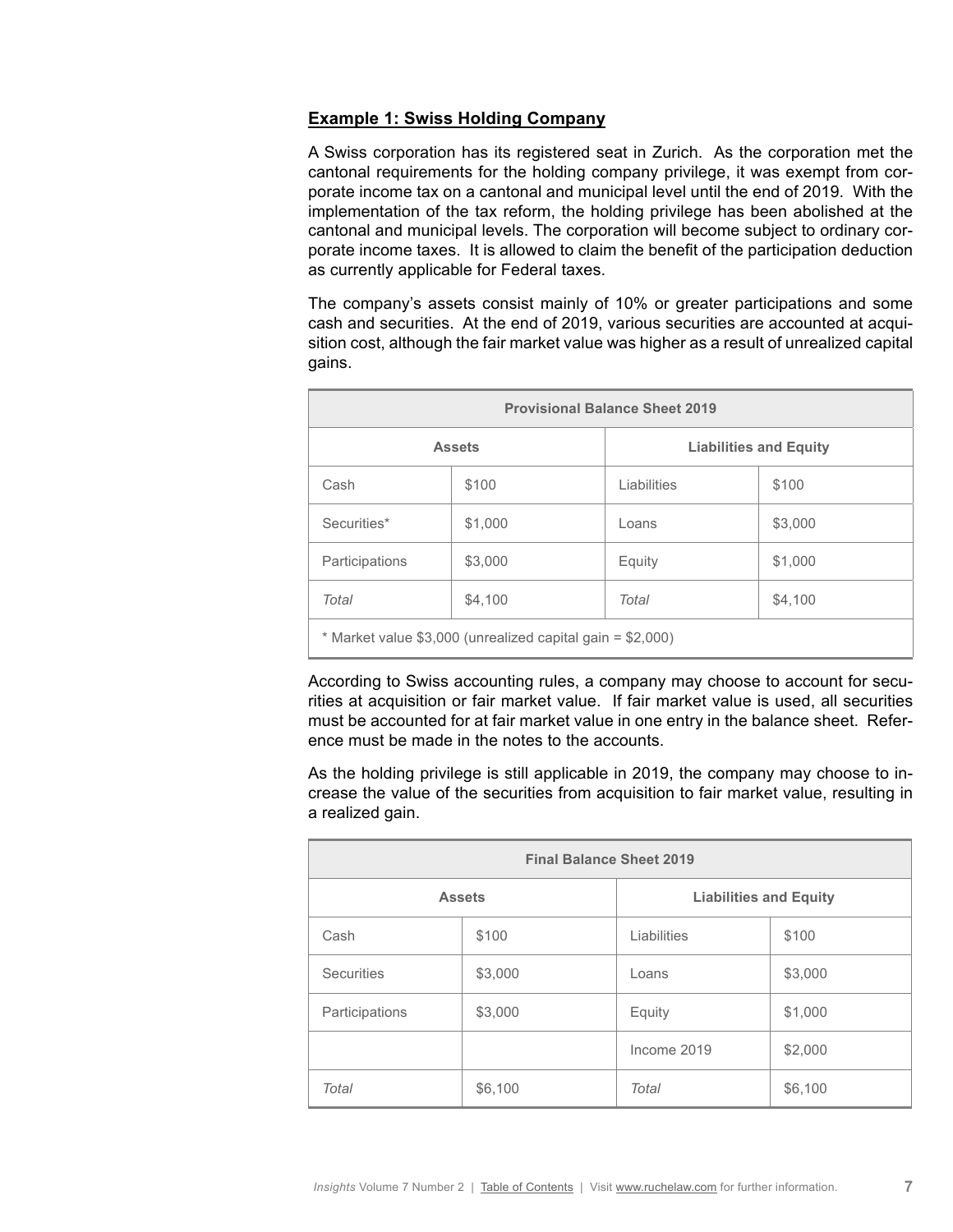*"A Swiss company may reduce its tax burden significantly if unrealized gains are included in the balance sheet for 2019."*

On the level of cantonal and municipal tax, the company may apply the holding privilege in the year 2019. Consequently, the realized gain of \$2,000 is not taxed. However, beginning with the financial year 2020, the book values that were reported at the end of 2019 will be recognized for tax purposes.

The company will report taxable income including the realized gain of \$2,000 for direct Federal taxes in 2019, and tax will be paid.

In summary, a Swiss company may reduce its tax burden significantly if unrealized gains are included in the balance sheet for 2019. From 2020 on, realized gains will be fully taxed on all three levels. See simplified example as follows, effective tax rate included.

|                             | 2019    | 2020   |
|-----------------------------|---------|--------|
| Direct Federal Tax          | 7.8%    | 7.8%   |
| Cantonal/Municipal Tax*     | $0.0\%$ | 13.5%  |
| Aggregated Tax Burden       | 7.8%    | 21.3%  |
| <b>Profit on Securities</b> | \$2,000 | \$2000 |
| Profit Tax                  | \$156   | \$426  |

\* The canton of Zurich will reduce its tax rate in 2021 slightly (aggregate tax rate as of 2021 will be approximately 20%).

With regard to the participations (shareholdings of  $>10\%$ ), there is  $-$  in general  $-$  no need for a revaluation. Income arising from such participations will be subject to the participation relief, as currently applied for Federal taxes, also on the cantonal and municipal levels.

The participation exemption is a percentage deduction from corporate income tax that is equal to net participation income (gross participation income from qualifying dividends and capital gains, less related administration and financing costs) divided by taxable income. In most cases, the participation relief results in a full exemption from corporate income tax for all or most of the participation income. The participation relief applies to dividends and capital gains. No significant tax consequences should be applicable. If participations have been depreciated in the past, it must be determined whether a step-up is possible.

In summary, Swiss holding companies should analyze their assets for unrealized gains and may decide to realize them in the final 2019 financial accounts. If so, they should act immediately since the transition must be addressed with the competent tax authorities (*i.e.*, via ruling request) and/or should be included in the final balance sheet and profit and loss statement for 2019.

Finally, since tax rates vary from canton to canton, management may wish to relocate the headquarters location and functions to a more tax-favorable canton such as Zug, where the aggregate effective tax rate is approximately 12%.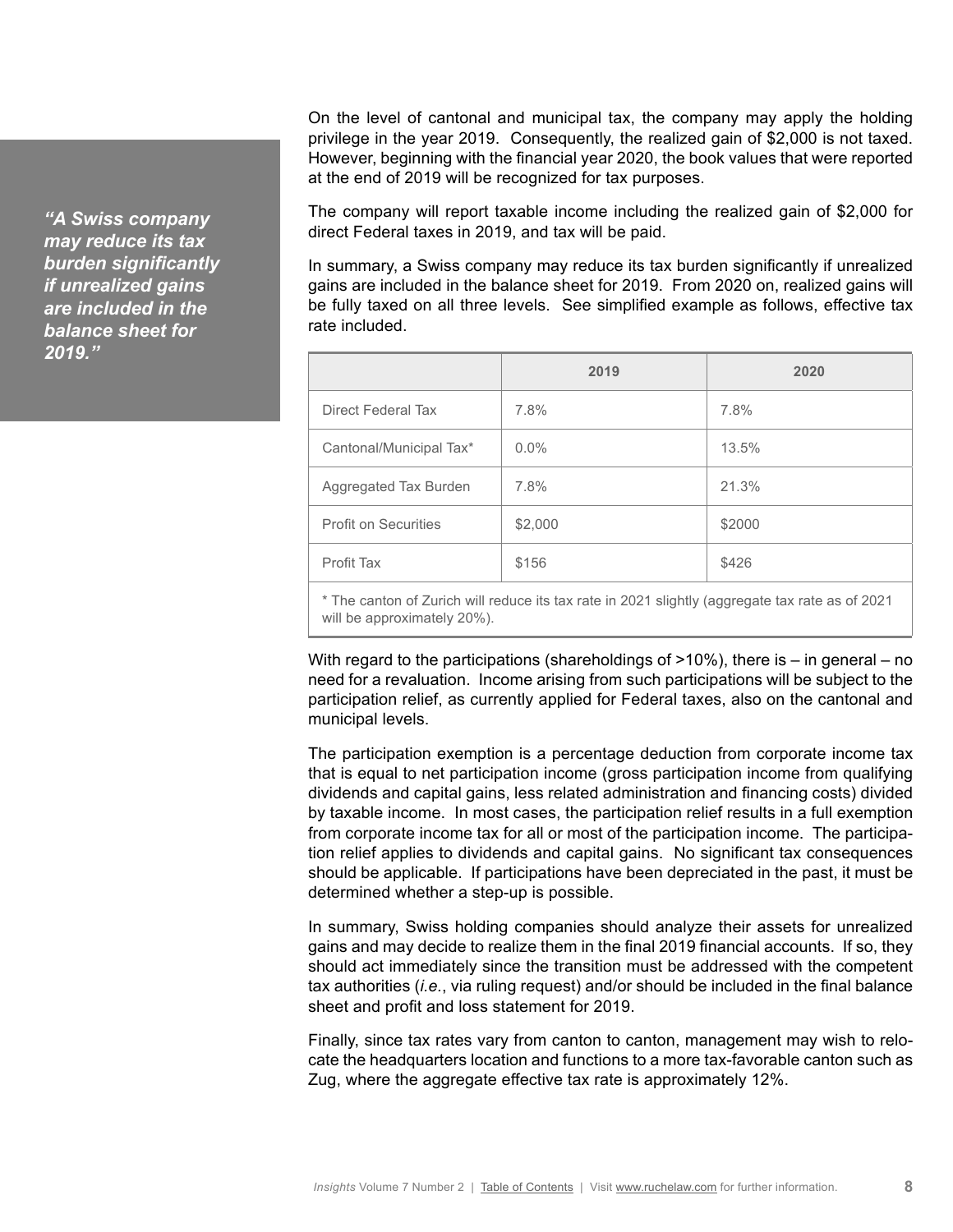### **Example 2: Swiss Industrial Company**

A Swiss corporation has its registered office in Zurich. Until the end of 2019, the company paid ordinary corporate income taxes at the cantonal and municipal levels. The company invents industrial products in R&D centers that are located principally in Europe (outside Switzerland) and the U.S. Consequently, the operation in Switzerland has been limited to distribution activities.

The company explores whether it can benefit from T.R.A.F. It identifies that new product A will be fully developed in Switzerland and that new product B could be developed in Switzerland. If so, the Swiss contributions to R&D is expected to be 52.5%.

### *Additional Deductions for R&D*

One of the measures provided by T.R.A.F. is the allowance of an additional deduction for R&D performed in Switzerland. The cantons may allow a deduction for up to 50% of the R&D expenses incurred by the taxpayer directly or indirectly through third parties in Switzerland. The additional deduction is allowed on the directly attributable personnel expenses for R&D plus a surcharge of 35% as well as 80% of expenses for R&D invoiced by third parties.

In our example, the canton of Zurich introduced the additional deduction for R&D. Therefore, the company may apply this additional deduction to reduce taxable income. If the company had its research facility in Basel-Stadt, it could not claim the deduction, as Basel-Stadt has not introduced the additional deduction. Again, consideration should be given to a move of headquarters and functions from Basel-Stadt.

#### *Patent Box*

Another measure of T.R.A.F. to be considered is the introduction of a patent box tax regime. Philosophically, R&D is a tax benefit that is realized at the time expenditures are made whereas the patent box regime provides benefits at a later point in time when revenue is realized. It is inappropriate to claim both benefits. Consequently, when adopting the patent box tax regime, the benefit of R&D expenses that have been deducted must be recaptured. Consequently, a corporation must analyze whether it is worthwhile to switch to the patent box regime. In our example, this question is irrelevant, as no R&D has been carried out in Switzerland in the past.

In making an analysis, the first step is to identify the patents that generate income qualifying for the patent box regime. Covered patents include

- patents registered under the European Patent Convention,
- patents registered under the Swiss Patent Act, and
- foreign patents corresponding to European or Swiss patents.

Intellectual property such as trademarks or know-how are not included for the patent box calculation.

When computing the benefit under the patent box regime, profits from intellectual property must be adjusted using the modified nexus approach. Under this approach, the expenditures for qualifying R&D performed in Switzerland is divided by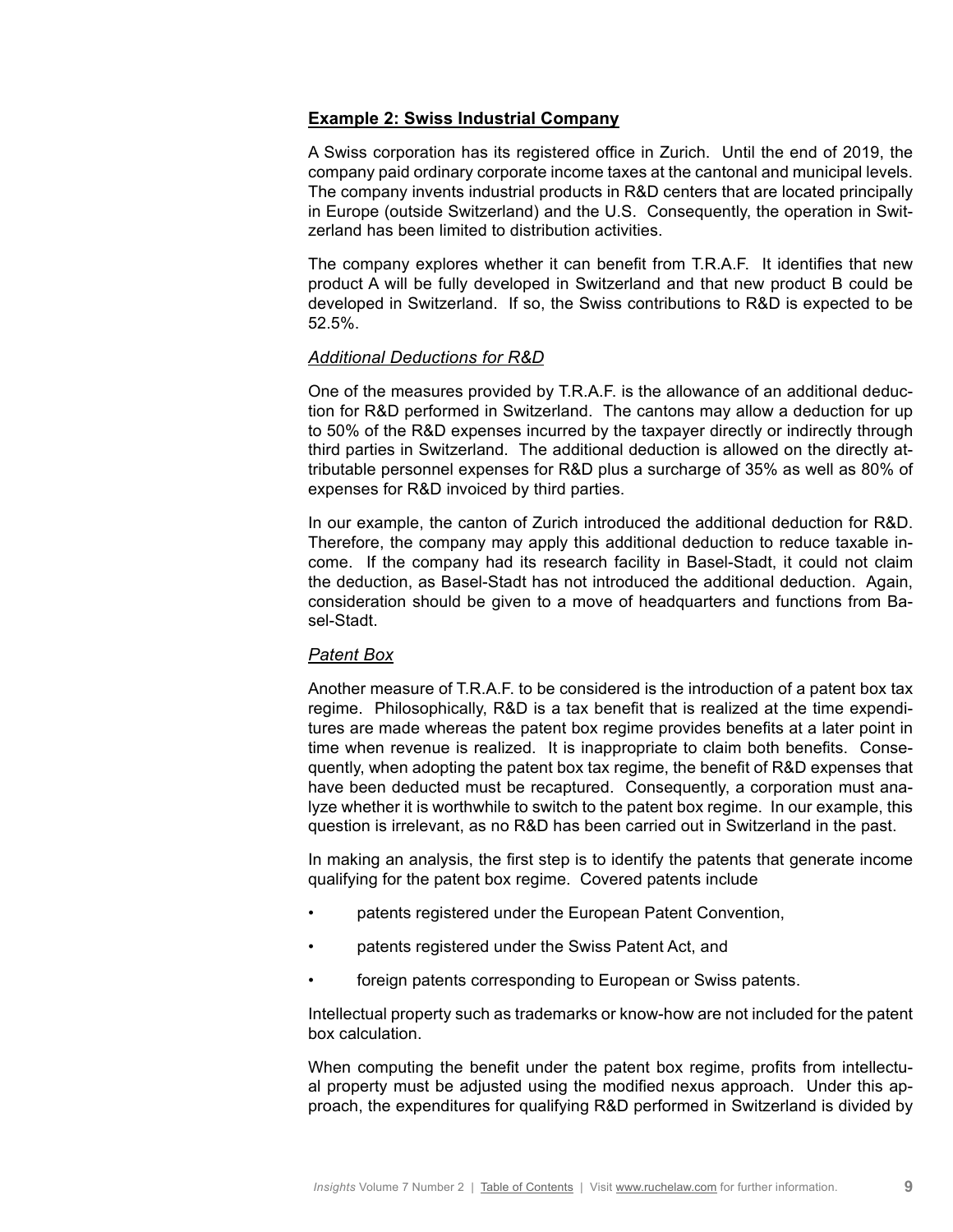total R&D expenditures. The resulting percentage is applied to the net income from patents to determine the portion that qualifies for the benefit.

In our above-mentioned very simplified example, the company has a 100% nexus for product A and a 52.5% nexus for product B. Therefore, future profits from such patents should benefit from the patent box mechanism. Note that the computations required to be made under the patent box regime are quite complex, including analysis of functions, relations to products, and proper use of transfer pricing concepts to identify the enhanced return attributable to the application of the patented technology in the manufacture of the product.

### *Step-Up in Basis*

Where moving a foreign company's seat to Switzerland or transferring certain business operations or functions to Switzerland is feasible, the availability of a tax neutral step-up in the depreciable basis of transferred assets should be analyzed. Under the new rules, a tax-neutral realization of unrealized capital gains or other hidden reserves is possible as a result of the transfer. Again, tax rates vary from canton to canton. Consequently, identification of the most tax-favorable canton is important.

# **OUTLOOK**

With the approval of T.R.A.F. by Swiss voters, a tax system based on internationally acceptable measures came into force effective January 1, 2020. Switzerland remains an interesting tax location for individuals and companies looking to expand operations to Europe.

For companies already conducting operations in Switzerland, T.R.A.F. rewards those companies that are located in cantons with favorable tax rules. Important tax benefits may be lost for those companies that are unwilling to undergo the proper study. Companies having no operation or location in Switzerland may consider building R&D centers in Switzerland to profit from the advantageous tax and business environment, including the patent box regime illustrated in Example 2 above.

Having implemented T.R.A.F. does not mean that all tax can be eliminated through operations within a tax favored jurisdiction. Additional global reforms are under consideration by the O.E.C.D. At the end of 2019, the O.E.C.D. published a proposal to ensure that large and highly profitable multinational companies, especially I.T. companies, must pay a minimum level of tax. The proposal is currently under review and is expected to be finalized by the close of 2020. $^{\circ}$  Adopting a market-based approach to tax jurisdiction, the O.E.C.D. proposes that part of the profits should be taxable in jurisdictions with significant consumer-facing activities and where profits are generated. The upcoming discussions of the O.E.C.D. proposal will be interesting, as European companies may face increased taxation abroad by reason of the proposals.

*"Companies having no operation or location in Switzerland may consider building R&D centers in Switzerland to profit from the advantageous tax and business environment."*

<sup>&</sup>lt;sup>3</sup> See "Statement by the O.E.C.D./G-20 Inclusive Framework on B.E.P.S. on the [Two-Pillar Approach to Address the Tax Challenges Arising from the Digitalisa](https://www.oecd.org/tax/beps/statement-by-the-oecd-g20-inclusive-framework-on-beps-january-2020.pdf)[tion of the Economy,"](https://www.oecd.org/tax/beps/statement-by-the-oecd-g20-inclusive-framework-on-beps-january-2020.pdf) as approved by the O.E.C.D./G-20 Inclusive Framework on B.E.P.S. on January 29-30, 2020.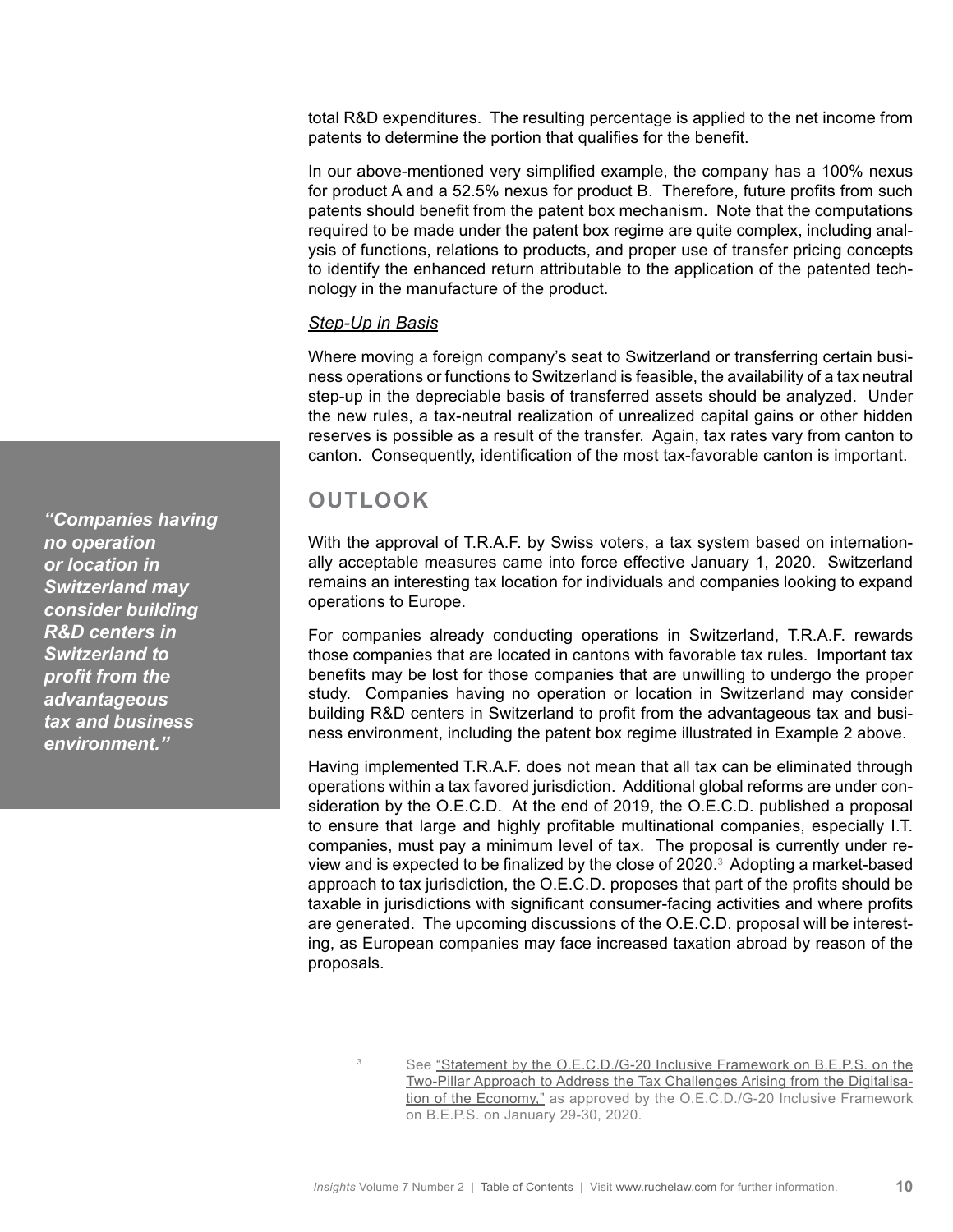**THE NETHERLANDS INTRODUCES COMPENSATION REGULATION TO DISCOURAGE "DORMANT EMPLOYMENT"**

# **INTRODUCTION**

Companies that employ staff in the Netherlands have a statutory obligation to continue salary payments when employees are absent on sick leave. Paid sick leave can extend up to 104 weeks, a full two years. During the entire period, the employer and employee are required to meet reintegration obligations designed to plan for the employee's return to work. If the employer fails to observe the statutory reintegration obligations the paid sick-leave period can be extended by an additional 52 weeks.

After 104 weeks, the employer may request permission from the Employee Insurance Agency ("U.W.V.") to terminate the employment contract. If instead the employer does not opt for termination of the employment contract and has observed its reintegration obligations, after the end of the  $104<sup>th</sup>$  week, the employee is no longer entitled to salary payments for the remainder of the sick leave. Because the employment contract remains valid, the post-payment period is generally referred to as "dormant employment."

With the overhaul of dismissal laws in 2015, the Netherlands introduced a statutory transition fee due upon termination of an employment contract in certain circumstances. The transition fee offers financial compensation for the loss of a job and promotes employability. It enables the transition from one employment arrangement to another. The transition fee is essentially a form of legally mandated severance in a case of forced dismissal. When the employer opts for termination after 104 weeks of sick leave, it is deemed a forced dismissal and the employee is entitled to the transition fee.

The transition fee is not payable if the employee resigns or if the parties come to a mutual agreement on the termination of the employment contract. Under an exception applicable to older employees, the transition fee is also not payable if the employee has reached the state pension age. Since its implementation in 2015, many employers keep employment contracts dormant to circumvent the obligation to pay the transition fee.

This article will address recent changes to the rules that control the payment of transition fees intended to break the stalemate in the employment situation that has arisen from dormant contracts:

• The Dutch parliament has enacted legislation, known as the "Compensation Regulation," that offers employers the opportunity of being reimbursed by the Dutch government for a transition fee paid in relation to a dismissal of an employee for reason of continued sick-leave after 104 weeks. This regulation is effective as of April 1, 2020. The regulation has retroactive effect and

<span id="page-10-0"></span>**Authors**

Madeleine Molster Rachida el Johari

**Tags** Employment Law **Netherlands** 

Rachida el Johari and Madeleine Molster are co-founders of Sagiure Legal, a boutique law firm based in Amsterdam that advises on matters that arise when employment law and corporate law intersect. Advice typically involves mergers and acquisitions, transfers of undertakings, outsourcing of functions, cross-border restructuring, privacy protection of employees, rights and powers of works councils in Europe, business immigration, international employment, and litigation.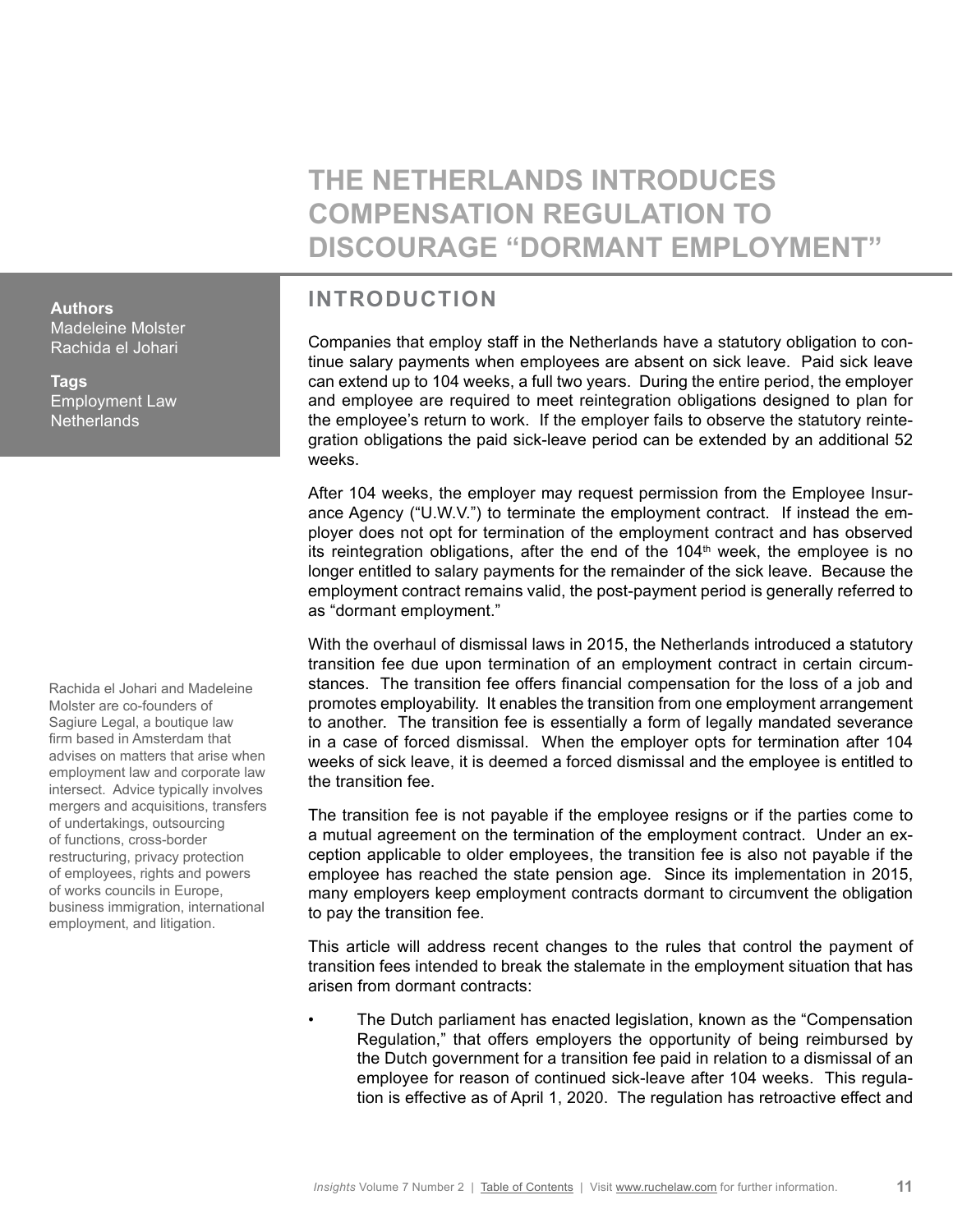will cover terminations due to long-term sick leave and corresponding paid transition fees from July 1, 2015, onwards. This is discussed in greater detail below, under **The Compensation Regulation**.

In addition, the Supreme Court of the Netherlands recently ruled that the practice of dormant employments must come to an end. If the employee wants a termination of a contract after 104 weeks of sickness – viewed under prior law as a voluntary termination instead of a unilateral forced termination – the employer has the obligation to terminate the employment contract and pay the transition fee, making the termination involuntary.

The termination fee, employer compensation mechanism, and relevant court cases are discussed in detail below.

# **CALCULATING THE STATUTORY TRANSITION FEE**

### **July 2015 – December 31, 2019**

With the introduction of the transition fee effective July 1, 2015, the calculation was as follows. Note, the transition fee is calculated as of the formal termination date of the employment contract (*i.e.*, years of employment includes sick leave).

| <b>Years of Employment</b> | <b>Remuneration for Every Six Months</b> |
|----------------------------|------------------------------------------|
| 0-10 years                 | 1/6 monthly gross salary                 |
| $10+$ years                | 1/4 monthly gross salary                 |

A more generous calculation applied to employees age 50 or older with at least ten years of service:

| Years of Employment if Age 50+ | <b>Remuneration for Every Six Months</b> |
|--------------------------------|------------------------------------------|
| 0-10 years                     | 1/6 monthly gross salary                 |
| $10+$ years                    | 1/2 monthly gross salary                 |

The transition fee was capped at (i)  $\epsilon$ 75,000 gross (for 2015) or (ii) one year's salary if the employee earned more than €75,000 gross per year.

### **January 1, 2020 and Beyond**

Effective January 1, 2020, Dutch labor legislation underwent yet another set of significant changes with the implementation of the so-called Labor Market in Balance Act (*Wet Arbeidsmarkt in Balans*). This act implements various changes, including changes to the calculation of the transition fee.

The law now stipulates that the amount of the transition fee is as follows:

The transition fee is equal to one third of the monthly wage for each calendar year that the employment contract lasted and a proportional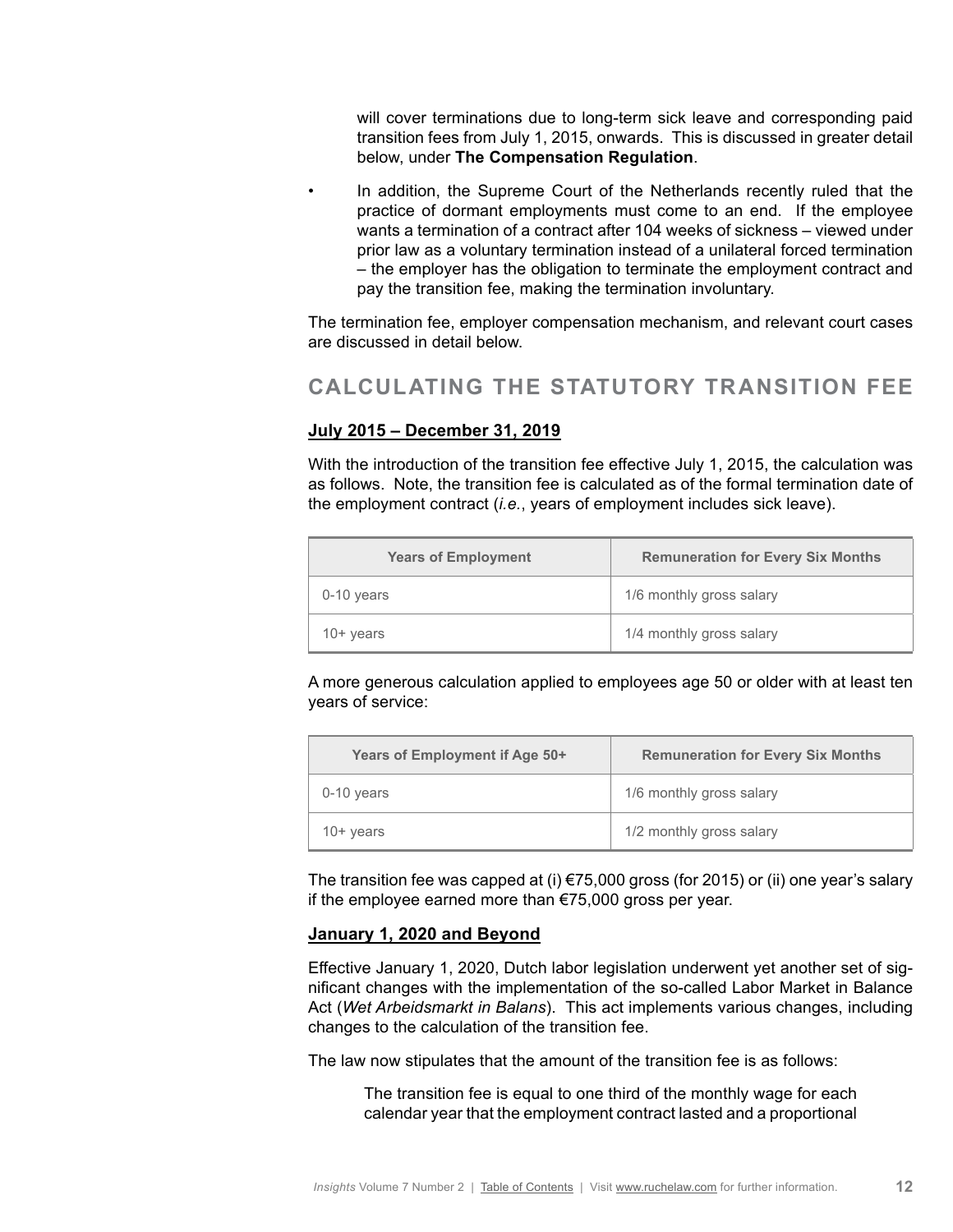part thereof for a period that the employment contract has lasted for less than a calendar year. Further rules concerning the method of calculating the transition fee may be laid down in a separate order.

The simplest way to calculate the transition fee is in two steps: by month and by day. Take the following example:

| An employee worked at a company for nine years and five days. The gross monthly<br>salary was €3,000 on the basis of a 40-hour work week and an hourly wage of €20.<br>How much is the transition fee? |                                                                       |                                                                               |
|--------------------------------------------------------------------------------------------------------------------------------------------------------------------------------------------------------|-----------------------------------------------------------------------|-------------------------------------------------------------------------------|
| Step 1:                                                                                                                                                                                                | Calculate the transition<br>fee for the full nine years<br>of service | $9 \times (1/3 \times \text{\textsterling}3,000) = \text{\textsterling}9,000$ |
| Step 2:                                                                                                                                                                                                | Calculate the transition<br>fee for the five days                     | 40 x €20 = €800<br>$(800/3000)$ x $((1/3 \times 3000)/12) = 22.22$            |
| The transition fee is $\epsilon$ 9,022.22 gross.                                                                                                                                                       |                                                                       |                                                                               |

The gross monthly salary is based on the most current salary that the employee receives including holiday allowance. If the employee is on sick leave and receives a lower amount, the calculation still takes into account the higher salary that the employee received prior to the sick leave. Furthermore, the monthly salary includes the average of fixed and variable compensation that was paid out to the employee, such as bonus payments.

The transition fee is capped at  $€83,000$  gross (for 2020) or one year's salary if the employee earns more than €83,000 gross per year. The maximum amount is adjusted annually in January to reflect inflation.

### **Significant Difference in Outcome**

The calculation method of the new transition fee has resulted in a huge difference in outcomes for employees age 50 and older who have more than ten years of service with a company. Sometimes they are eligible for only half of the amount that they would have received prior to the new legislation. Take the following example:

| An employee born on January 1, 1960, was employed with a company<br>since January 1, 2000. His gross monthly salary was €3,000.<br>What is the transition fee? |                                                       |
|----------------------------------------------------------------------------------------------------------------------------------------------------------------|-------------------------------------------------------|
| <b>Contract Terminated on</b><br>December 31, 2019:                                                                                                            | [20 x (1/6 x 3,000)] + [20 x (1/2 x 3,000)] = €40,000 |
| <b>Contract Terminated on</b><br><b>January 1, 2020:</b>                                                                                                       | $20 \times (1/3 \times 3,000) = €20,000$              |

The portion of the monthly salary that forms the base of the transition fee remains flat, at one-third, irrespective of the employee's age.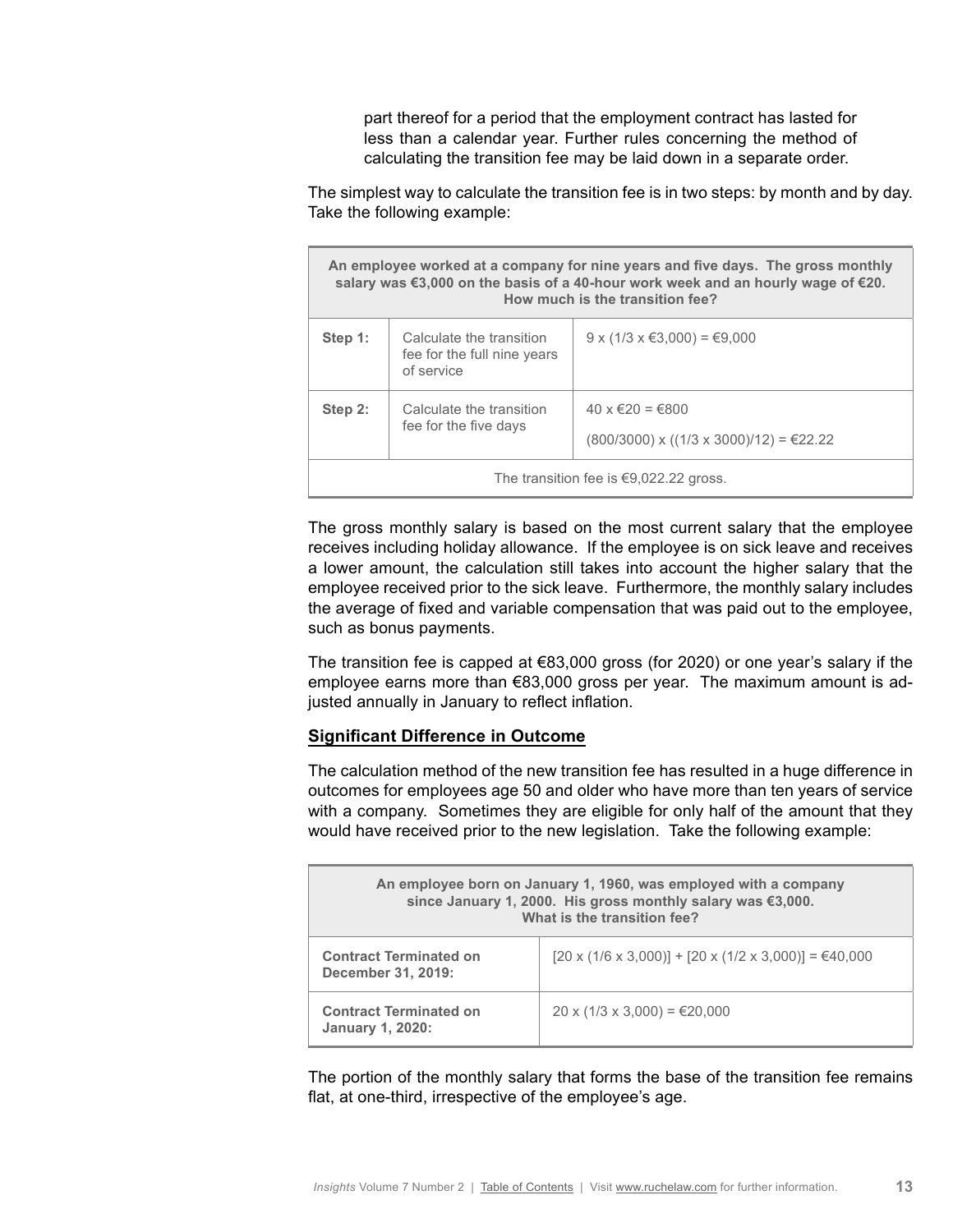# **SICK LEAVE IN THE NETHERLANDS**

Dutch law provides that during the first 104 weeks of sickness or disability, the employer must continue to pay the employee a minimum of 70% of the salary (capped at €219.28 per day as of January 2020). It is common that in individual employment contracts or in collective bargaining agreements, employers pay a greater percentage, often up to 100% of the contractual salary for the first 52 weeks of sick leave.

During sick leave, both employer and employee should (demonstratively) make the best effort to ensure that the employee can recover and resume work. These are the re-integration obligations mentioned above. If both parties have observed their respective re-integration obligations well, the employer can stop paying salary after 104 weeks. The governmental agency U.W.V. then takes over the re-integration obligation, and the employee is entitled only to long-term sickness benefits per state rules. If the employer failed to observe its statutory re-integration obligations, U.W.V. can determine that the salary payment must continue for a maximum of 52 weeks, resulting in the continuous payment of salary for a total of three years of sickness.

For the period in which the employer has the obligation to continue salary payments, there is a strict prohibition against terminating employment during sick leave (*opzegverbod*). This means that during a period of two or potentially three years (the "Sickness Period"), the employer may not terminate the employment contract.

After the Sickness Period, the obligation to continue salary payments and the prohibition against termination cease to exist. If the employer does not opt for termination under one of the statutory forms of legally valid termination, the employment contract remains in a dormant state.

Since the introduction of the transition fee in 2015, there has been a tendency among employers to keep employees who are on long-term sick leave "on the books." Employers experience that the transition fee, when combined with salary payments during the Sickness Periods and the costs of reintegration efforts, is problematic and unjust because of the financial burden it entails. As long as the employment contract is not terminated, the transition fee is not due.

# **THE COMPENSATION REGULATION**

In the period leading to enactment of the Compensation Regulation Transition Fee Act (*Wet Regeling Compensatie Transitievergoeding* or the Compensation Regulation), it was estimated that there were thousands of dormant employment contracts in the Netherlands. The Dutch parliament concluded that the number of dormant contracts was undesirable. All employees, including long-term sick employees, are entitled to a transition fee when their employment contract is terminated by the employer. At the same time, the Dutch parliament acknowledged that the transition fee places a burden on employers. In order to encourage employers to terminate an employment contract after the Sickness Period runs out, the Compensation Regulation was adopted with an effective date of April 1, 2020.

As of that date, an employer can submit an application to U.W.V. requesting compensation for transition fees paid to employees once the Sickness Period runs out. The Compensation Regulation will cover employment contracts that have been

*"Dutch law provides that during the first 104 weeks of sickness or disability, the employer must continue to pay the employee a minimum of 70% of the salary."*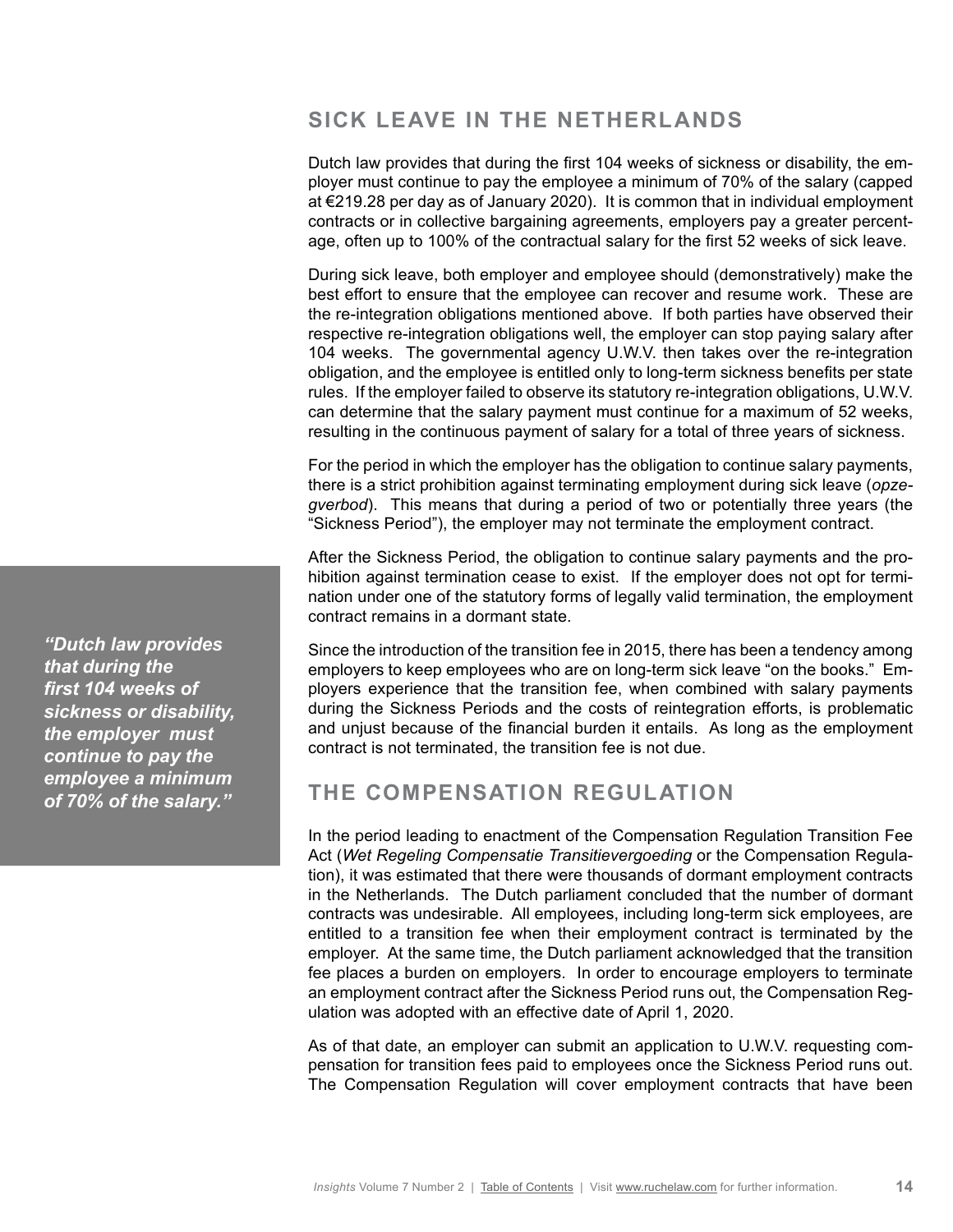terminated from July 1, 2015, onward. Please refer to the two situations (old and new) described below.

The Compensation Regulation passes some or all of the transition fee from the employer to the government. In order to receive compensation, the employer must meet two conditions. First, the transition payment must be due were the contract terminated with U.W.V.'s permission or via the courts. Second, the payment of the transition fee is related to the termination of the contract due to the employee's longterm sickness.

We can differentiate two situations where employers would be eligible to apply for compensation:

### Applications Based on "Old Situations"

- The employee's contract was terminated in the period between July 1, 2015 – March 31, 2020.
- The transition fee was paid to the employee before April 1, 2020.
- The application to U.W.V. can be submitted in the period April 1, 2020 October 1, 2020.

### Applications Based on "New Situations"

- The employee's contract is terminated on or after April 1, 2020.
- The transition fee has been paid in full.
- The application to U.W.V. must be submitted within six months from the date of payment of the transition fee.

There are some limitations as to the amount of compensation that the employer will receive:

- In principle, the compensation may not be greater than the actual amount of transition fee paid to the employee.
- The compensation may not be greater than the transition fee calculated at the time the employee was on sick leave for 104 weeks. If a higher fee is paid because the employment agreement is terminated at a later date, *i.e.*, because the employment was left dormant or the employer was ordered by U.W.V. to continue payment for another 52 weeks, the compensation is still capped at the transition fee payable after the initial 104-week Sickness Period.
	- The compensation may not be greater than the salary amount that the employer paid to the employee during the Sickness Period. This amount is the gross salary excluding the employer's costs. If the employer paid more than the statutory minimum of 70% of the salary, these costs will generally be greater than the transition fee. The Minister of Social Affairs is investigating whether certain state benefits and subsidies impact the compensation as mentioned under this point.

A possible consequence of these limitations is that an employer may force an employee to agree on a payment that is not higher than the compensation the employer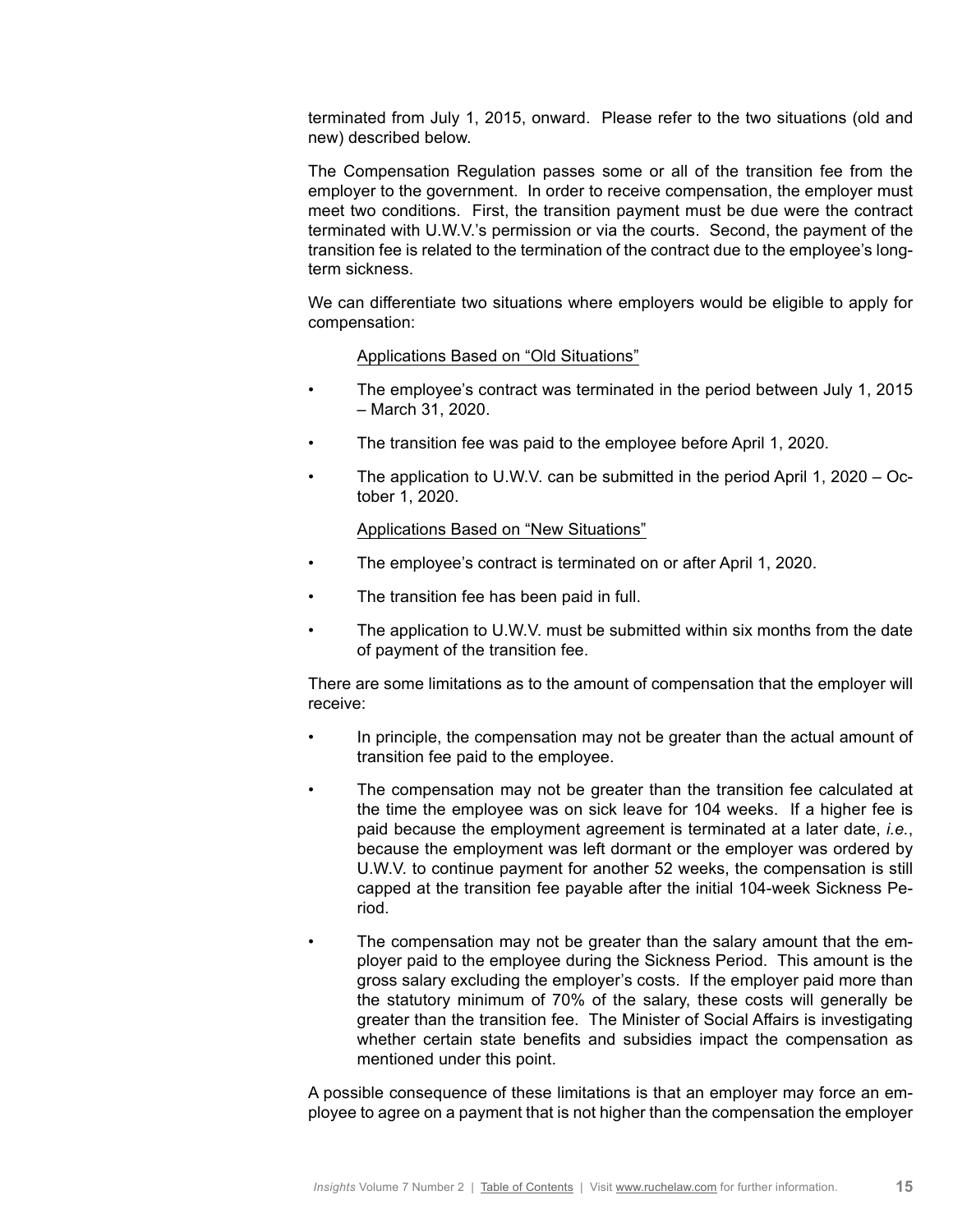will receive from U.W.V. If the transition fee is higher than the compensation due to the limitations described above, the employer can threaten not to terminate the contract, leaving the employment dormant.

# **CASE LAW: LOWER COURTS**

Prior to the introduction of the Compensation Regulation, case law in the lower courts showed that it was almost impossible for an employee on long-term sick leave to force termination on an employer by initiating a court proceeding. Courts generally ruled that, according to Dutch law, no legal obligation was imposed on an employer to terminate an employment contract after the Sickness Period. The courts also did not consider this to violate good employment practices.

Despite the introduction of the Compensation Regulation, many employers remain unwilling to terminate dormant employment contracts. However, case law has been divided on whether dormant employments are allowed after adoption of the Compensation Regulation. To illustrate, one district court ruled that continued employment under a dormant contract was not contrary to the practice of good employment. In comparison, another district court ruled in a comparable situation that the continuation of a dormant contract was contrary to the standard of good employment practice. This employer was instructed to terminate the contract. In the second case, the district court took into account the Compensation Regulation, and on that basis, the district found that no justification existed for the employer to keep the employment dormant.

# **THE SUPREME COURT AND DORMANT EMPLOYMENTS: "WAKE UP AND PAY UP!"**

In light of these divisions, the Supreme Court issued a preliminary ruling on November 8, 2019, on questions of law regarding the termination of dormant employments.

The Supreme Court does not share the view of some lower courts that keeping employees in a dormant employment status is allowed. With the introduction of the Compensation Regulation, employers will be compensated for the costs they incur in terms of the payout of the transition fee. Consequently, they are no longer confronted with an unreasonable financial burden on top of their reintegration obligations and continued salary payments during the 104-week period. Moreover, it is clear that the Dutch parliament intended to reduce the number of dormant employment contracts as much as possible. The principle of good employer conduct implies that a dormant employment agreement should, in principle, be terminated if the employee desires termination and the employer does not have any reasonable or legitimate interest in continuing the employment agreement.

The employer may have a legitimate interest if, *inter alia*, realistic re-integration opportunities exist for the employee. Denying termination because the employee will soon reach pensionable age – resulting in a termination of the employment contract by operation of law without entitlement to the transition fee – is not considered to be a legitimate interest. The main principle remains that the transition fee is payable once the Sickness Period runs out and the employee has requested a termination of the employment contract.

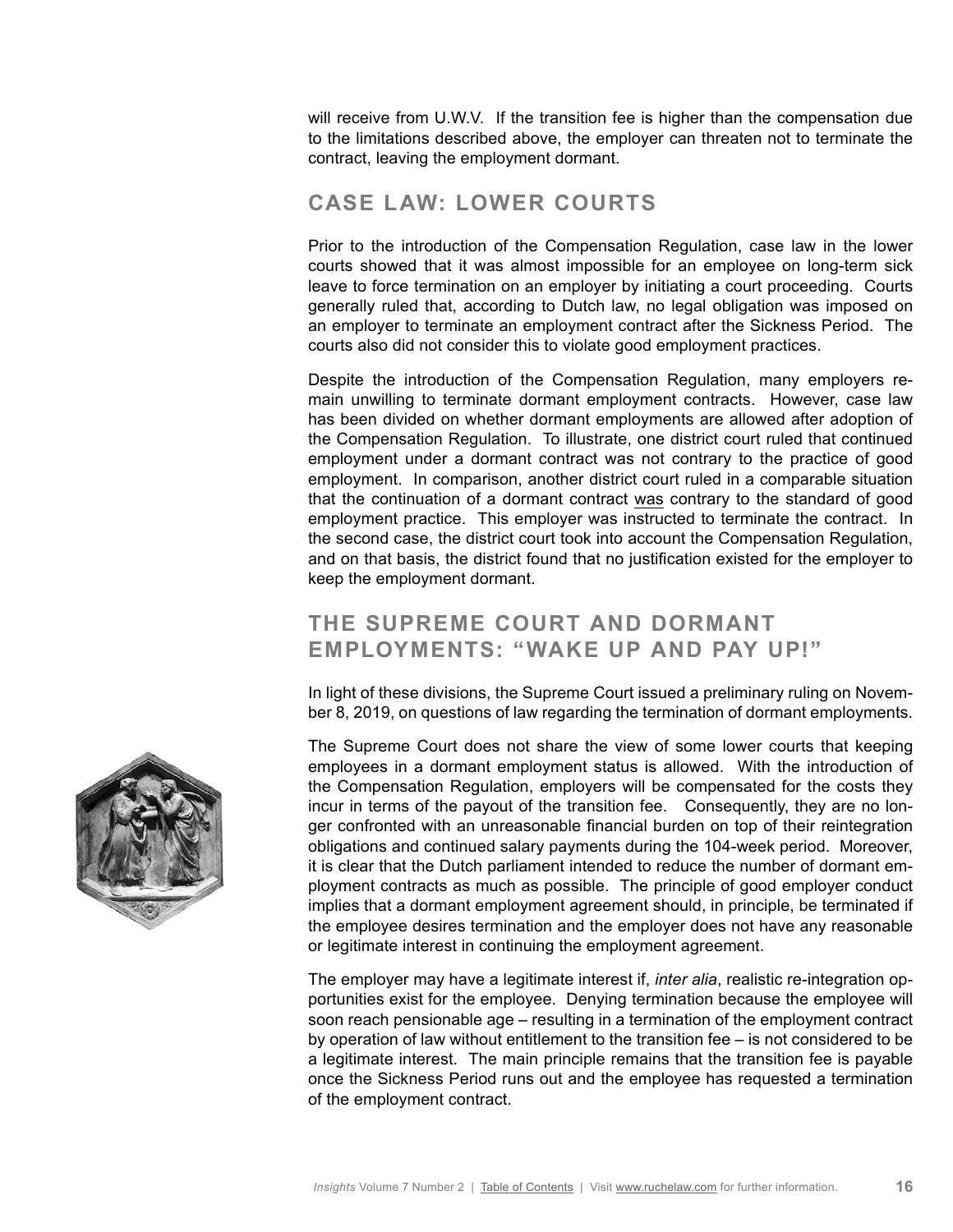# **IMPLEMENTATION OF THE SUPREME COURT RULING: PRACTICAL TIPS AND TRICKS**

In principle, employers are not obliged to take the initiative to terminate dormant employments. The Supreme Court only adopted an obligation for employers to agree to a request from the employee on long-term sick leave to terminate the employment contract and pay the transition fee.

While the notion of a dormant employment may still sound attractive to employers, certain risks exist when dormant contracts are allowed to continue. As long as the employment is dormant, the employer has the duty to phase the employee into the work force once the employee is at least partially recovered, provided that realistic opportunities exist. At some point, a recovered employee can claim reinstatement and continued payment of salary. If the recovered employee is fulfilling a suitable other position for a period of four weeks or longer, the entitlement to the Sickness Period starts anew, exposing the employer to continued salary payments.

Moreover, the transition fee is calculated as of the formal termination date of the employment contract. The Compensation Regulation creates the possibility to be compensated for the transition fee, but that compensation is not greater than the transition fee calculated at the time the employee was on sick leave for 104 weeks. The difference between the actual transition fee that must be paid to the employee (*i.e.*, as of the formal termination date of the employment contract) and the compensation that the employer will receive from U.W.V. (*i.e.*, the transition fee payable after the 104 weeks of sick leave) remains for the account of the employer.

In view of the potential risks as well as the continued accrual of the transition fee, we recommend starting discussions with employees on long-term sick leave and agreeing on a mutual termination of their employment after the Sickness Period. If the employee rejects the offer, the employer cannot be viewed to have neglected the principles of good employer conduct. As in many aspects surrounding a disputed termination of employment, the employer must carefully record its negotiation position with the employee on a contemporaneous basis. The employer then has the choice of maintaining a dormant contract. Should the employee have a change of mind and request a termination offer, it is prudent for the employer to offer an amount that is equal to the anticipated compensation under the terms of the Compensation Regulation. In this way, the employer clearly will have followed the letter of the law, and it is expected that the difference between the actual transition fee at the time of termination and the compensation that will be received from the Dutch government will not have to be paid by the employer directly after 104 weeks of sick leave.

Alternatively, the employer can request permission from U.W.V. to terminate the employee's contract. The cost of the transition fee is then equal to the compensation under the Compensation Regulation.

### **CONCLUSION**

The stalemate generated by dormant contract arrangements has come to an end as a result of the Compensation Regulation. The Compensation Regulation calls for payment of transitions fees following the end of an employee's Sickness Period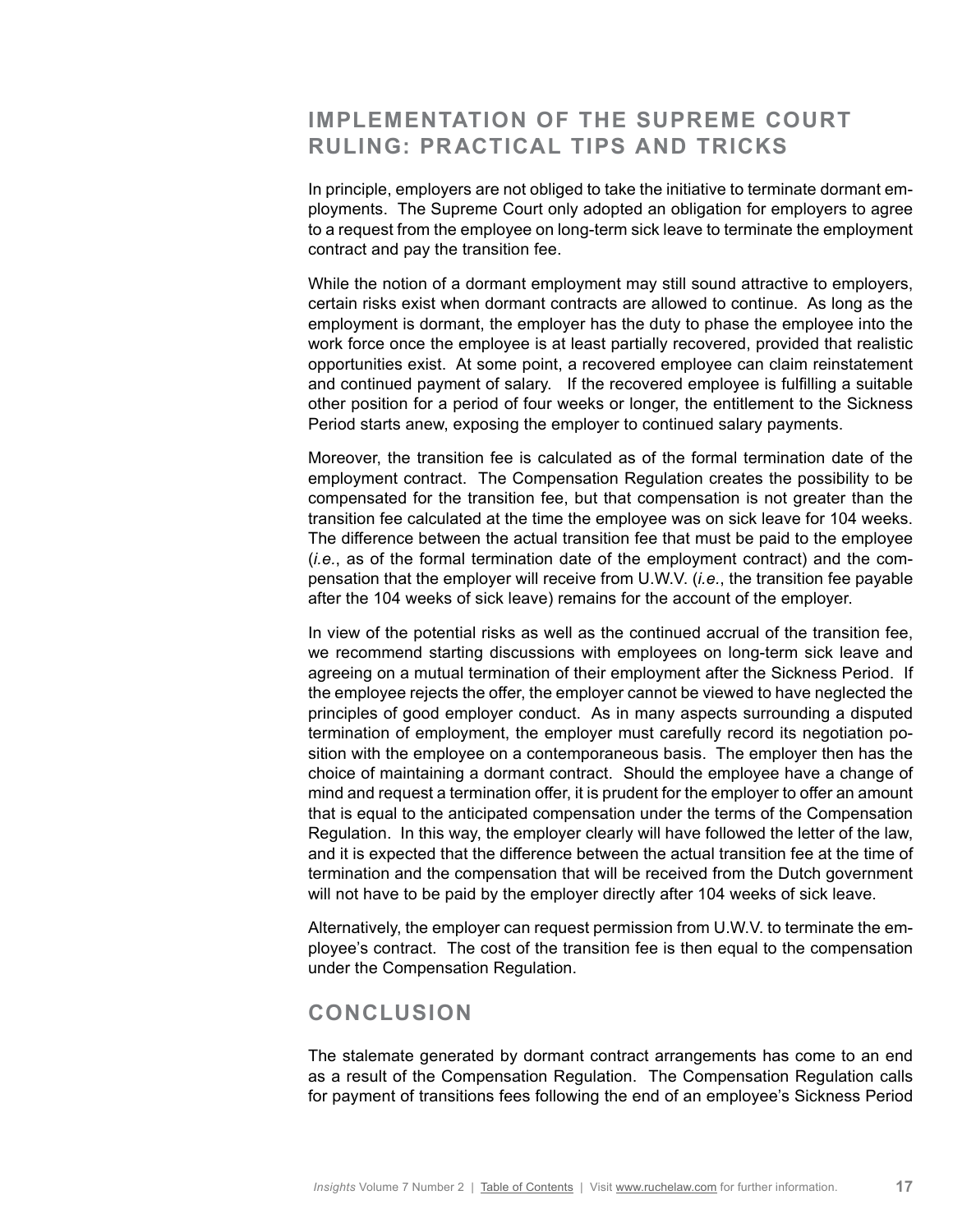that will be reimbursed entirely or mostly by the by Dutch government. In many, if not most, situations the Dutch government will bear the cost of the transition fee on a deferred basis. Aside from timing and professional fees incurred, this appears to be a win-win situation for both parties to the employment contract.

*"The stalemate generated by dormant contract arrangements has come to an end as a result of the Compensation Regulation."*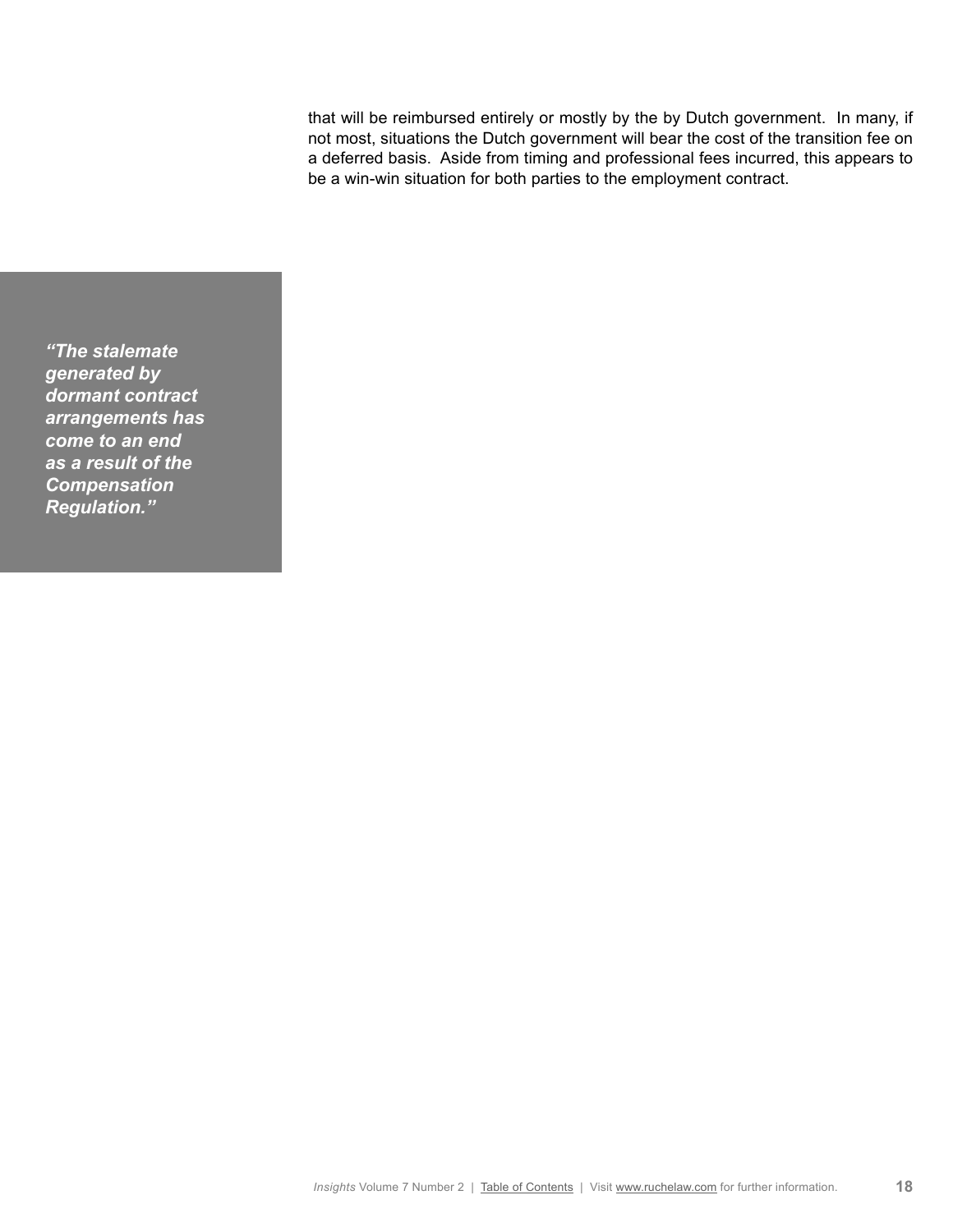# **THE MULTILATERAL INSTRUMENT AND ITS APPLICABILITY IN INDIA**

# **INTRODUCTION**

The O.E.C.D. initiated the Base Erosion and Profit Shifting ("B.E.P.S.") Project in 2013 with a view to curtail tax avoidance. The B.E.P.S. Project seeks to nullify tax planning strategies that exploit gaps and mismatches in tax rules in order to artificially shift profits to low-tax or no-tax locations with inadequate economic substance or activity. It is estimated that B.E.P.S. strategies cost countries \$100-240 billion in lost revenue, annually. Under the B.E.P.S. Project, over 90 countries and jurisdictions are collaborating to implement the recommended 15 B.E.P.S. measures.

One of the most significant outcomes of the B.E.P.S. Project is the signing of the multilateral instrument ("M.L.I.") in 2017. The M.L.I. seeks to address B.E.P.S. concerns in thousands of bilateral tax treaties through one common treaty. While the M.L.I. does not replace bilateral tax treaties, it acts as an extended text to be read along with the covered bilateral tax treaties for implementing specific B.E.P.S. measures. In order to be considered a "covered tax treaty" under the M.L.I., each partner jurisdiction to a tax treaty must notify the treaty and then agree on the specific provisions of the M.L.I. that will apply.

India has been at the forefront of implementing B.E.P.S. measures and submitted a ratified M.L.I. with the O.E.C.D. on June 25, 2019. The date of entry into force of the M.L.I. has been notified by India as of October 1, 2019. Accordingly, India's covered tax treaties will need to be read with the M.L.I. from April 1, 2020. India has notified tax treaties with 93 jurisdictions (including the U.S.) under the M.L.I. India has not notified the tax treaty with China under the M.L.I. since the treaty was recently amended bilaterally to incorporate B.E.P.S. measures.

As of January 10, 2020, 23 Indian bilateral tax treaties are treated as covered. These are the following:

| Austria    | Australia | Belgium            | Finland         | France    |
|------------|-----------|--------------------|-----------------|-----------|
| Georgia    | Ireland   | Israel             | Japan           | Lithuania |
| Luxembourg | Malta     | <b>Netherlands</b> | New Zealand     | Poland    |
| Russia     | Serbia    | Singapore          | Slovak Republic | Slovenia  |
| Sweden     | U.K.      | U.A.E.             |                 |           |

<span id="page-18-0"></span>**Authors** Sakate Khaitan Abbas Jaorawala

**Tags** B.E.P.S. India M.L.I. Tax Treaties

Sakate Khaitan is the senior partner of Khaitan Legal Associates and heads its corporate, insurance, and financial services practice. He has extensive experience working with Indian and foreign companies, H.N.W.'s, and government authorities on various matters including tax.

Abbas Jaorawala is a chartered accountant and consultant to the tax practice of Khaitan Legal Associates. Abbas has extensive experience advising foreign and Indian clients on matters relating to direct taxation and Indian exchange control regulations.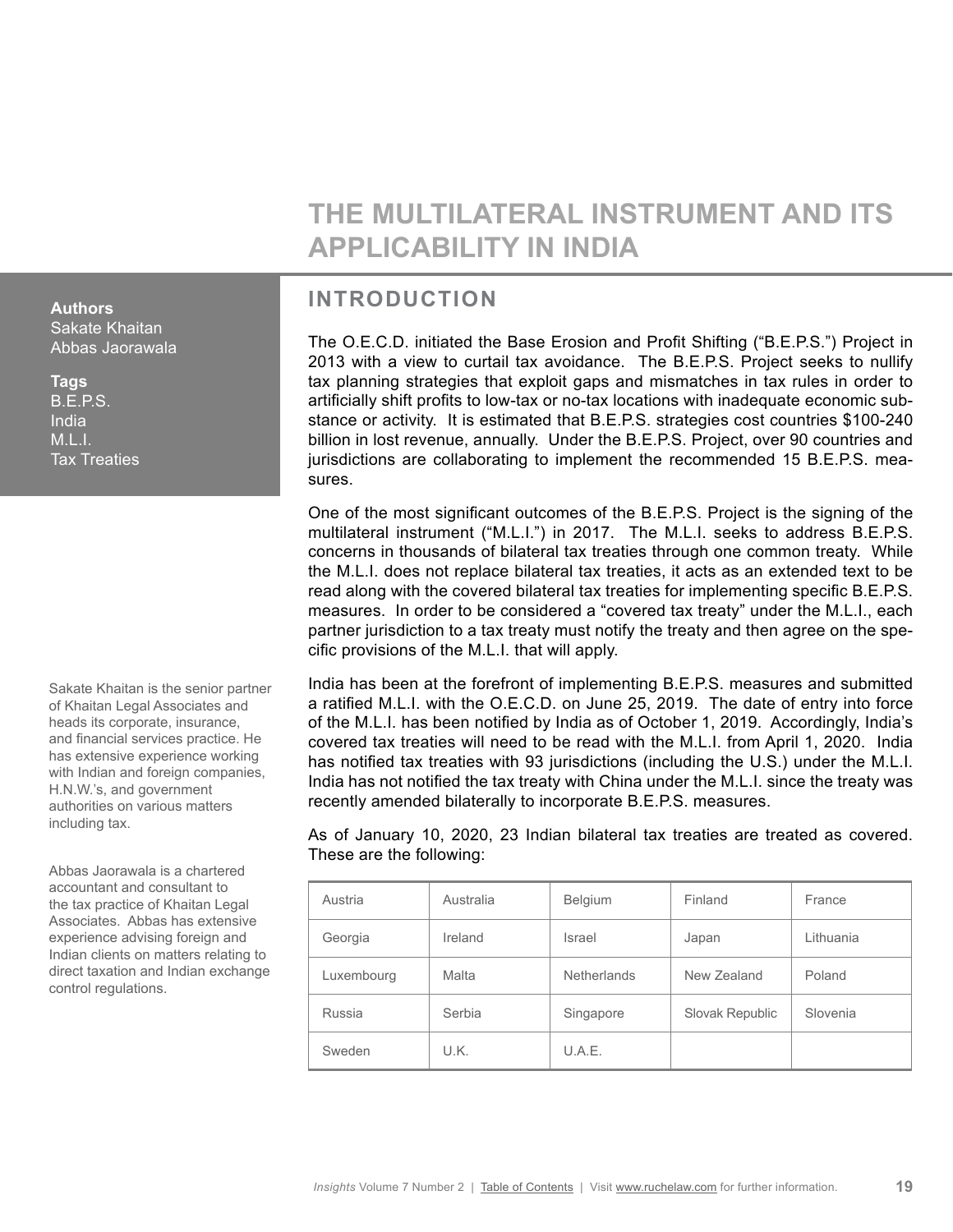# **IMPACT OF THE M.L.I. ON INDIAN STRUCTURES OF U.S.-BASED BUSINESSES**

The U.S. is not a signatory to the M.L.I. However, many U.S.-based businesses have in the past used either Mauritius, Singapore, or the Netherlands to route investments into India or for rendering managerial, technical, or consultancy services to Indian entities, due to the beneficial tax treatment in India's treaties with these countries. Benefits include the following:

- Exemption on capital gains arising on disposal of shares of Indian companies in certain situations
- Exemption from withholding tax or lower withholding tax on service payments
- Relaxed conditions for constituting a Service Permanent Establishment in India

Given that India's tax treaties with Singapore and the Netherlands will be covered by the M.L.I. from April 1, 2020, onwards, this development would be of keen interest for U.S.-based businesses that have routed their Indian interests through these countries.

Importantly, while Mauritius has signed the M.L.I., it has yet to notify the tax treaty with India under the M.L.I. Accordingly, the India-Mauritius Tax Treaty will not be currently impacted by the M.L.I. However, the treaty is expected to be bilaterally amended along the lines of the B.E.P.S. measures, especially the minimum standards required under the M.L.I. India's position on each of the articles of the M.L.I. and its generic impact is discussed below.

# **INDIA'S RELEVANT POSITIONS ON THE M.L.I.**

| <b>Article</b>                                      | In Brief                                                                                                                                                                                                                                  | India's Position & the Impact                                                                                                                                                                                                                                                                                                                                                                                                                                                                                                                                                                            |
|-----------------------------------------------------|-------------------------------------------------------------------------------------------------------------------------------------------------------------------------------------------------------------------------------------------|----------------------------------------------------------------------------------------------------------------------------------------------------------------------------------------------------------------------------------------------------------------------------------------------------------------------------------------------------------------------------------------------------------------------------------------------------------------------------------------------------------------------------------------------------------------------------------------------------------|
| Article 3:<br><b>Transparent</b><br><b>Entities</b> | A fiscally transparent entity will<br>be granted tax treaty benefits<br>only to the extent the income<br>is considered to be that of a<br>resident of the jurisdiction for<br>taxation purposes and taxed at<br>the level of its members. | India has not adopted this<br>article, and accordingly, this<br>article will not impact or modify<br>any of India's tax treaties.<br>Interestingly, Indian tax<br>authorities have, in the past,<br>denied complete tax treaty<br>benefits to fiscally transparent<br>entities on the grounds that<br>they themselves are not tax<br>residents of their jurisdiction.<br>Although courts have overruled<br>this view in a number of<br>instances, the tax authorities<br>continue to deny tax treaty<br>benefits to fiscally transparent<br>entities.<br>Accordingly, the position<br>remains unsettled. |

*"The U.S. is not a signatory to the M.L.I. However, many U.S. based businesses have in the past used either Mauritius, Singapore, or the Netherlands to route investments."*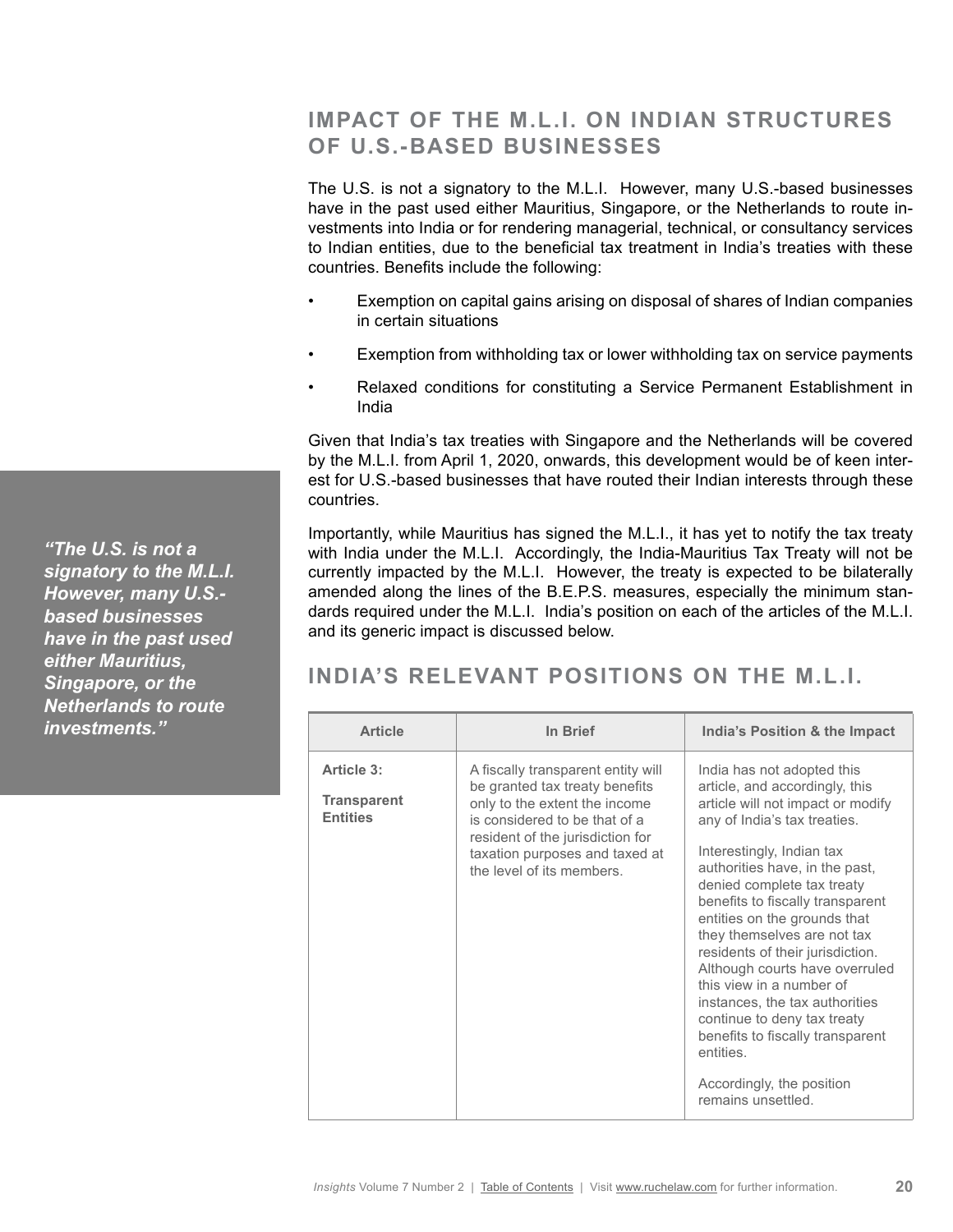| <b>Article</b>                                                                                               | In Brief                                                                                                                                                                                                                                                                                                                                                                                                                                                                                                                                                                                                                                       | India's Position & the Impact                                                                                                                                                                                                                                                                                                                                                                                                                                                                                                                                                                                                                                                                      |
|--------------------------------------------------------------------------------------------------------------|------------------------------------------------------------------------------------------------------------------------------------------------------------------------------------------------------------------------------------------------------------------------------------------------------------------------------------------------------------------------------------------------------------------------------------------------------------------------------------------------------------------------------------------------------------------------------------------------------------------------------------------------|----------------------------------------------------------------------------------------------------------------------------------------------------------------------------------------------------------------------------------------------------------------------------------------------------------------------------------------------------------------------------------------------------------------------------------------------------------------------------------------------------------------------------------------------------------------------------------------------------------------------------------------------------------------------------------------------------|
| Article 4:<br><b>Dual Resident</b><br><b>Entities</b>                                                        | This article deals with cases<br>where a non-individual is dual<br>tax resident. In such a case.<br>the final tax residency will be<br>decided by mutual agreement<br>between competent authorities<br>of the jurisdictions involved.<br>To arrive at a conclusion, the<br>authorities will consider factors<br>such as the place of effective<br>management ("P.O.E.M.") of the<br>entity, its place of incorporation<br>or constitution, and any other<br>relevant factors.<br>In absence of such agreement,<br>a dual tax resident will be<br>denied tax treaty benefits<br>altogether, unless otherwise<br>agreed between the authorities. | India has adopted this article.<br>It will apply to all Indian tax<br>treaties notified and covered<br>under the M.L.I. and where the<br>other jurisdiction has similarly<br>adopted this article.<br>Under Indian tax law,<br>companies are tax resident in<br>India if they are incorporated<br>in India or have their P.O.E.M.<br>in India. If a company<br>incorporated outside India is<br>held to be resident in India<br>under the P.O.E.M. rule, this<br>article will mandate mutual<br>agreement to be reached<br>between Indian tax authorities<br>and authorities of the other<br>jurisdiction.<br>In absence of such agreement,<br>the tax treaty benefits are likely<br>to be denied. |
| Article 5:<br><b>Application of</b><br><b>Methods for</b><br><b>Elimination of</b><br><b>Double Taxation</b> | Three options are provided<br>for eliminating double taxation<br>under domestic tax law:<br>• Option A:<br>Exemption method (the<br>foreign income is not taxed<br>at all in the jurisdiction of<br>residence)<br>• Option B:<br>Exemption method<br>(for all income other<br>than dividends that<br>are deductible in the<br>jurisdiction of source)<br>• Option C:<br>Credit method (the foreign<br>income is taxed in the<br>jurisdiction of residence<br>with an appropriate tax<br>credit for foreign taxes)                                                                                                                              | India has adopted Option C<br>(i.e., the credit method). Most<br>of India's tax treaties already<br>provide for the credit method.<br>Only four of the India's tax<br>treaties (i.e., with Bulgaria,<br>Egypt, Greece, and the Slovak<br>Republic) provide for the<br>exemption method.<br>Since these tax treaties are not<br>commonly used in India-related<br>structures, this article is not<br>expected to have major impact.                                                                                                                                                                                                                                                                 |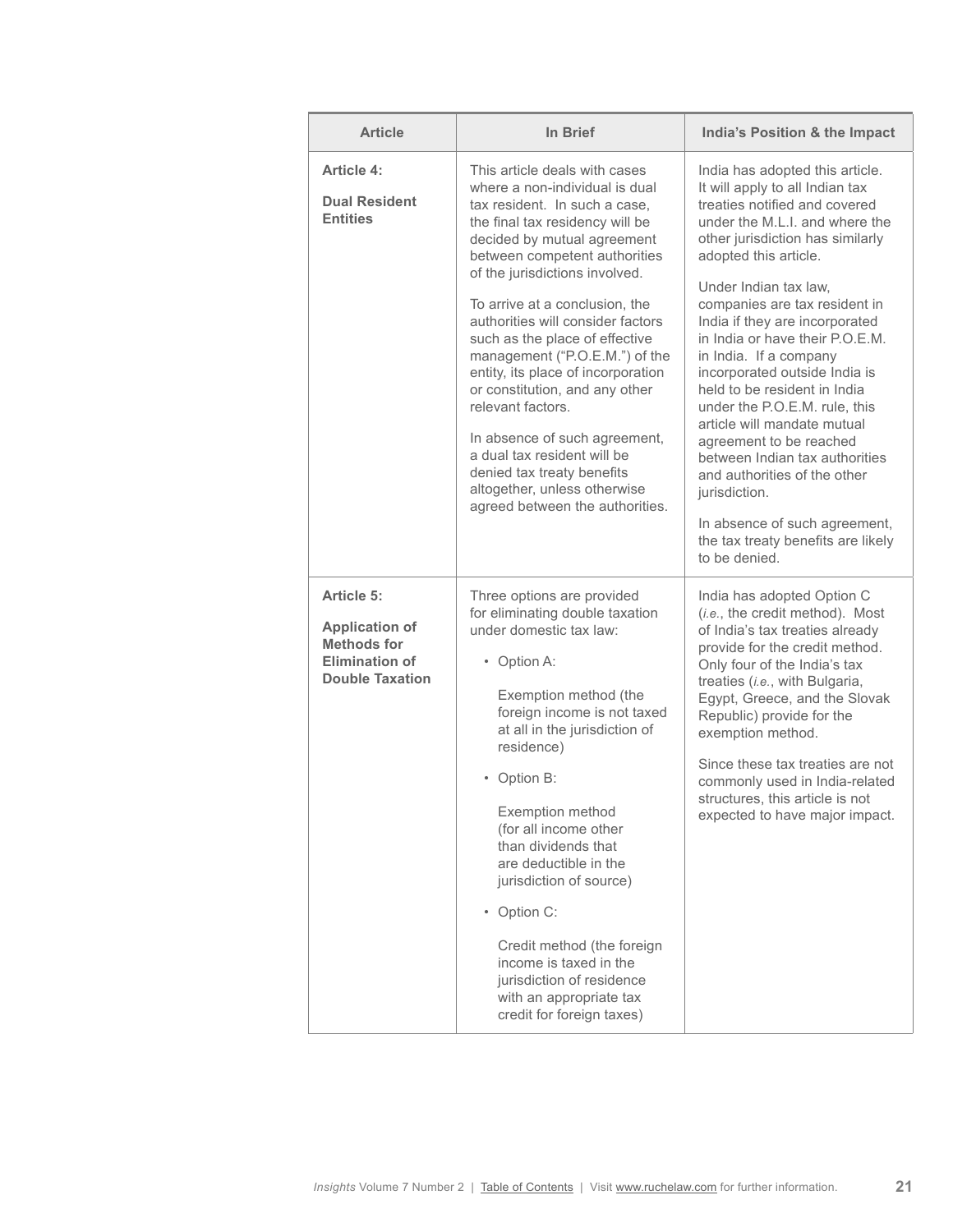| <b>Article</b>                                                       | In Brief                                                                                                                                                                                                                                                                                                                                                                                                                                                                                                                                                   | India's Position & the Impact                                                                                                                                                                                                                                                                                                                                                                                                                                                                                                                                                                                                                                                                                                                                                                                                                                                                                                                                                                                                                                                                          |
|----------------------------------------------------------------------|------------------------------------------------------------------------------------------------------------------------------------------------------------------------------------------------------------------------------------------------------------------------------------------------------------------------------------------------------------------------------------------------------------------------------------------------------------------------------------------------------------------------------------------------------------|--------------------------------------------------------------------------------------------------------------------------------------------------------------------------------------------------------------------------------------------------------------------------------------------------------------------------------------------------------------------------------------------------------------------------------------------------------------------------------------------------------------------------------------------------------------------------------------------------------------------------------------------------------------------------------------------------------------------------------------------------------------------------------------------------------------------------------------------------------------------------------------------------------------------------------------------------------------------------------------------------------------------------------------------------------------------------------------------------------|
| Article 6:<br>Purpose of a<br><b>Covered Tax</b><br><b>Agreement</b> | This is a minimum standard that<br>requires clarifying the intention<br>of the tax treaty through<br>modification, or insertion, of the<br>preamble of the tax treaty.<br>The preamble will clarify<br>that the intention of the<br>jurisdictions is to avoid creating<br>opportunities for non-taxation<br>or reduced taxation through tax<br>evasion or avoidance, including<br>cases of treaty shopping for<br>indirect benefits for residents of<br>third jurisdictions.                                                                               | The standard preamble<br>provided in the M.L.I. and<br>adopted by India, being a<br>minimum standard, will apply<br>to all Indian tax treaties notified<br>and covered under the M.L.I.<br>Indian courts have, in the<br>past, relied on the preamble<br>text while interpreting tax<br>treaty provisions. This is a<br>very important update and<br>is expected to influence the<br>interpretation of tax treaty<br>provisions while adjudicating<br>tax treaty benefits in India.                                                                                                                                                                                                                                                                                                                                                                                                                                                                                                                                                                                                                    |
| Article 7:<br><b>Prevention of</b><br><b>Treaty Abuse</b>            | This is one of the most<br>anticipated and important<br>articles of the M.L.I.<br>The article requires insertion of<br>the following one or more tests<br>in the tax treaty for preventing<br>tax treaty abuse:<br>• Principal Purpose Test<br>$("P.P.T.")$ – minimum<br>standard<br>• Simplified Limitation of<br>Benefits ("S.L.O.B.") clause<br>- optional and in support of<br>the P.P.T.<br>• Detailed Limitation of<br>Benefits ("D.L.O.B.")<br>clause - to be bilaterally<br>agreed in line with B.E.P.S.<br>measures and can replace<br>the P.P.T. | India has adopted both the<br>P.P.T. and S.L.O.B. with an<br>option to bilaterally agree<br>to a D.L.O.B., as required.<br>The P.P.T. being a minimum<br>standard, it will apply to all<br>Indian tax treaties notified<br>and covered under the M.L.I.<br>However, an S.L.O.B. will<br>apply only in cases where<br>it has also been adopted by<br>the other jurisdiction. Most of<br>India's key tax treaty partners<br>have not opted for an S.L.O.B.<br>Singapore and the Netherlands<br>have both applied only the<br>P.P.T. and not the S.L.O.B.<br>clause, and hence, their tax<br>treaties with India will be<br>modified only to the extent of<br>the P.P.T.<br>The applicability of the P.P.T.<br>is one of the most significant<br>updates arising from the M.L.I.<br>in the context of India's tax<br>treaties. In fact, the P.P.T. could<br>result in increased litigation<br>with the tax authorities if not<br>implemented carefully and in<br>spirit.<br>A detailed discussion on the<br>possible impact of the P.P.T. is<br>provided in the next section for<br>better understanding. |

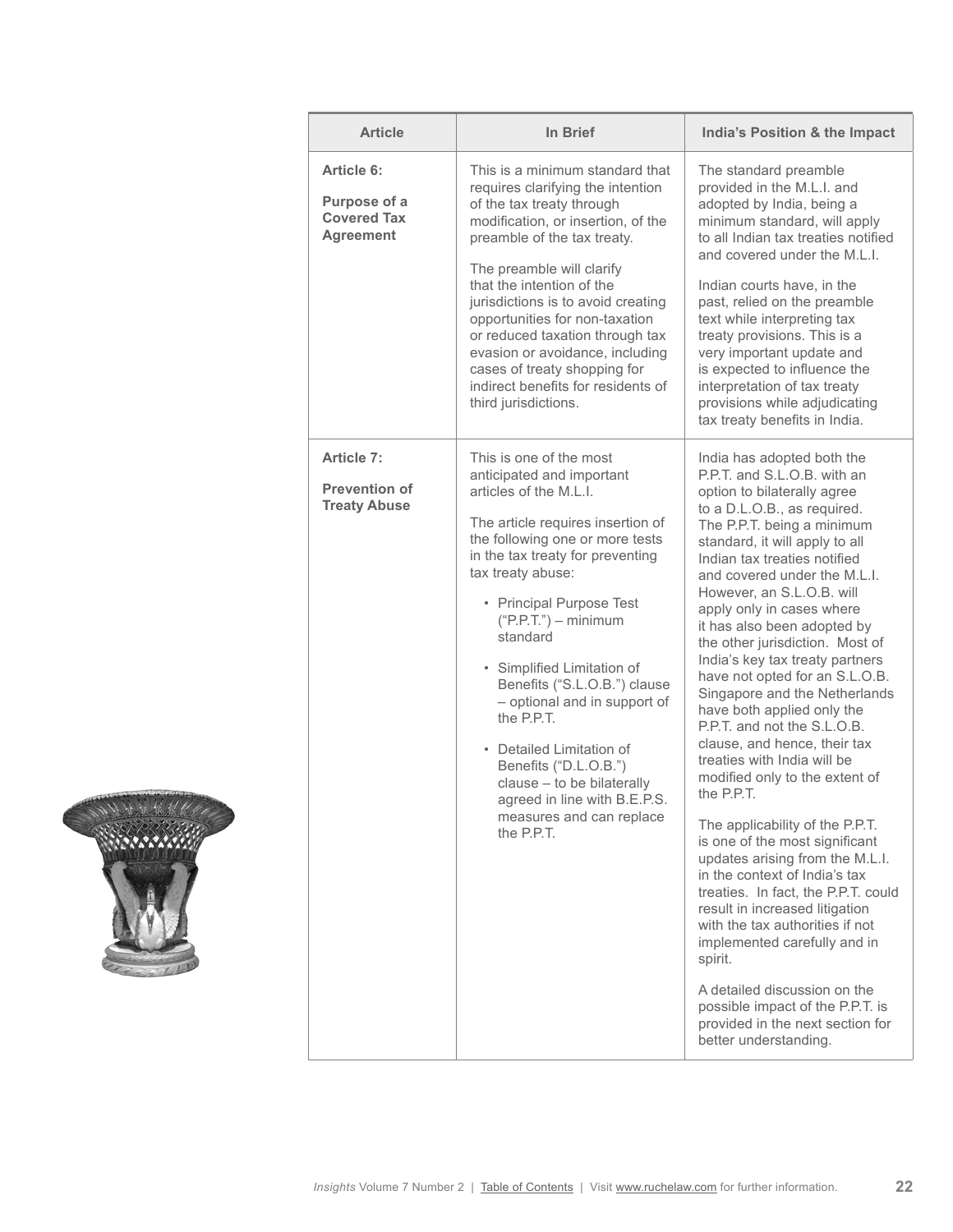| <b>Article</b>                                                                                                                                                                                     | In Brief                                                                                                                                                                                                                                                                                                                                                                                                   | India's Position & the Impact                                                                                                                                                                                                                                                                                                                                                                                                                                                                                                                                                                                                                                                                                                                                                                                                                                                      |
|----------------------------------------------------------------------------------------------------------------------------------------------------------------------------------------------------|------------------------------------------------------------------------------------------------------------------------------------------------------------------------------------------------------------------------------------------------------------------------------------------------------------------------------------------------------------------------------------------------------------|------------------------------------------------------------------------------------------------------------------------------------------------------------------------------------------------------------------------------------------------------------------------------------------------------------------------------------------------------------------------------------------------------------------------------------------------------------------------------------------------------------------------------------------------------------------------------------------------------------------------------------------------------------------------------------------------------------------------------------------------------------------------------------------------------------------------------------------------------------------------------------|
| Article 8:<br><b>Dividend Transfer</b><br><b>Transactions</b>                                                                                                                                      | Many tax treaties provide for<br>exemptions or concessional<br>withholding tax rates<br>on dividends for certain<br>shareholders, which are<br>different than the withholding<br>tax rates otherwise applicable<br>under the tax treaty.<br>Article 8 requires meeting<br>additional criteria of<br>shareholding of minimum 365<br>days to avail the exemption or<br>concessional withholding tax<br>rate. | India has adopted this article.<br>It will apply to all Indian tax<br>treaties notified and covered<br>under the M.L.I. and where the<br>other jurisdiction has similarly<br>adopted this article.<br>Currently, India does not<br>impose any withholding tax<br>on dividend payments by<br>Indian companies, since these<br>companies pay a dividend<br>distribution tax ("D.D.T.") and<br>the dividend is exempt from<br>tax in hands of the nonresident<br>shareholder. However.<br>the Finance Bill, 2020, has<br>proposed to abolish the D.D.T.<br>with effect from April 1, 2020.<br>Resultantly, the dividend would<br>be taxable in the hands of the<br>nonresident shareholder.<br>With the proposed abolishment<br>of the D.D.T. regime, the impact<br>of this article on withholding tax<br>on dividend payments must be<br>considered going forward, as<br>applicable. |
| Article 9:<br><b>Capital Gains</b><br>from Alienation<br>of Shares or<br>Interests of<br><b>Entities Deriving</b><br>their Value<br><b>Principally from</b><br><b>Immovable</b><br><b>Property</b> | This article expands the<br>taxing rights of the jurisdiction<br>of source if the capital gain<br>is essentially derived from<br>immovable property in that<br>jurisdiction held through a<br>company, partnership, trust, or<br>others.                                                                                                                                                                   | India has adopted this article.<br>It will apply to all Indian tax<br>treaties notified and covered<br>under the M.L.I. and where the<br>other jurisdiction has similarly<br>adopted this article.<br>India will now have the right to<br>tax<br>• capital gains arising from<br>the alienation of shares<br>or comparable interests<br>(such as interests in a<br>partnership or trust),<br>• if at any time during the<br>365 days preceding the<br>alienation,<br>• these shares or<br>comparable interests<br>derived more than 50%<br>of their value directly or<br>indirectly from immovable<br>property situated in India.                                                                                                                                                                                                                                                  |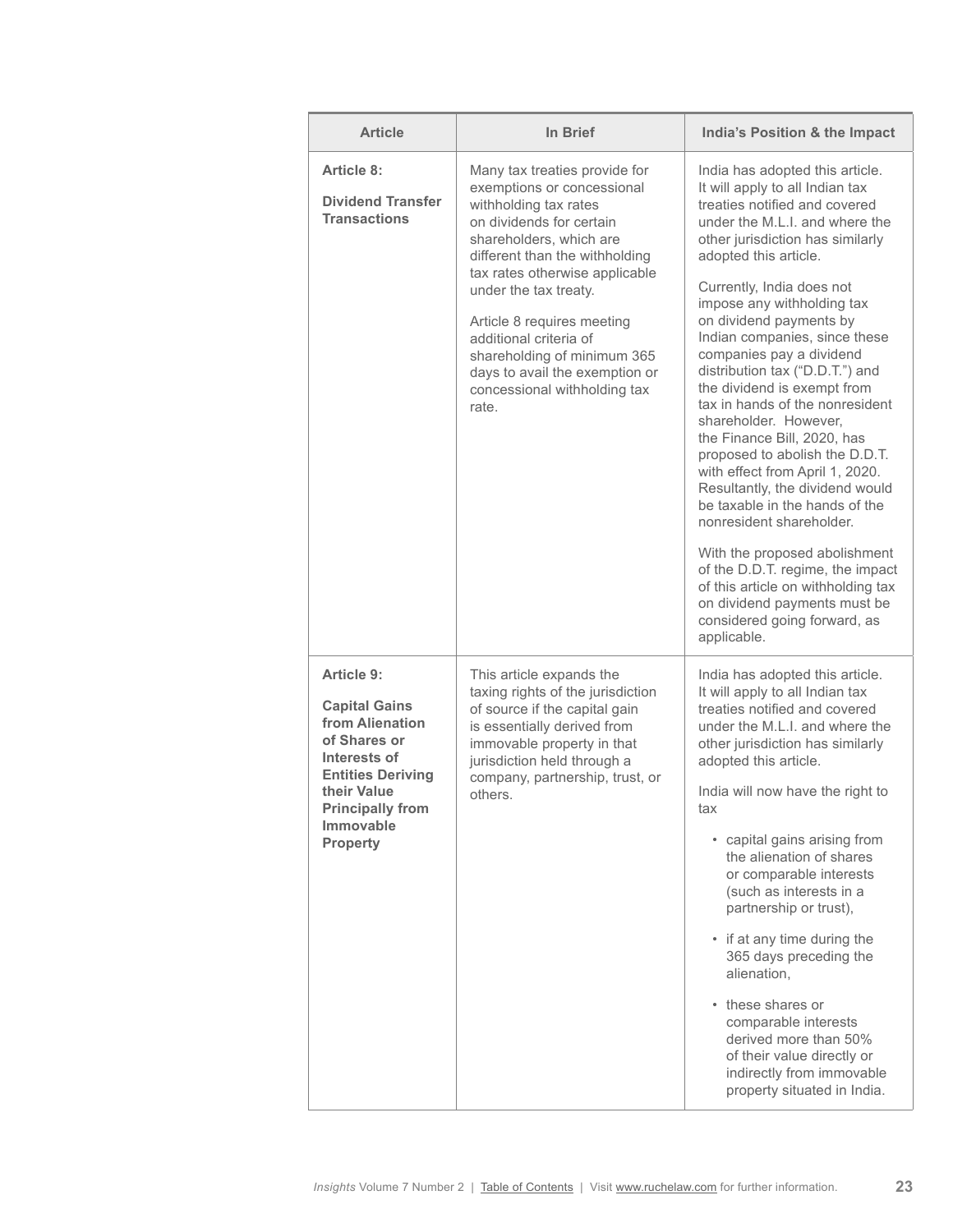| <b>Article</b>                                                                                                                                               | In Brief                                                                                                                                                                                                                                                                                                                                                                                                        | India's Position & the Impact                                                                                                                                                                                                                                                                                                                                                                                                                                                                                                                                                                                    |
|--------------------------------------------------------------------------------------------------------------------------------------------------------------|-----------------------------------------------------------------------------------------------------------------------------------------------------------------------------------------------------------------------------------------------------------------------------------------------------------------------------------------------------------------------------------------------------------------|------------------------------------------------------------------------------------------------------------------------------------------------------------------------------------------------------------------------------------------------------------------------------------------------------------------------------------------------------------------------------------------------------------------------------------------------------------------------------------------------------------------------------------------------------------------------------------------------------------------|
| Article 10:<br><b>Anti-abuse Rule</b><br>for Permanent<br><b>Establishments</b><br><b>Situated in Third</b><br><b>Jurisdictions</b>                          | This article denies tax<br>exemptions to P.E.'s situated in<br>a third state and not engaged in<br>active business if the tax rate in<br>the third state is less than 60%<br>of the tax rate in the country of<br>residence of the taxpayer.                                                                                                                                                                    | India is silent on this article in<br>the ratified M.L.I. In absence<br>of any reservation, it will apply<br>to all Indian tax treaties notified<br>and covered under the M.L.I.<br>and where the other jurisdiction<br>has similarly adopted this<br>article.<br>However, Indian tax treaties<br>generally permit the taxation of<br>an overseas P.E. of an Indian<br>tax resident. A requisite foreign<br>tax credit is provided against<br>the Indian tax payable on profits<br>of such P.F.<br>Hence, this article is not<br>expected to have much impact<br>on Indian structures in usual<br>circumstances. |
| Article 11:<br><b>Application of</b><br><b>Tax Agreements</b><br>to Restrict a<br>Party's Right<br>to Tax its Own<br><b>Residents</b>                        | This article seeks to clarify that<br>a jurisdiction continues to have<br>a right to tax its own residents<br>unless the tax treaty specifically<br>provides for other treatment.                                                                                                                                                                                                                               | India is silent on this article in<br>the ratified M.L.I. In absence<br>of any reservation, the same<br>will apply to all Indian tax<br>treaties notified and covered<br>under the M.L.I. and where the<br>other jurisdiction has similarly<br>adopted this article.<br>However, since India follows<br>the credit method under most<br>of its tax treaties, this article is<br>not expected to have a material<br>impact on Indian structures.                                                                                                                                                                  |
| Article 12:<br><b>Artificial</b><br>Avoidance of P.E.<br><b>Status Through</b><br>Commissionnaire<br><b>Arrangements</b><br>and Similar<br><b>Strategies</b> | This article tackles cases<br>that would otherwise not be<br>covered in the definition of P.E.<br>(especially Agency P.E.) under<br>existing tax treaties.<br>The article brings the following<br>activities under the P.E.<br>definition:<br>A person<br>• habitually concluding<br>contracts or<br>• habitually playing a<br>principal role in the<br>conclusion of contracts<br>on behalf of another entity. | India has adopted this article.<br>It will apply to all Indian tax<br>treaties notified and covered<br>under the M.L.I. and where the<br>other jurisdiction has similarly<br>adopted this article.<br>India has also amended its<br>tax law to include such cases<br>within its own concept of<br>taxable presence, akin to a P.E.<br>(i.e., "Business Connection").<br>This amendment may result in<br>Indian tax authorities adopting<br>an aggressive approach to<br>establish a foreign company's<br>P.E. status in India.                                                                                   |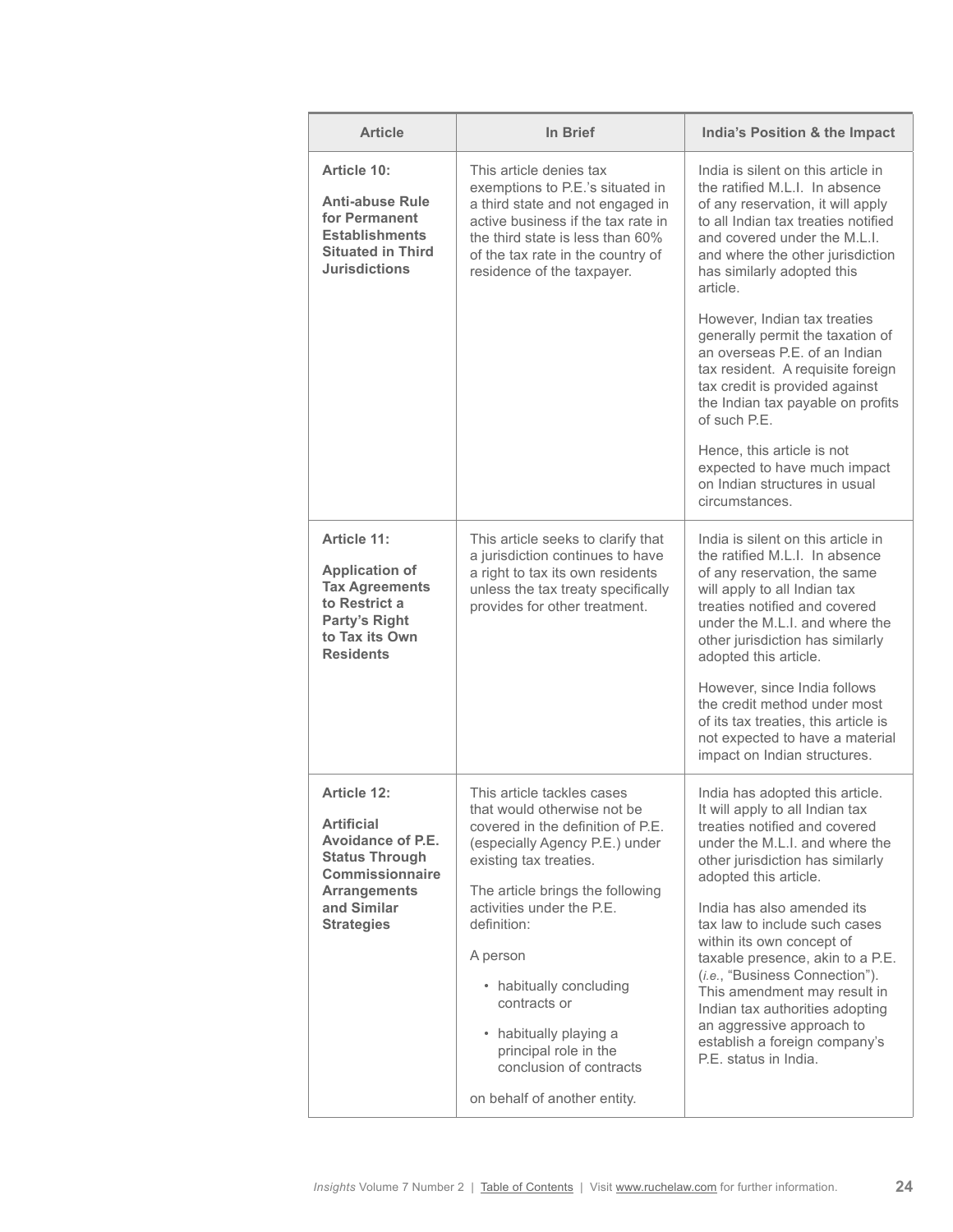| <b>Article</b>                                                                                       | In Brief                                                                                                                                                                                                                                                                                                                                                                                                                                                                 | India's Position & the Impact                                                                                                                                                                                                                                                                                                                                                                              |
|------------------------------------------------------------------------------------------------------|--------------------------------------------------------------------------------------------------------------------------------------------------------------------------------------------------------------------------------------------------------------------------------------------------------------------------------------------------------------------------------------------------------------------------------------------------------------------------|------------------------------------------------------------------------------------------------------------------------------------------------------------------------------------------------------------------------------------------------------------------------------------------------------------------------------------------------------------------------------------------------------------|
| Article 13:<br><b>Artificial</b><br>Avoidance of<br>P.E. Status<br><b>Through the</b>                | This article provides two<br>options for determining a P.E. in<br>cases where a P.E. is currently<br>not constituted due to specific<br>exemptions provided under the<br>tax treaty:                                                                                                                                                                                                                                                                                     | India has adopted Option A.<br>It will apply to all Indian tax<br>treaties notified and covered<br>under the M.L.I. and where the<br>other jurisdiction has similarly<br>adopted this article.                                                                                                                                                                                                             |
| <b>Specific Activity</b><br><b>Exemptions</b>                                                        | • Option A:<br>The exempted activities<br>stated in the tax treaty<br>will not result in a P.E.<br>only if they are, singularly<br>or in combination, of a<br>preparatory or auxiliary<br>character. (This is a<br>stricter provision to satisfy.)<br>• Option B:<br>Exempted activities will<br>continue to not result<br>in a P.E., irrespective<br>of whether they are of<br>auxiliary or preparatory<br>character. (This is a more<br>lenient provision to satisfy.) | Foreign entities taking a<br>position of not having a P.E.<br>in India on the grounds that<br>the activities are specifically<br>exempt or are preparatory or<br>auxiliary in nature should re-<br>analyze their positions in light<br>of the impact of the M.L.I. on<br>the relevant Indian tax treaty.                                                                                                   |
| Article 14:<br>Splitting-up of<br><b>Contracts</b>                                                   | This article seeks to tackle<br>cases where contracts for<br>building or construction sites<br>or installation projects are<br>artificially split amongst group<br>entities to avoid P.E. status due<br>to each entity's presence in the<br>other jurisdiction not exceeding<br>the threshold of days provided<br>for constitution of P.E. under the<br>tax treaty.                                                                                                      | India is silent on this article in<br>the ratified M.L.I. In absence<br>of any reservation, it will apply<br>to all Indian tax treaties notified<br>and covered under the M.L.I.<br>and where the other jurisdiction<br>has similarly adopted this<br>article.<br>Foreign entities having similar<br>structures should re-analyze<br>the position of not having a P.E.<br>in India, in light of the M.L.I. |
| Article 15:<br>Definition of a<br><b>Person Closely</b><br><b>Related to an</b><br><b>Enterprise</b> | This article defines who is a<br>person "closely related" to<br>an enterprise, a term used in<br>Articles 12, 13, and 14.                                                                                                                                                                                                                                                                                                                                                | India is silent on this article in<br>the ratified M.L.I., and hence, it<br>will apply where Articles 12, 13,<br>and/or 14 are applicable.                                                                                                                                                                                                                                                                 |
| Article 16:<br><b>Mutual</b><br><b>Agreement</b><br><b>Procedure</b><br>("M.A.P.")                   | This article describes how<br>M.A.P. procedure or practices<br>can be implemented.                                                                                                                                                                                                                                                                                                                                                                                       | India has opted for a bilateral<br>notification or consultation<br>process. It will apply to all<br>Indian tax treaties notified and<br>covered under the M.L.I. and<br>where the other jurisdiction has<br>similarly adopted this article.                                                                                                                                                                |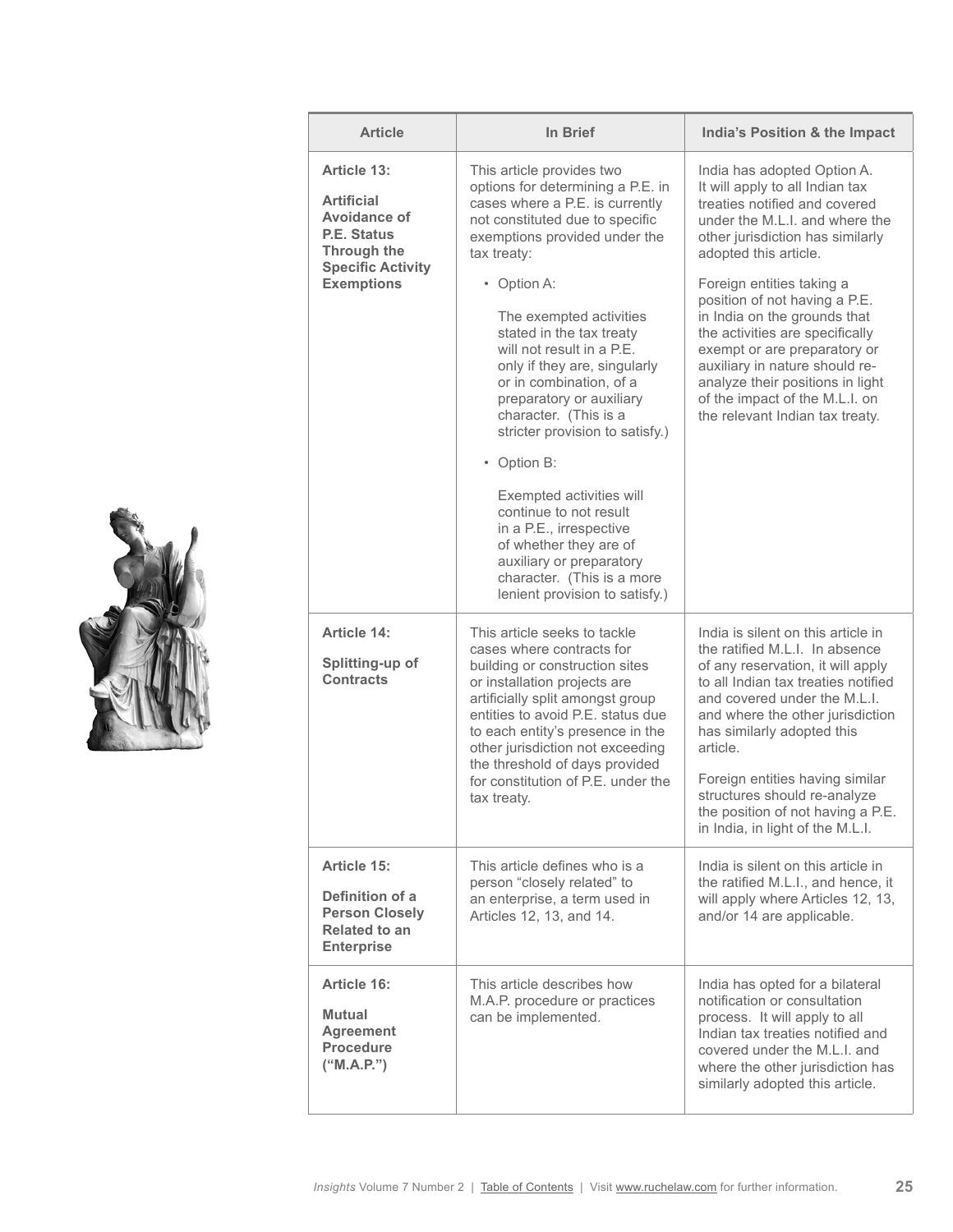| <b>Article</b>                                               | In Brief                                                                                                                                                                                                                                                            | India's Position & the Impact                                                                                                                                                                                                                                                                                                          |
|--------------------------------------------------------------|---------------------------------------------------------------------------------------------------------------------------------------------------------------------------------------------------------------------------------------------------------------------|----------------------------------------------------------------------------------------------------------------------------------------------------------------------------------------------------------------------------------------------------------------------------------------------------------------------------------------|
| Article 17:<br>Corresponding<br><b>Adjustments</b>           | This article deals with double<br>taxation of profits due to<br>Transfer Pricing adjustments.<br>It recommends that competent<br>authorities in the other<br>jurisdiction should provide<br>corresponding adjustments<br>arising on account of transfer<br>pricing. | India has accepted the<br>application of this article but<br>has reserved the right not to<br>apply it to tax treaties that<br>already contain a similar<br>provision. It will apply to all<br>Indian tax treaties notified and<br>covered under the M.L.I. and<br>where the other jurisdiction has<br>similarly adopted this article. |
| Articles 18 to 26:<br><b>Mandatory</b><br><b>Arbitration</b> | This article provides for<br>mandatory binding arbitration<br>where agreement cannot be<br>reached under M.A.P.                                                                                                                                                     | India has not adopted this<br>article, and accordingly, this<br>article will not impact or modify<br>any of India's tax treaties.                                                                                                                                                                                                      |
| Article 35:<br><b>Entry into Effect</b>                      | A specific provision of the<br>article refers to the term<br>"calendar year" for application<br>of M.I. $\vert$ .                                                                                                                                                   | India has substituted "calendar<br>year" with the term "taxable<br>period."                                                                                                                                                                                                                                                            |

# **IMPACT OF THE P.P.T. ON TAX TREATIES NOTIFIED AND COVERED UNDER THE M.L.I.**

The main impact of the M.L.I. on all covered Indian tax treaties will be the amendment or insertion of the preamble under Article 6 of the M.L.I. and, at the minimum, insertion of the P.P.T. under Article 7 of the M.L.I. For instance, both articles will apply to India's tax treaties with Singapore and the Netherlands. The P.P.T. in particular needs careful attention as it broadly states that:

A benefit under a tax treaty shall not be granted an item of income or capital if having regard to all relevant facts and circumstances it is reasonable to conclude that obtaining tax benefit was one of the principal purposes of any arrangement or transaction that resulted directly or indirectly in that benefit unless granting that benefit in the circumstances would be in accordance with the object and purpose of the relevant provisions of the tax treaty.

Accordingly, the P.P.T. is a discretionary and subjective test for denying tax treaty benefits where obtaining the tax benefit under the tax treaty is one of the principal purposes (if not the main purpose) of the arrangement or transaction.

### **INTERPLAY BETWEEN THE P.P.T. AND G.A.A.R.**

As the P.P.T. is an anti-abuse provision, its interplay with the General Anti-Avoidance Rule ("G.A.A.R."), introduced in India's tax law from April 1, 2017, makes for an interesting situation. Both the P.P.T. and G.A.A.R. permit the tax authorities to deny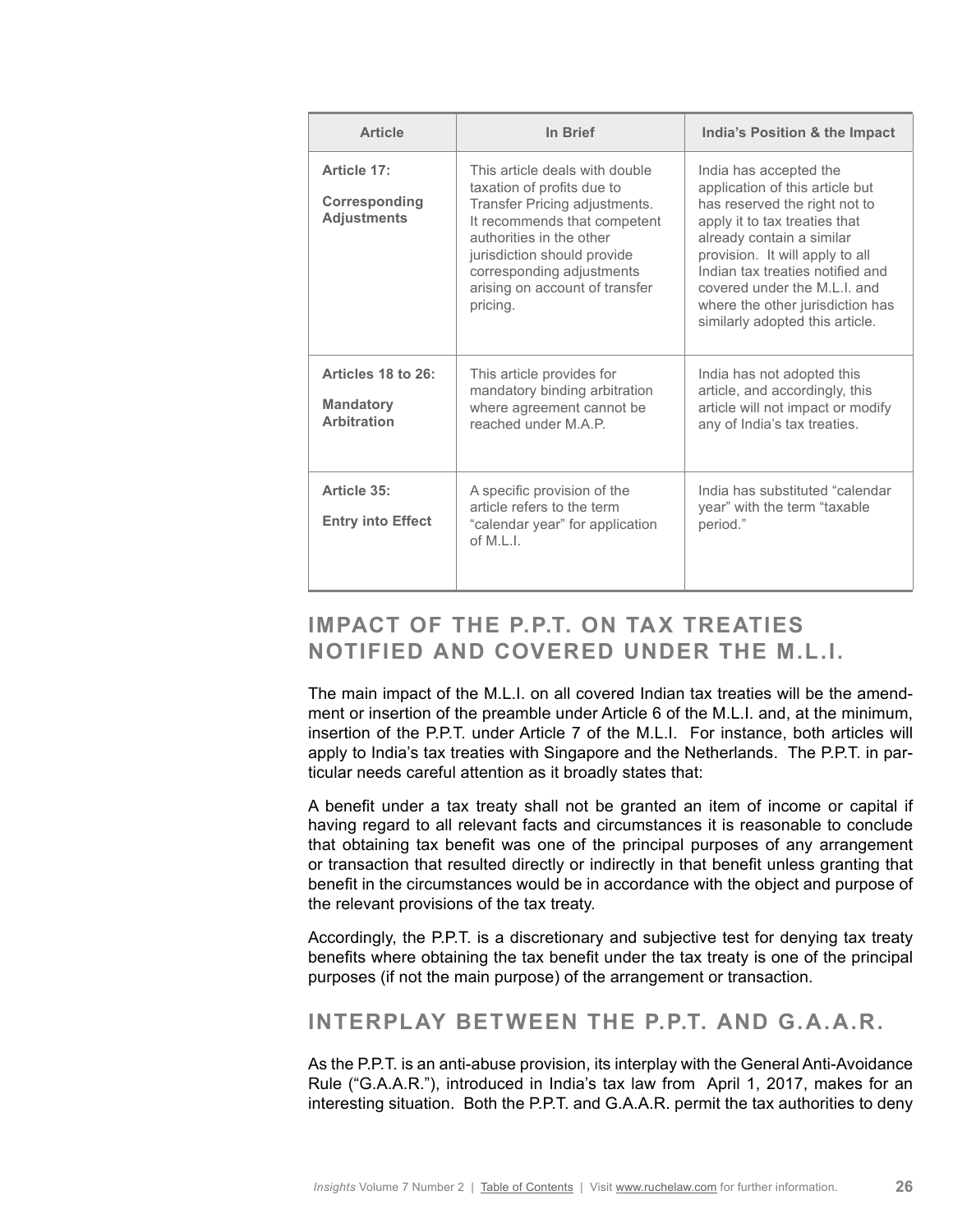*"Going forward it is imperative that any Indian inbound or outbound crossborder structuring of investment or business operations should factor in the B.E.P.S. and M.L.I. impact."*

tax treaty benefits. However, at present, the manners in which they can be invoked have stark differences, as explained below:

- G.A.A.R. can be invoked only if the main purpose of an arrangement is to obtain a tax benefit. However, the P.P.T. can be invoked even if one of the principle purposes of the arrangement is to obtain a tax benefit under the tax treaty.
- G.A.A.R. can be invoked only if the tax benefit amounts to I.N.R. 30 million or more in a financial year with respect to the parties in the arrangement. The P.P.T. does not prescribe any such threshold.
- G.A.A.R. grandfathers investment structures before April 1, 2017. The P.P.T. does not provide for any such grandfathering.
- G.A.A.R. requires the income-tax officer to obtain their senior's approval and also consult the Approving Panel ("A.P.")<sup>1</sup> before invoking G.A.A.R. No such mechanism is provided under the P.P.T.

Accordingly, the P.P.T. has the potential of becoming a quick way for a tax officer to unilaterally deny tax treaty benefits instead of complying with the conditions or process provided under G.A.A.R. It is hoped that the Indian government amends the tax law or issues necessary administrative directions to ensure that the P.P.T. is not casually invoked by tax officers to deny tax treaty benefits. For now, no such clarification has been proposed in the Finance Bill, 2020, although the M.L.I will become effective in India from April 1, 2020.

# **CONCLUSION**

With the M.L.I. becoming applicable to Indian tax treaties from April 1, 2020, onwards, going forward it is imperative that any Indian inbound or outbound cross-border structuring of investment or business operations should factor in the B.E.P.S. and M.L.I. impact, especially if the structuring involves availing of tax treaty benefits (in India or overseas).

<sup>&</sup>lt;sup>1</sup> The A.P. is comprised of a judge of the High Court (retired or not) as a chairperson, one member of Indian Revenue Service, and one member who is an academic or scholar having special knowledge.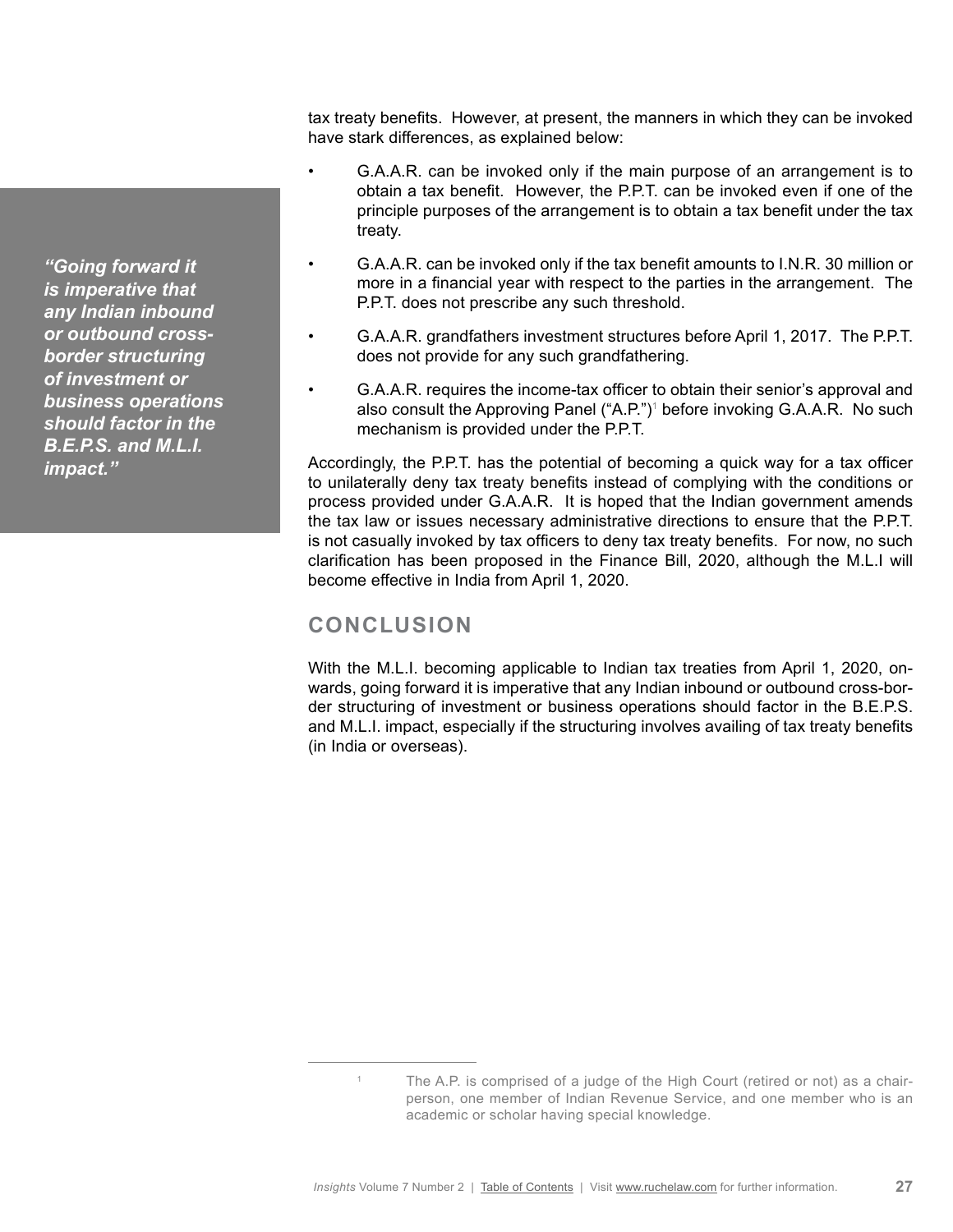# **FOREIGN TOKENS – U.S. TAX CHARACTERIZATION: QUESTIONS AND DISCUSSION**

# **INTRODUCTION**

Initial coin offerings ("I.C.O.'s") offer blockchain-based<sup>1</sup> companies a new way to raise capital.<sup>2</sup> Companies, both in the U.S. and outside the U.S., have been raising capital using blockchain technology since 2016. For example, in 2016 Overstock raised \$2 million through the sale of digital preferred stock on a blockchain platform, as part of a larger capital raise.

Some issuers use I.C.O. proceeds to fund the development of a service on a blockchain (*e.g.*, a crypto-asset exchange), others to purchase a property (*e.g.*, real property or even stock in a corporation). In 2019, investors were offered the opportunity to invest in Elon Musk's SpaceX venture via a new token product — USPX. A special purpose vehicle ("S.P.V."), Unicorn Tokenization Corp., was formed for this purpose. It bought shares of SpaceX on a secondary market and offered investors to purchase tokens representing shares in the S.P.V. Token holders were granted economic rights proportionally equivalent to the underlying SpaceX shares.

As these means of raising funds gained popularity around the world, questions arose. The S.E.C. ruled that some tokens are securities, so that an offer to the public in the U.S. is subject to Federal securities laws.<sup>3</sup> Tax questions also arose, but not all questions have been answered. Specifically, no guidance exists with respect to the proper characterization of a token, and U.S. investors are not assured of the tax consequences of their investments. Nor are they advised on how they should be reported.

No "one answer fits all" can exist in these circumstances, as each token is different. The rights and powers embedded in each token are specific to the offered token and are described in the I.C.O. documentation. Some tokens are sold as an equivalent of a stock (*e.g.*, USPX tokens, which were therefore not offered to U.S. investors), making them an instrument that is relatively clear for most U.S. tax purposes, although some uncertainties remain. For example, is a token holder considered a "shareholder" for purposes of meeting the requirements to be treated as a

<span id="page-27-0"></span>**Authors** Galia Antebi Andreas A. Apostolides

### **Tags**

**Cryptocurrency Blockchain** C.F.C. P.F.I.C. F.A.T.C.A. Debt v. Equity

<sup>1</sup> "Blockchain" refers to the technology that allows decentralized ledger. See our [Blockchain 101 article.](http://publications.ruchelaw.com/news/2018-07/Blockchain-Primer.pdf )

<sup>&</sup>lt;sup>2</sup> While many refer to coins and token interchangeably, in fact, they are different. A coin is native to its blockchain (Bitcoin, Litecoin, Ether, Neo, to name a few) and can be used as a (crypto)currency outside its native blockchain, while a token is generally created on an existing blockchain. For example, a token can be built on the Ethereum platform. This token is known as the ERC-20 token.

<sup>&</sup>lt;sup>3</sup> S.E.C. Release No. 81207 in relation to their investigation of The DAO token offering.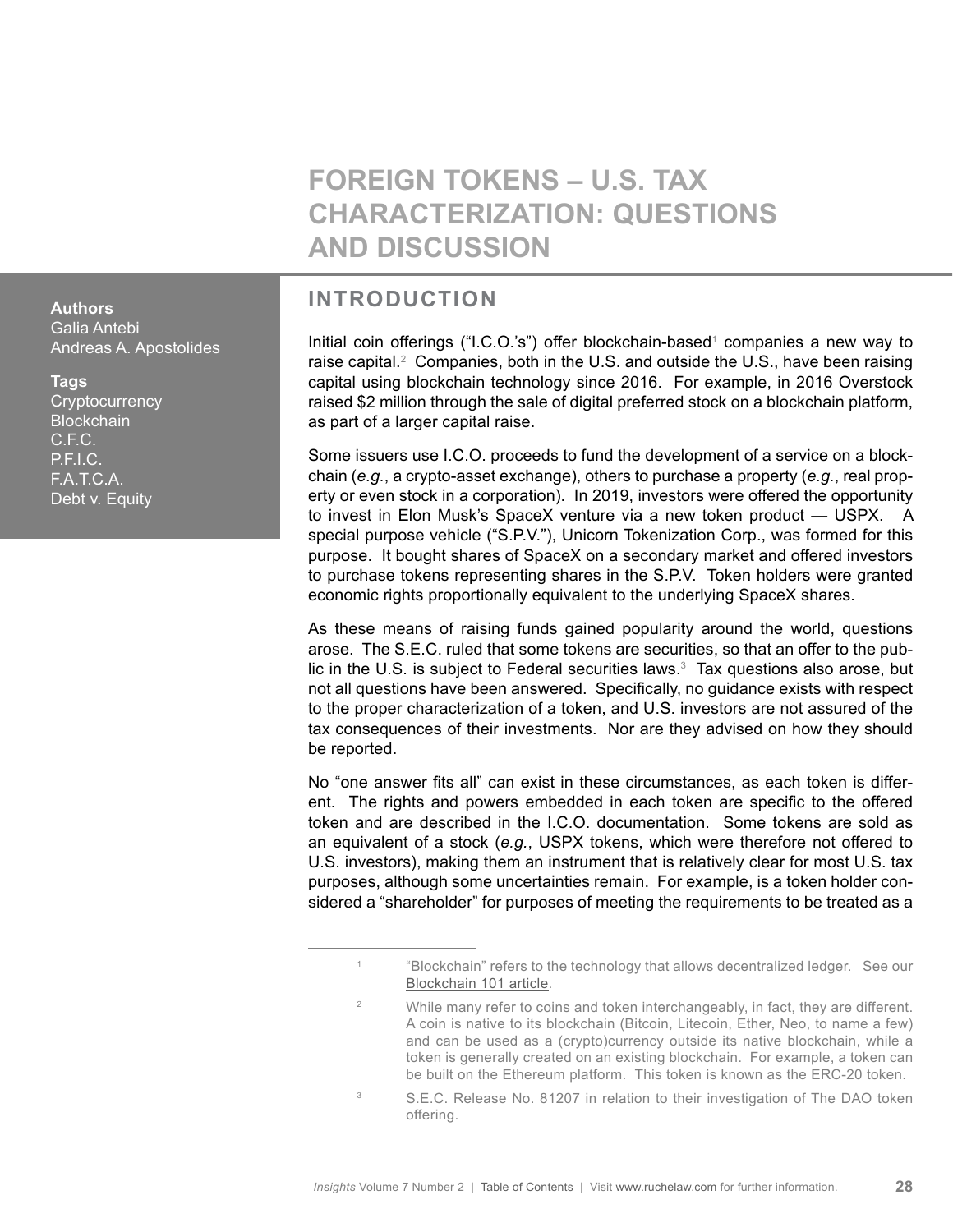real estate investment trust ("R.E.I.T.")?<sup>4</sup> Others tokens are not clearly presented to buyers as an equivalent of stock, and those raise more questions when it comes to determining their U.S. tax characterization.

# **TOKENS ARE PROPERTY. BUT ARE THEY EQUITY?**

It seems that tokens are a type of cryptocurrency. The I.R.S. ruled that Bitcoin and other virtual currencies are treated like property and that a transaction using such property is a taxable event.<sup>5</sup> However, the I.R.S. has not addressed when certain tokens that hold equity-like characteristics (*e.g.*, voting rights, rights to participation payments, or redemption rights) will be treated as equity for tax purposes. Not all tokens offer such equity-like characteristics. Some tokens offer merely the future right to participate in a service, or receive a product, developed by the issuer. The I.R.S. has not addressed the U.S. tax treatment of these tokens.

If certain non-U.S. issued tokens were viewed as representing an equity interest in the issuer, their ownership may affect the status of the issuing corporation as a controlled foreign corporation ("C.F.C.") or a passive foreign investment company ("P.F.I.C."). As a result, this would affect an individual holder's U.S. reporting obligations – and potentially those of other holders as well as the holders of the common stock of the issuer. This could also affect their income calculation under Subpart F rules, G.I.L.T.I. rules, and P.F.I.C. rules. And noncompliance, especially on international matters, is harshly penalized.

Additionally, this could affect the issuing company. Will the I.C.O. proceeds be taxable to the issuer? Will payments, if any, made to token holders be a deductible expense or could it be viewed as a dividend payment? How will the Foreign Account Tax Compliance Act ("F.A.T.C.A.") apply to the issuing entity?

The classification of tokens is important, especially since the I.R.S. has amended Form 1040, *U.S. Individual Tax Return*, to include a question as to whether the taxpayer received, sold, sent, exchanged, or otherwise acquired a financial interest in any virtual currency. In the absence of guidance as to the tax characterization of a token, the specific characteristics of a particular token must be examined based on generally accepted tax principals.

Separately, FinCEN has advised that "virtual currency held in an offshore account is not a foreign account that needs to be reported on [the] FBAR [*i.e.*, Report of Foreign Bank and Financial Accounts]." Nevertheless, FinCEN and the I.R.S. are continuing to study the question of whether offshore virtual currency should be incorporated into F.B.A.R. reporting requirements.

# **GENERAL TAX PRINCIPALS: DEBT V. EQUITY**

The well-developed standards of the debt v. equity treatment of a corporate instrument can be looked to when performing the required analysis of the character of a

*"I.R.S. has amended Form 1040,* **U.S. Individual Tax Return***, to include a question as to whether the taxpayer received, sold, sent, exchanged, or otherwise acquired a financial interest in any virtual currency."*

<sup>&</sup>lt;sup>4</sup> It is largely believed that the answer is yes; however, a legal opinion is generally obtained by the issuer prior to electing to be treated as a R.E.I.T.

<sup>5</sup> I.R.S. Notice 2014-21.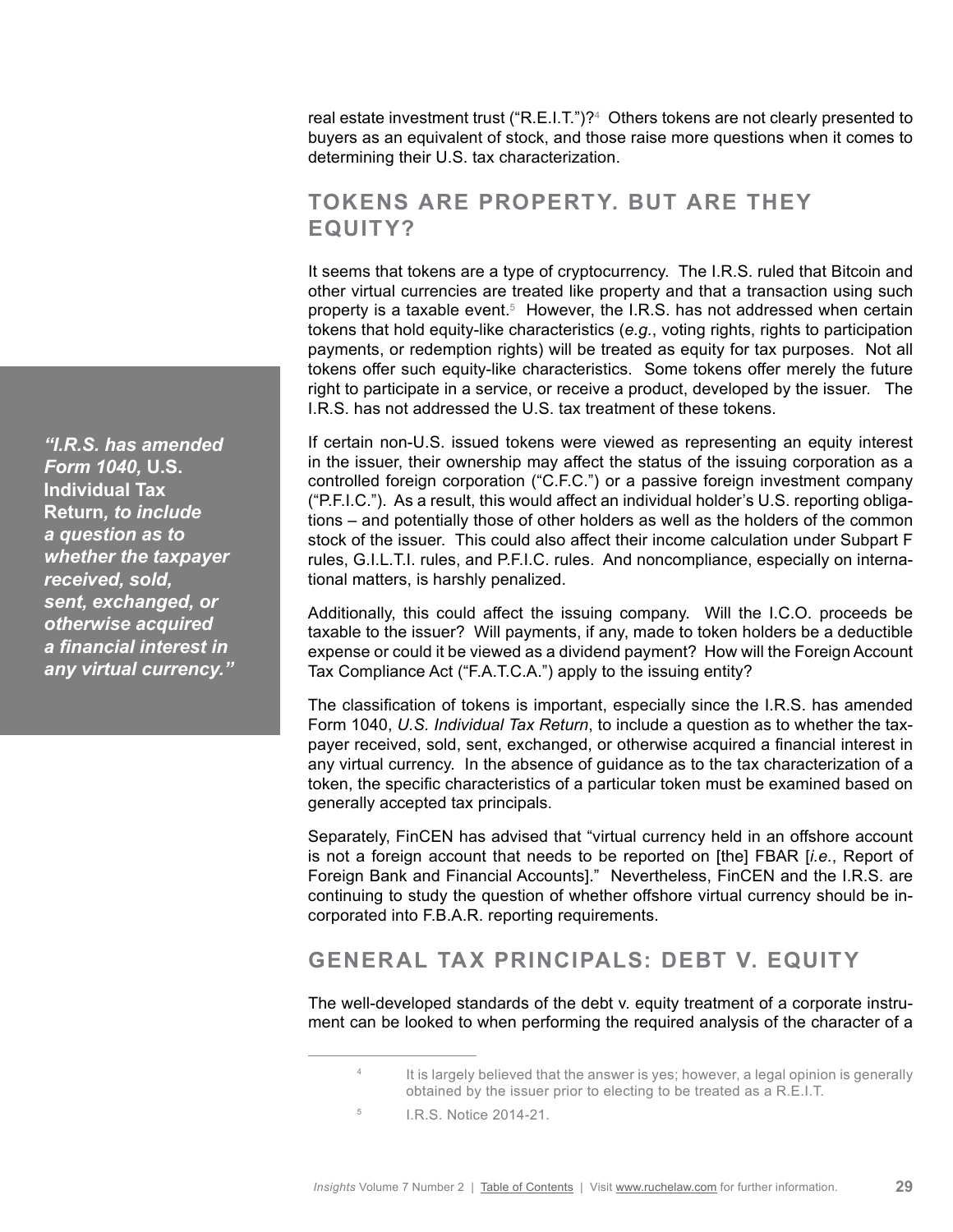particular token. Debt and equity are two major forms of capital with different rights, risks, and rewards for the holder and the issuing corporation. As one court noted, the "vital" difference between stock and debt is the status it confers on the owner: The shareholder is "an adventurer in the corporate business; he takes the risk, and profits from success," whereas the creditor, "in compensation for not sharing the profits, is to be paid independently of the risk of success, and gets a right to dip into capital when the payment date arrives."6

Because companies and investors are often incentivized to treat junior funding as equity or debt, the I.R.S. has often disagreed with a taxpayer's conclusion and re-characterized the instrument. As a result, prior to the 1969 enactment of Code  $\S 385{,}^7$  courts devised a variety of tests to determine whether shareholders' or creditors' funding of a corporation in which they own interests should be treated as stock or as debt.

The most widely cited opinion in the debt v. equity area, issued by the Third Circuit, mentioned 16 different factors to be considered in discerning the substance of a shareholder's or creditor's interest as either debt or equity:

- Intent of the parties to fund via debt or equity
- Whether identity exists between the "creditor" and the entity's shareholder base
- Extent of participation in management by the holder of the instrument
- Ability of the corporation to obtain funds from outside sources
- "Thinness" of capital structure in relation to debt
- Risk involved
- Formal indicia of the arrangement
- Relative position of obliges as to other creditors regarding payment of interest and principal (*i.e.*, is there any subordination involved)
- Voting power of the instrument holder
- Provision of a fixed rate of interest
- Contingency of the obligation to repay
- Source of interest payments
- Presence or absence of a fixed maturity date
- Provision for redemption by the corporation
- Provision for redemption at the option of the holder
- Timing of the advance with reference to the organization of the corporation $8$

<sup>6</sup> *Commr. v. O.P.P. Holding Corp.*, 76 F.2d 11, 12 (2d Cir. 1935).

<sup>7</sup> Enacted in 1969 as part of P.L. 91-172, Sec. 415(a).

<sup>8</sup> *Fin Hay Realty Co. v. U.S.*, 398 F.2d 694 (3rd Cir. 1968).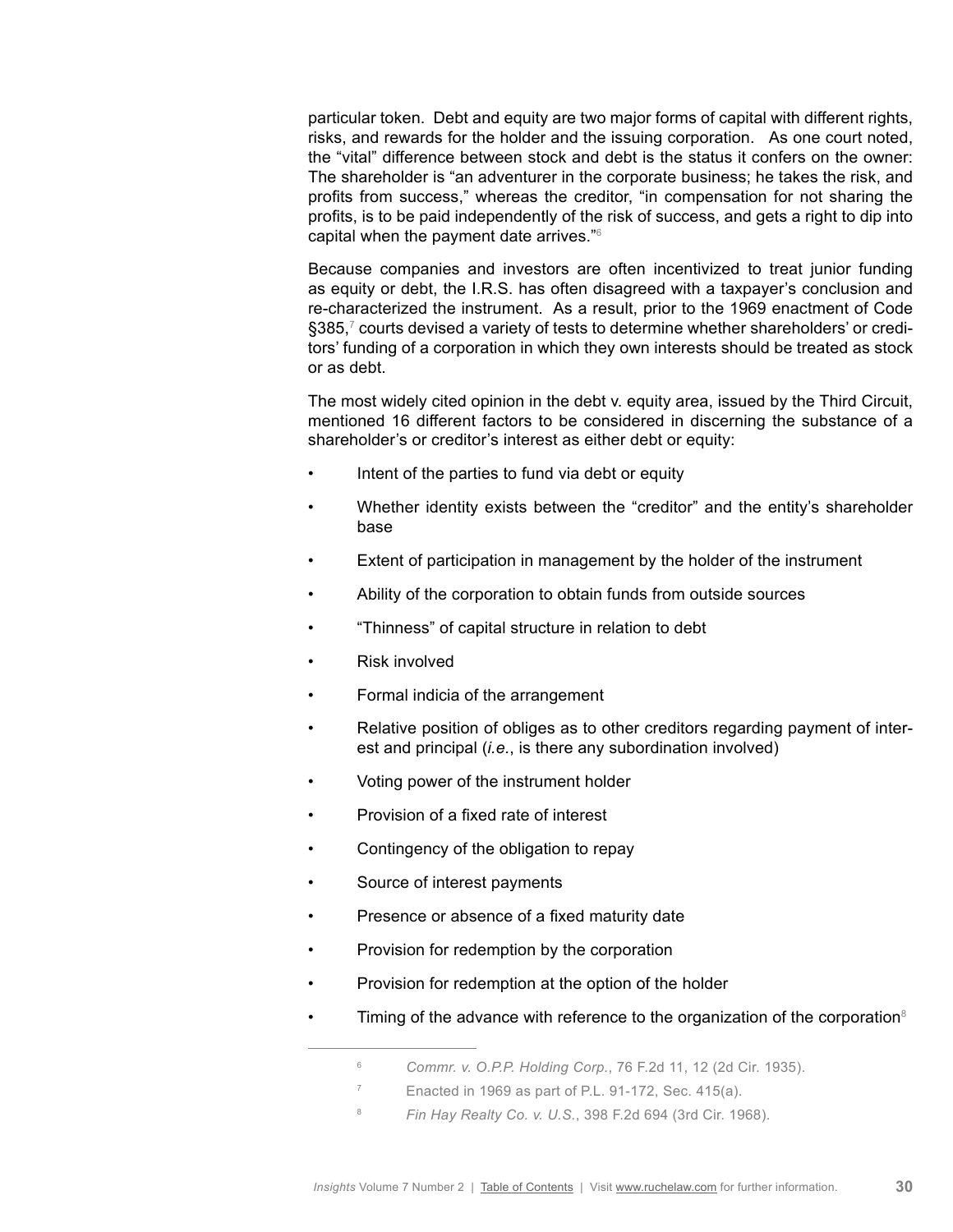In 1969, Congress called on the Treasury to codify the factors into a uniform set. Code §385 provided for the following factors and authorized the Treasury to issue regulations to determine whether an instrument is to be treated as debt or equity:

- Whether there is a written unconditional promise to pay on demand or on a specified date a certain sum of money in return for an adequate consideration in money or money's worth, and to pay a fixed rate of interest
- Whether there is subordination to or preference over any indebtedness of the corporation
- The ratio of debt to equity of the corporation
- Whether there is convertibility into the stock of the corporation
- The relationship between holdings of stock in the corporation and holdings of the interest in question

Until 2016, the only regulations issued in proposed or final form were withdrawn.<sup>9</sup> Separately, in 1992, Congress enacted Code §385(c), requiring consistency of treatment between issuers and holders. In 2016, the I.R.S. issued new proposed regulations generally applicable to domestic C-corporations, using Code §385 as an additional weapon to attack "earnings stripping" transactions with affiliate debt, primarily in the inversion context.<sup>10</sup> By the time they were finalized in 2019, the rules' relevance had already receded, but they incorporated and extended the multi-factor case law test. $11$ 

Thus, the case law factors continue to be applicable and fall into four main groups:

- Factors involving the formal rights and remedies of creditors as distinguished from stockholders
- Factors bearing on the genuineness of the intention to create a debtor-creditor relationship
- Factors bearing on the reasonableness or economic reality of that intention (the risk element)
- Factors that are merely rhetorical expressions having no proper evidentiary weight in themselves $12$

- <sup>10</sup> These new rules, finally trimmed down, focused on "covered debt instruments" held between related members of the same expanded group that do not result in new investment in the issuer's operations.
- <sup>11</sup> The regulations also made clear that caselaw factors will continue to apply in other contexts whenever not contrary to the regulations.
- <sup>12</sup> William T. Plumb, Jr., "The Federal Income Tax Significance of Corporate Debt: A Critical Analysis and a Proposal", 26 Tax. L. Rev. 369, at 411-12 (1970-71).



<sup>&</sup>lt;sup>9</sup> The Treasury proposed comprehensive regulations in March 1980 and final regulations in December of that year but delayed their effective date on two occasions; subsequently, the I.R.S. promulgated proposed amendments. The effective date of these, together with the final regulations, were again postponed until, finally, the regulations were withdrawn by T.D. 7920 in 1983, without ever having been in effect.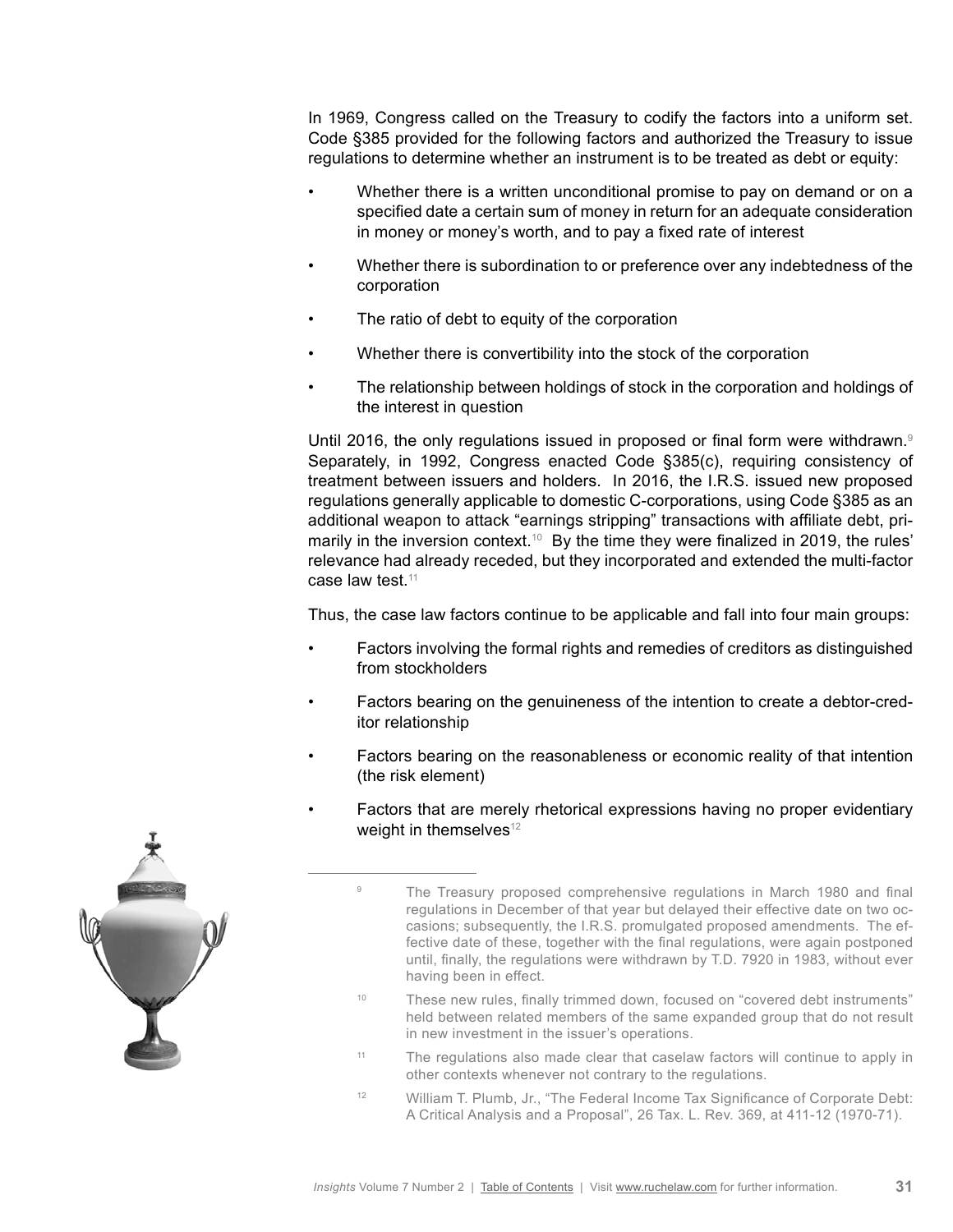Despite the multitude of factors cited, because this determination is fact-intensive the courts generally focus on a select two or three factors most relevant to the specific facts. Each factor's weight in any particular fact pattern can vary. While most decisions under the multi-factor test have concerned related persons, the factors can be and are applied between unrelated parties, as well when risk takers, assume the guise of lenders.<sup>13</sup>

# **APPLYING THE FACTORS TO TOKENS**

In the context of tokens, the most relevant factors that must be analyzed are likely to include:

- Participation in profits
- The promise of an actual (albeit contingent) consideration for the investment versus the anticipation of mere value growth (*e.g.*, future product developed or access to a platform developed)
- Voting rights
- The issuer's promise to buy back the token

For example, a token that provides for a profit sharing element clearly has an equity characteristic. However, if that same token provides restrictions on eligibility for profit sharing (*e.g.*, blocking the marketability of the token in a smart contract for a period of time) and states that the token holders' right to the participation payment are equal to other claims of creditors, arguably such token should not be treated as equity for U.S. tax purposes, absent other equity-like features.

Another equity-like factor to consider is voting rights. Tokens that are intended to be treated as equity often attach voting rights. However, restrictions may be imposed on such voting power, such as allowing a vote on certain issues only, without it affecting the equity treatment of the token.

### **CONCLUSION**

With the increased popularity of I.C.O.'s as a mean to raise capital for corporations, clarifying the tax treatment of tokens is very important. As mentioned above, it can affect the status of the corporation as well as the income inclusion of its holder. With high penalties imposed on noncompliance, getting this right is crucial.

While specific guidance is not available, general principles used to determine debt v. equity treatment should be applicable here. The I.C.O. documentation must be carefully read, with a goal of extracting the intent of the parties to create an instrument that may or may not be essentially equivalent to stock.

<sup>13</sup> I.R.S. Notice 94-47, 1994-1 C.B. 357, applicable to hybrid instruments.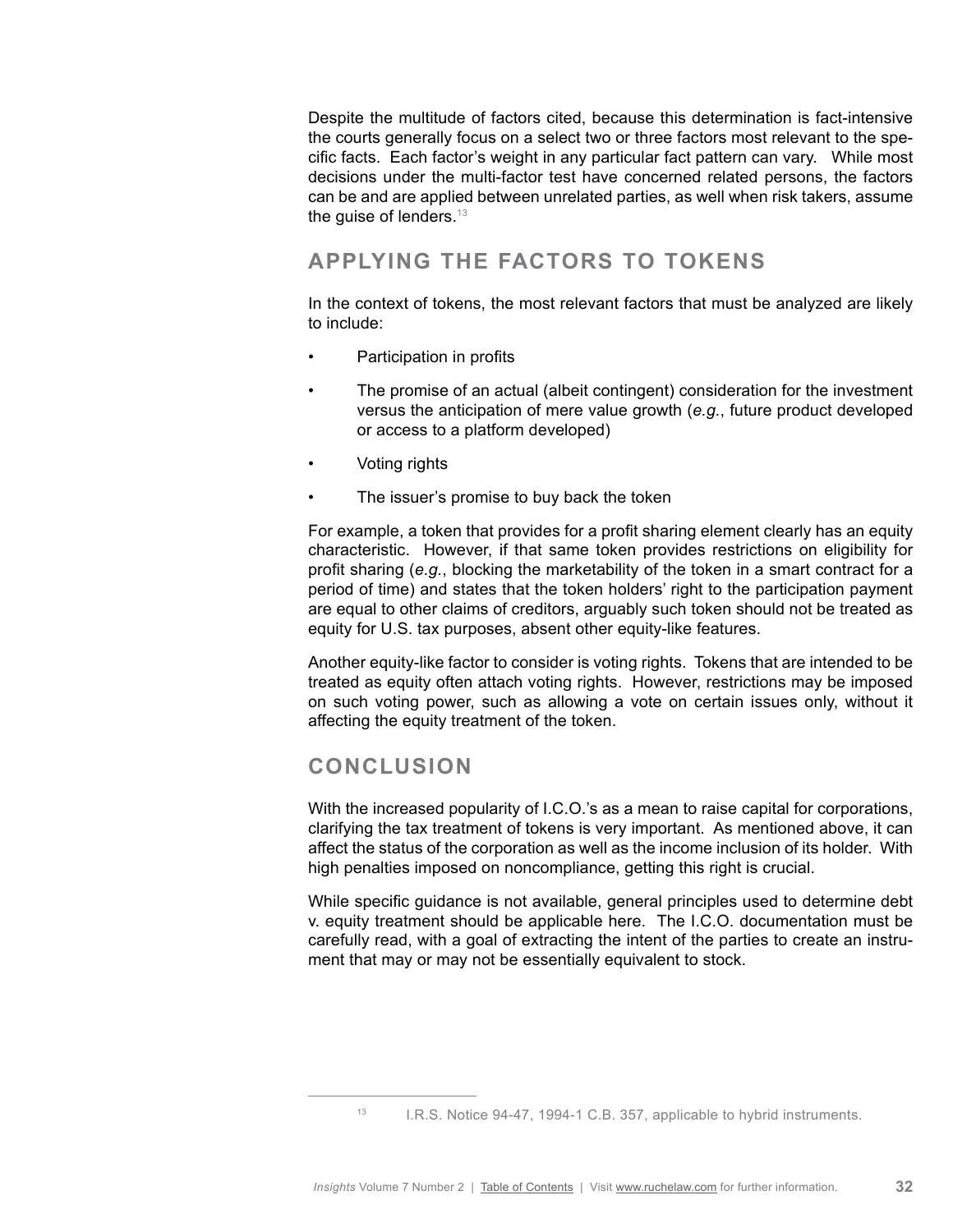# **O.E.C.D. TO USE HYBRID MODEL TO DEVELOP DIGITAL ECONOMY NEXUS AND PROFIT ATTRIBUTION RULES**

# **INTRODUCTION**

The O.E.C.D. announced on January 31, 2020, that its policy development efforts under [Pillar One](https://www.oecd.org/tax/oecd-invites-public-input-on-the-secretariat-proposal-for-a-unified-approach-under-pillar-one.htm), related to the taxation of the digital economy, will move forward using the non-consensus "Unified Approach" as a working model.<sup>1</sup> In the interest of averting the negative worldwide welfare effects of trade countermeasures to unilateral Digital Services Taxes, the O.E.C.D.'s deadline for obtaining a consensus outcome is highly ambitious. Consensus outcomes for Pillar One and its less controversial, but nonetheless complex, Pillar Two counterpart are expected by the end of 2020 – a relative blink of an eye when we recall that the groundbreaking B.E.P.S. Project began in 2012 and produced drafts in 2015.

# **POLICY CHALLENGES**

The policy development and consensus-building effort will be led by the O.E.C.D. Center for Tax Policy and Administration. It will seek input and contend with criticism from a group of 137 tax administration representatives, known as the Inclusive Framework ("I.F.").

The January 31 release and subsequent O.E.C.D. comments confirm that the target multinational corporate taxpayer will be determined using the same global sales test that applies to the Country-by-Country Reporting rules – that is approximately \$810 million at the current exchange rate. Preliminary estimates of the gain in tax revenue resulting from the proposed policies (currently 4% of global corporate income tax revenue) indicate that more than half of the reallocated profit will come from 100 multinational companies.

The I.F. members will have a difficult technical hill to climb while constantly evaluating the net benefit to their own treasuries, negotiating each step carefully.

The fundamental question is to identify those businesses that fall within the scope of the new rules. The answer poses a challenge. Initially touted as a regime for consumer-facing businesses, the anticipated list of businesses has been broadened to include automated digital services such as search engines, social media platforms, online marketplaces, and content streaming, gaming, cloud computing, and online advertising services. Consumer-facing businesses are tentatively defined to include (i) direct-sale operations, (ii) businesses that sell through resellers or intermediaries, and (iii) franchising and licensing businesses.

<span id="page-32-0"></span>**Author** Michael Peggs

**Tags** Digital Economy Pillar One Transfer Pricing Unified Approach

<sup>1</sup> See the O.E.C.D. statement on "International Community Renews Commitment [to Multilateral Efforts to Address Tax Challenges from Digitalisation of the Econ](http://www.oecd.org/tax/beps/international-community-renews-commitment-to-multilateral-efforts-to-address-tax-challenges-from-digitalisation-of-the-economy.htm)[omy"](http://www.oecd.org/tax/beps/international-community-renews-commitment-to-multilateral-efforts-to-address-tax-challenges-from-digitalisation-of-the-economy.htm) and "O.E.C.D. Unified Approach Garners Less Unified Comments from [Europe's Tech Producers and Users"](http://www.ruchelaw.com/publications/oecd-unified-approach-garners-less-unified-comments-from-europes-tech-producers-and-users) from *Insights*.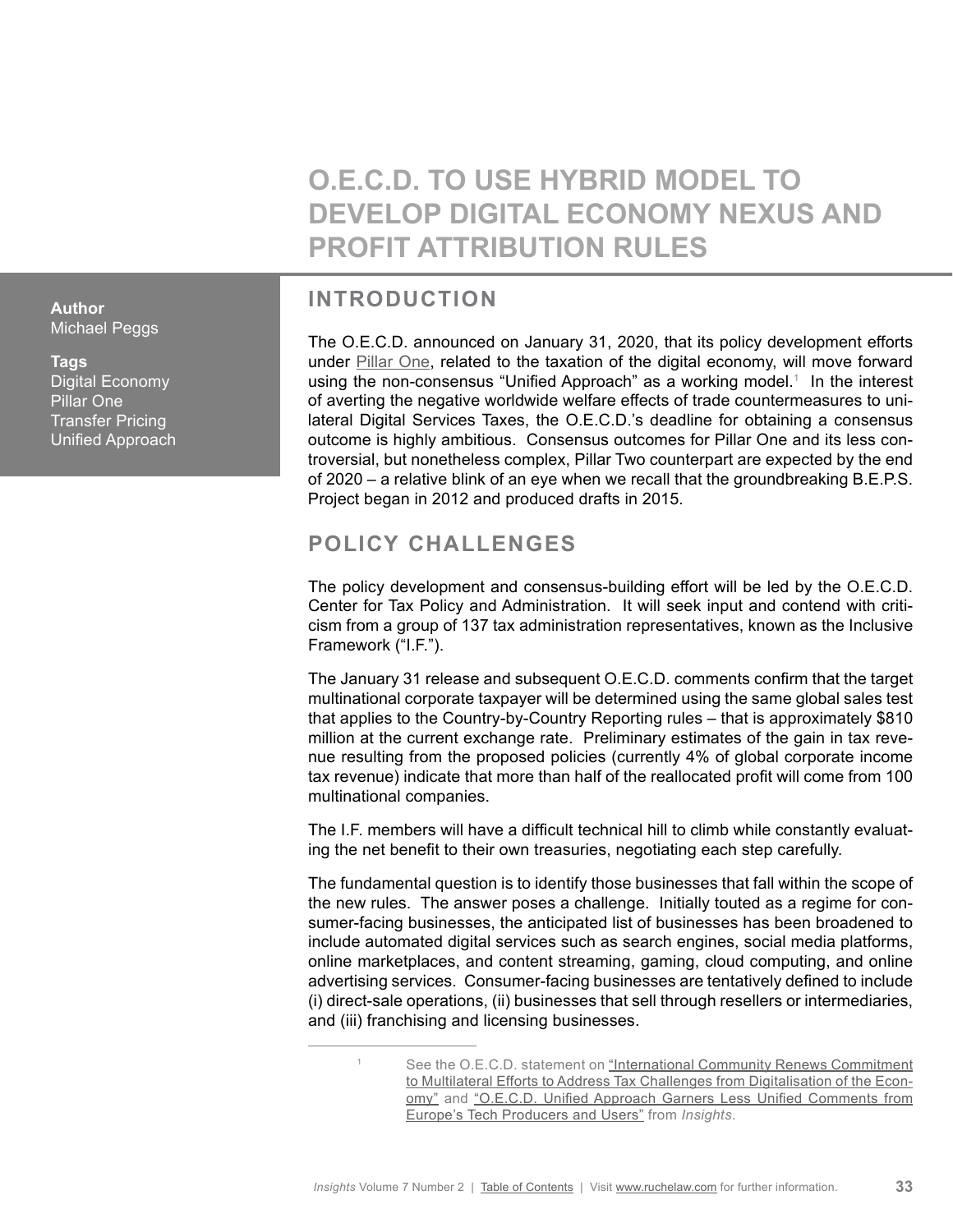Weighting factors are yet to be negotiated. These factors will be applied to identify and value (i) the residual profit of Amount A (*i.e.*, the new taxing right) to account for "digital differentiation" or different degrees of digitalization between in scope business activities, (ii) the all-important routine return that will serve as the threshold for the calculation of the residual profit under Amount A, and (iii) specific returns to market jurisdictions or regions.

In addition to anticipating and controlling for overlap and duplication resulting from the consensus formulae, the very fundamental question of a company's ability to gather accurate sales data for the purpose of sourcing revenue to market jurisdictions and distinguishing between the jurisdiction of purchase and the jurisdiction of use or viewing is still to be resolved. It would appear at present that this problem will be handed to multinational companies to solve, much like Country-by-Country Reporting, which will result in much complaint followed by a consulting fee windfall.

Just as the peak of the hill becomes visible as the days get shorter in 2020, further challenges are anticipated in connection with the operation of the income tax treaty system, which usually relies on there being a transaction between controlled residents to effect resolution of double taxation. Under the Unified Approach, income can be allocated without satisfying the necessary condition of a controlled transaction. To achieve the intended policy outcome, significant changes to the mechanisms used by companies and tax authorities to adjust profit and resolve disputes will be required, including another series of multilateral-instrument-like treaty amendments. In principle, an essential policy feature will be the adoption of a mandatory and binding dispute resolution system to resolve disputes between tax administrations. While lip service to the adoption of a dispute resolution mechanism is popular, moving from concept to implementation has proved to be an ongoing point of disagreement between countries.

### **SAFE HARBOR PROPOSAL**

Should the I.F. come to a consensus before the end of 2020 and agree to join hands and attempt to reach the summit of the technical hill, it will do so knowing it will meet the U.S. Secretary of the Treasury Steve Mnuchin on the way. Secretary Mnuchin has supported the type of multilateral solution the I.F. seeks and has proposed that Pillar One be implemented as an opt-in safe harbor. The O.E.C.D. has decided to address the safe harbor issue when all other matters have been resolved.

Given that the mood of large U.S. tech companies seems to be leaning in favor of abandoning the arm's length standard in a selective way in exchange for tax certainty, the safe harbor proposal appears to be a potentially viable strategy to play if the objective of the I.R.S. and Treasury is the resolution of multisided tax controversy for its very largest tech firm taxpayers while maintaining the arm's length standard and the ability to defend the corporate income tax base for the great majority.

# **A FINAL POSITIVE EXTERNALITY**

It seems we must conclude on a positive note, as the prospect of an unavoidable hike through transfer pricing policy "Mordor" may be an unsettling idea. We are pleased to report that an unambiguously positive byproduct of the December 2020 O.E.C.D./G-20 deadline has been a renewed focus on the measurement of the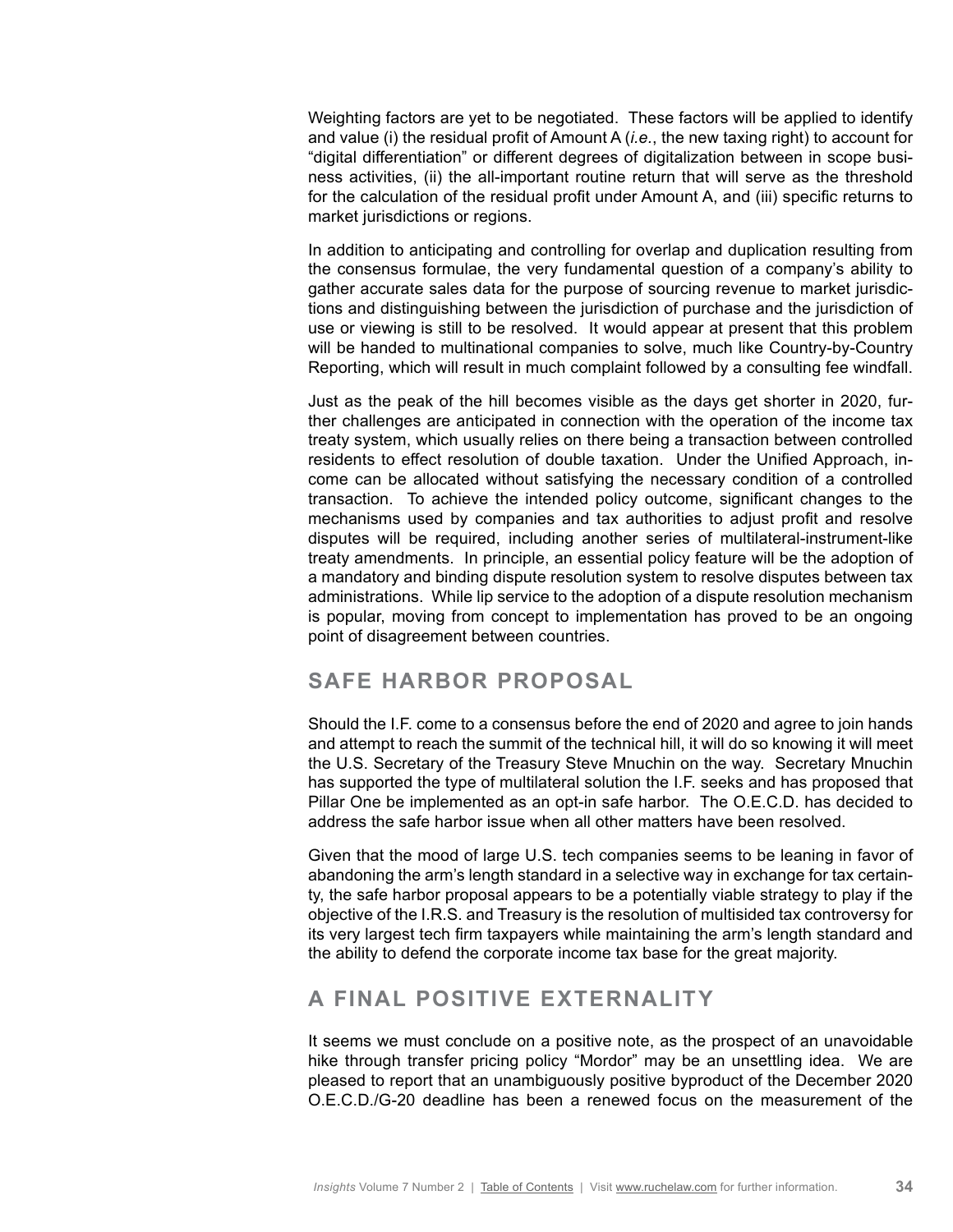various aspects of the digital economy by national statistical agencies under the direction of the O.E.C.D.'s economics and statistics staff.<sup>2</sup> These efforts stalled in 2013 during the initial B.E.P.S. Project and have been resuscitated in the interest of measuring expected policy outcomes (*i.e.*, the increase in corporate tax revenue) at the firm level.

Despite what people may think about when this effort should have begun, it is crucially important that it has finally begun in an organized way. Data collection to date has focused on aggregate or national income statistics instead of firm-level data. Examples of useful data now getting serious consideration include (i) user counts or impressions by country, (ii) expenditure statistics of various types, (iii) sales by country in line with a common nexus standard, and (iv) employment and income by relevant occupation type. While they may not all become public statistics, these micro-level data are essential to the uniform and accurate application of the new Unified Approach.



<sup>&</sup>lt;sup>2</sup> See ["Webcast: Update on Economic Analysis and Impact Assessment"](http://www.oecd.org/tax/beps/webcast-economic-analysis-impact-assessment-february-2020.htm) from the O.E.C.D.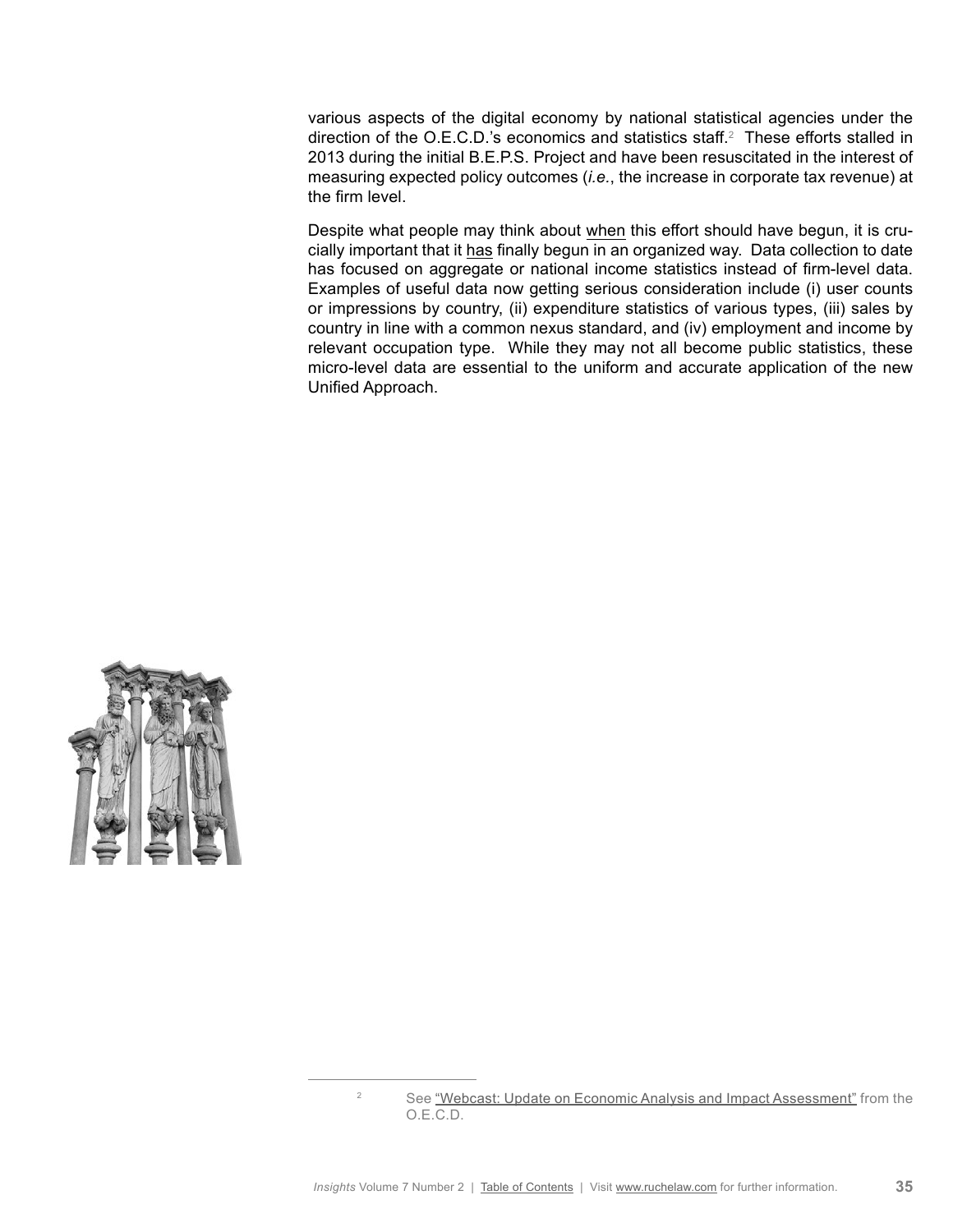# **VARIETY IS THE SPICE OF LIFE: ALTERNATE TAX STRUCTURES FOR A U.S. INDIVIDUAL DISPOSING OF FOREIGN REAL PROPERTY**

<span id="page-35-0"></span>**Authors**

Neha Rastogi Nina Krauthamer Stanley C. Ruchelman

**Tags** Real Property Sale Tax Benefits

While some activities are limited when working from home during a global lockdown, there are still a variety of tax-efficient options available to sell foreign real property. This article discusses the U.S. Federal income tax consequences of several options available to a U.S. individual disposing of foreign real property.

# **LAYING DOWN THE BASICS**

The facts that drive this article are as follows:

- Mr. A is a U.S. tax resident (*i.e.*, an individual who is either a U.S. citizen, a lawful permanent resident of the U.S. for immigration purposes, or a U.S. resident for income tax purposes under the [Substantial Presence Test\)](http://publications.ruchelaw.com/news/2015-03/Vol_2_No_3_09-Pre-Immigration_Pt1.pdf#page=2).
- He resides in the U.S. and is gainfully employed in the U.S.
- He owns the stock of a Spanish corporation ("F Co."), which in turn owns a parcel of undeveloped real property in Spain.
- Mr. A is a nonresident for Spanish tax purposes.
- Mr. A invested in the property in 2010 with a goal of long-term appreciation.
- The property has substantially increased in value, and Mr. A is now proposing to sell it at a significant gain.
- F Co. is a controlled foreign corporation ("C.F.C.").

Very simply, a foreign corporation is a C.F.C. if more than 50% of its voting rights or value is owned by one or more U.S. Shareholders.<sup>1</sup> A U.S. Shareholder, *inter alia*, includes an individual who is a U.S. citizen who owns at least 10% of the voting rights or value of a foreign corporation.<sup>2</sup> Since, Mr. A owns all of the voting rights and value of F Co., he meets the definition of U.S. Shareholder, and F Co. is a C.F.C.

# **ALTERNATE TAX STRUCTURES**<sup>3</sup>

### **Option 1: F Co. Sells the Property and Distributes Dividends to Mr. A**

One of the easiest ways to dispose of the real property is a direct sale of the property by F Co.

- $1$  Code §957(a).
- $2 \qquad \text{Code } \S 951(b).$
- <sup>3</sup> The article briefly discusses the basic Spanish capital gain tax and personal income tax regime for purposes of background only.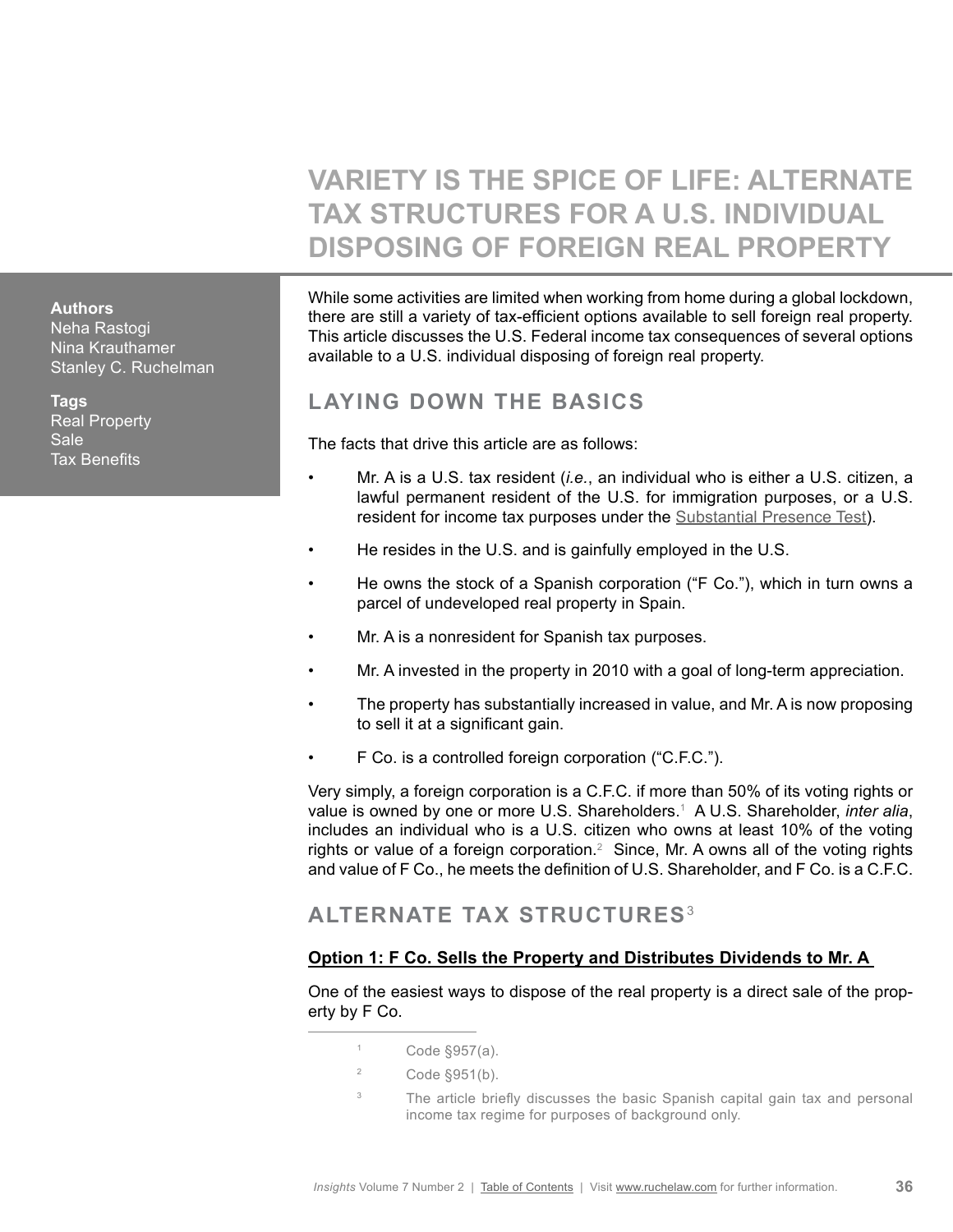### *First Level of Tax: Spanish Corporate Income Tax on F Co. on Capital Gains*

Spain will treat the excess of the sale proceeds over the adjusted basis of the real property as a capital gain, which will be subject to tax in the hands of F Co. at the corporate rate of 25%.

### *Second Level of Tax: Spanish Personal Income Tax on Mr. A on Dividends Distributed by F Co.*

Mr. A will be subject to Spanish personal income tax on the dividends distributed by F Co. F Co. will be responsible for withholding tax at the time the payment is made to Mr. A. As a result, he will be eligible to claim the benefit of a lower tax rate on Spanish-source dividends. Article 10 of the Spain-U.S. Income Tax Treaty provides for a 15% withholding tax on dividends paid by a Spanish company to an individual.

### **Third Level of Tax: U.S. Federal Income Tax on Subpart F Income**

For U.S. Federal income tax purposes, F Co. is a C.F.C. and Mr. A is a U.S. Shareholder. The capital gain in the hands of F Co. will be treated as Subpart  $F^4$  Income in the hands of Mr. A, who will be taxed on the Spanish company's Foreign Personal Holding Company Income even if it is not distributed by F Co. Subpart F Income is treated as ordinary income, and therefore, Mr. A will be subject to U.S. Federal income tax at a rate of up to 37%. Mr. A will not be subject to additional U.S. tax when F Co. makes an actual distribution of the dividends.<sup>5</sup>

#### Eligibility of Mr A to Claim Credit for Income Taxes Paid in Spain

When computing the U.S. tax liability of a U.S. individual for income tax purposes, the Code allows a taxpayer to claim a foreign tax credit for the foreign income taxes paid or accrued with regard to the foreign income that is taxed. In broad terms, this allows the U.S. tax to be reduced by the foreign taxes paid. However, the foreign tax credit reduces only the portion of U.S. tax imposed on foreign-source income.<sup>6</sup> Broadly, an individual is allowed to claim a credit of the taxes paid to a foreign country only if, *inter alia*, the following conditions are satisfied:

- The individual is the person on whom the foreign jurisdiction imposes the legal liability to pay the income tax ("Technical Taxpayer Rule").<sup>7</sup>
- The foreign levy is an income tax in the U.S. sense. $8$
- The income is foreign-source income.<sup>9</sup>

Typically, a foreign income tax paid by a foreign entity treated as a corporation under U.S. income tax rules for characterizing entities, $10$  is not considered to be the legal

- <sup>5</sup> Code §959(a).
- $6$  Code  $\S 904(a)$ .
- <sup>7</sup> Treas. Reg. §1.901-2(f).
- <sup>8</sup> Treas. Reg. §§1.901-2(a)(1)(ii), 1.901-2(a)(3)(i).
- <sup>9</sup> Code §904(a).
- <sup>10</sup> Treas. Reg. §§301.7701-2 and 301.7701-3.

 $4 \qquad$  Code §954(c)(1)(B)(iii). In particular, the gain will be treated as a Foreign Holding Personal Company Income, which is one category of Subpart F Income.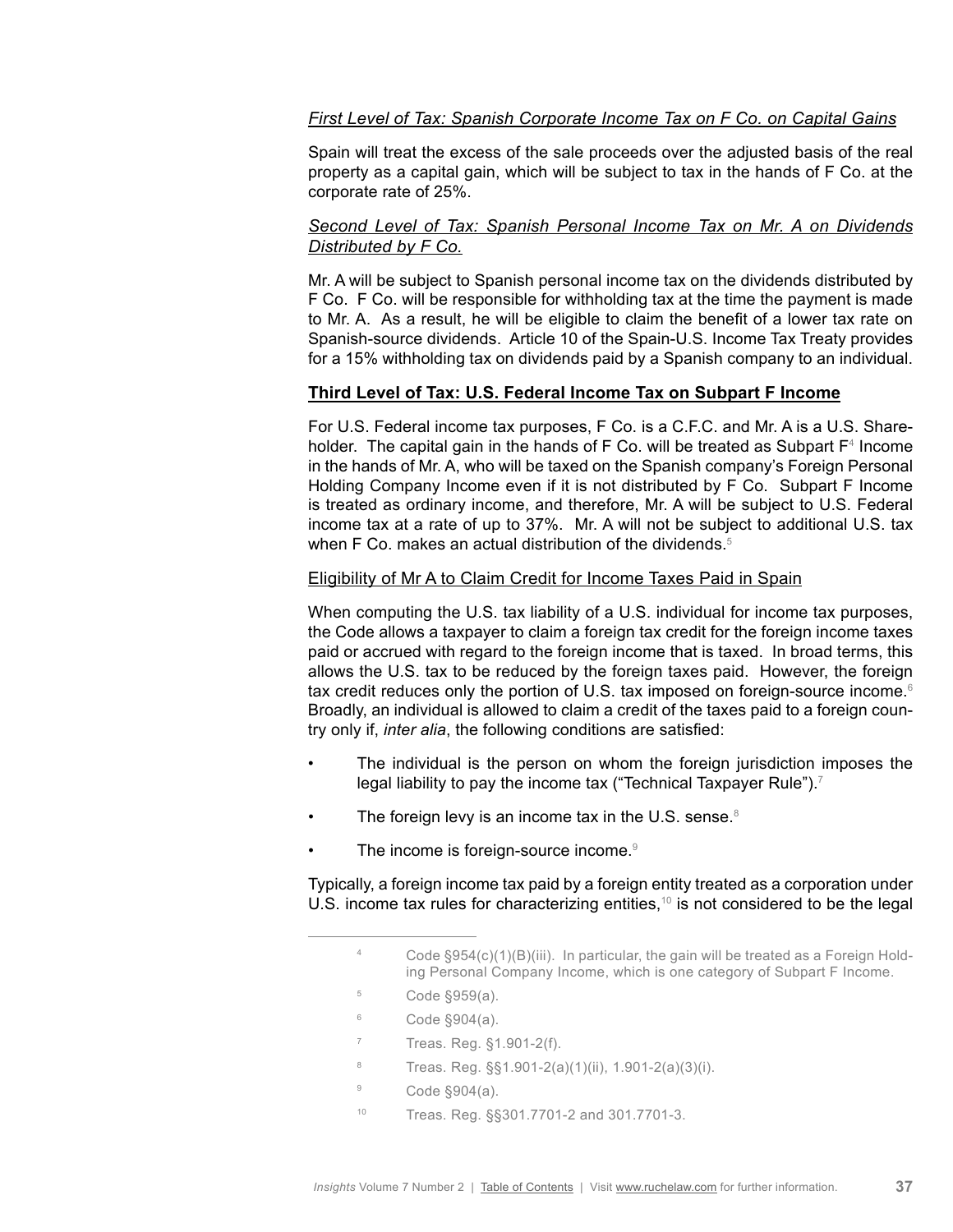

liability of its shareholder. Therefore, Spanish taxes paid by F Co. on its capital gain arising from the sale of the real property is not treated as being imposed on Mr. A. The legal liability test is not met. Thus, Mr. A fails the Technical Taxpayer condition and, accordingly, is not eligible to claim a credit for the Spanish foreign taxes (25%) paid by F Co. on the gain.

As for the Spanish personal income tax paid by Mr. A on the dividends distributed by F Co., the character of the Foreign Personal Holding Company Income is passive, as is the tax imposed by Spain on dividend income. Although the actual dividends paid should be treated as previously taxed income that is not subject to further U.S. tax, because the income is passive, Mr. A will be eligible to claim a credit for the foreign taxes (15%) withheld by F Co. that offsets the U.S. tax on the Foreign Personal Holding Company Income recognized and taxed in the U.S. This will allow Mr. X to offset his U.S. Federal income tax liability (37%) on the income taxed under Subpart F. In effect, the total tax liability in both countries amounts to 62% (25%+ 37%) plus Net Investment Income Tax ("N.I.I.T.") of 3.8%, which is due at the time of receipt of the actual dividend.

If the dividend is paid in a subsequent year, the tax may be creditable, but there may not be any income in the passive foreign tax credit limitation basket. If the foreign tax cannot be claimed as a credit in the year paid because of insufficient foreign tax credit limitation, the tax may be carried back one year and then carried forward ten years in an attempt to find a year in which sufficient limitation exists to absorb the previously unused credits.11 If the actual dividend is deferred, the N.I.I.T. is deferred in the absence of an election to pay the tax currently.<sup>12</sup>

### High-Tax Exception

Subpart F Income does not include any item of income earned by a C.F.C. if such income is subject to an effective rate of foreign income tax that is greater than 90% of the maximum U.S. corporate tax rate under Code  $§11.^13$  Consequently, if the income is subject to foreign income tax of more than 18.9% (90% of 21%), the income is excluded from the definition of Subpart F Income. This rule is known as the high-tax exception.

A taxpayer electing the high-tax exception gets the benefit of deferring the U.S. Federal income tax liability until an actual distribution is made by the C.F.C. The actual distribution may be treated as a qualified dividend subject to a reduced rate of up to 20% if the U.S. has an income tax treaty with the country in which the C.F.C. is organized and the C.F.C. would be entitled to full benefits under the treaty were it to receive income from U.S. sources. Otherwise, the distribution is treated as an ordinary dividend that is subject to tax at rates of up to 37%. In either case, the individual is subject to the N.I.I.T. of 3.8%. The individual is eligible to claim a foreign tax credit for the taxes withheld in the foreign country at the time the C.F.C. distributes dividends. The foreign tax credit does not apply to offset the N.I.I.T.

Coming back to the facts of Mr. A, the capital gain earned by F Co. on the sale of the real property is subject to the 25% Spanish corporate income tax. Since the foreign tax on Subpart F Income exceeds 18.9%, Mr. A is eligible for the high-tax exception.

- 12 Treas. Reg.  $\S$ §1.1411-10(c)(1)(i)(A)(1) and (g).
- <sup>13</sup> Under Code §954(b)(4).

 $11$  Code  $\S 904(c)$ .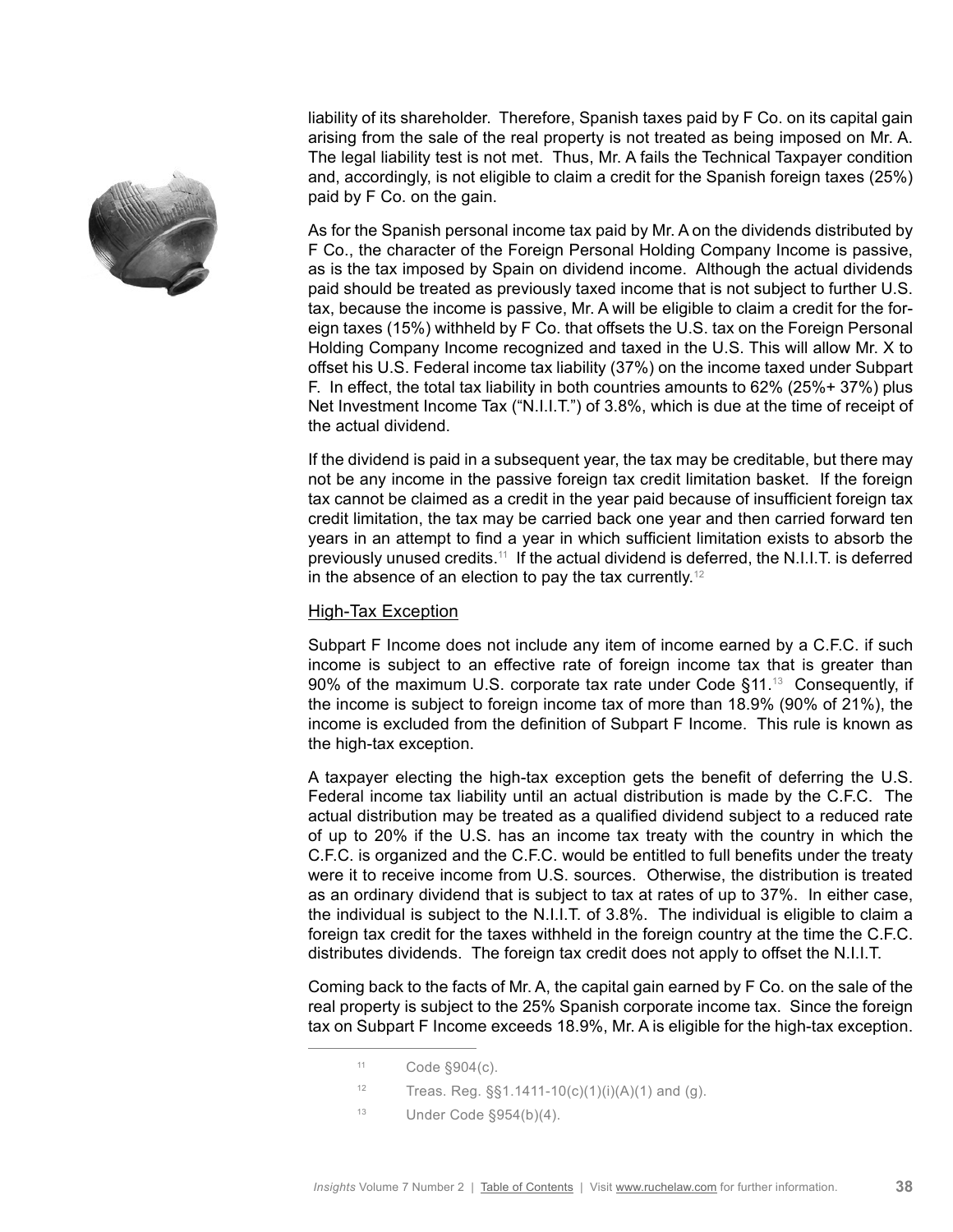If Mr. A makes a timely election on his personal U.S. income tax return for the year in which the C.F.C. earns Subpart F Income, he will not be subject to any tax on such income. Nonetheless, Mr. A will be subject to U.S. Federal income tax at the rate of 20% (qualified dividends since U.S. has an income tax treaty with Spain) when F Co. makes actual distribution of dividends. The Spanish tax withheld by F Co. on the dividends will be allowed as a credit against Mr. A's U.S. Federal income tax liability on the dividend. As a result, the total tax liability of both countries amounts to 48.8% (25%+ 20% + 3.8%)!

### **Option 2: F Co. Sells the Property and Distributes Dividends and Mr. A Makes a Code §962 Election**

Code §962 was introduced with the objective of placing U.S. individuals making foreign investments through a C.F.C. at tax parity with U.S. corporations for Subpart F purposes while the income remains undistributed. Under Code §962, an individual shareholder of a C.F.C. can elect to be taxed on Subpart F Income as if it formed a U.S. corporation and the U.S. corporation invested in F Co. The income of the hypothetical U.S. corporation is computed in a separate silo of the U.S. individual's tax return. The income of the hypothetical U.S. corporation is taxed at 21% as opposed to a maximum of 37%. An indirect foreign tax credit may be claimed by the hypothetical U.S. corporation for the Spanish income taxes paid by F Co. The Technical Taxpayer Rule applies at the level of F Co.

### *First and Second Levels of Tax: Spanish Income Taxes*

The first and second levels of taxation, related to the tax in Spain, remain unchanged.

### *Third Level of Tax: U.S. Federal Income Tax on Subpart F Income*

If Mr. A makes a timely Code §962 election on his personal U.S. income tax return for the year in which F Co. earned the capital gain, it will have the following effects:

- Mr. A's share of Subpart F Income will be taxed at the corporate rate of 21% while the funds remain in F Co.
- Mr. A will be eligible to claim a credit for the foreign taxes paid by F Co. on the gain (25%) in Spain against his U.S. Federal income tax liability (21%) on Subpart F Income.
- The excess credit cannot be used to reduce U.S. tax on other foreign source income of Mr. A.

### *Fourth Level of Tax: U.S. Federal Income Tax on Actual Distributions*

Although a Code §962 election comes with tax benefits while the proceeds of the sale remain in F Co., it results in a second level of U.S. taxation at the time of an actual distribution to the U.S. Shareholder. When F Co. distributes the earnings derived from the sale of the property, Mr. A will be required to include in his gross income the amount of the actual distribution from F Co. to the extent that it exceeds the U.S. tax previously paid on the Subpart F inclusion, computed to take into account the benefit of the indirect foreign tax credit. The dividend is treated as a dividend from F Co., and if F Co. qualifies for full benefits under the Spain-U.S. Income Tax Treaty, the dividend is treated as a qualified dividend subject to a tax of at a rate of up to 20%. Additionally, Mr. A will be subject to the N.I.I.T. of 3.8%.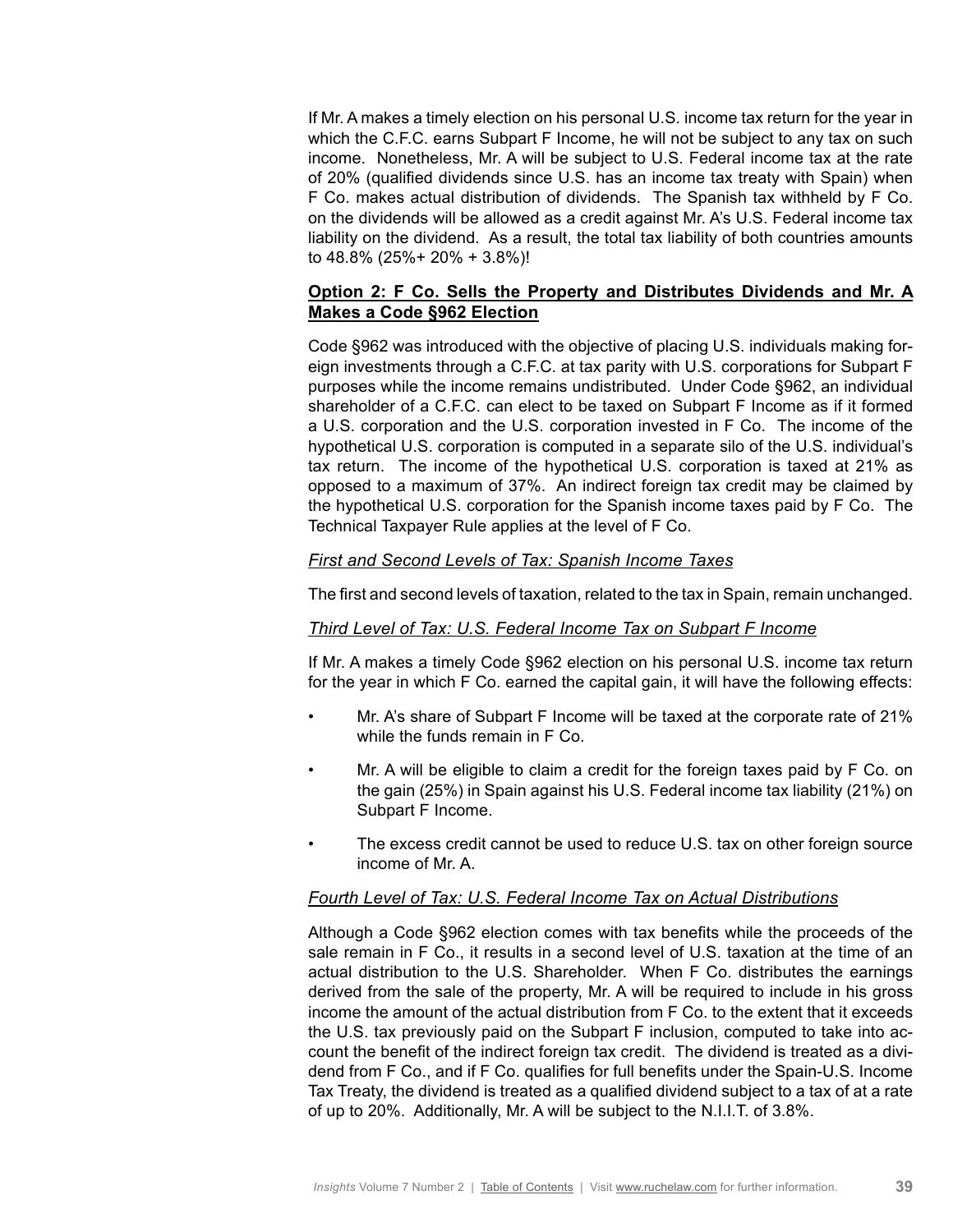In sum, the election approximates the result if a domestic corporation had directly earned the distributed income, suffered U.S. tax (reduced by the foreign tax credit) on the income, and distributed the income net of the tax to the individual shareholder.

### **Option 3: Mr. A Disposes of the F Co. Stock**

Option 3 entails an indirect transfer of the ownership interest in the real property by selling the stock of F Co. to the buyer.

Notably, a disposition of the stock of the foreign company that owns the real property comes with its own advantages and disadvantages. It may not be the first choice for a potential buyer of real property to acquire stock of a company because there are several unknown variables. With the acquisition of the stock, a buyer acquires the entire balance sheet. In other words, the buyer not only acquires the assets but also the liabilities of the company. It typically is not viewed by M&A lawyers as the preferable approach. Although, clients often view a stock sale as an easier transaction to consummate.

### *First Level of Tax: Spanish Personal Income Tax on Mr. A on the Capital Gain Arising from the Sale of the Stock of F Co.*

Spain imposes a personal income tax of 24% on the gain arising from the sale of the stock of a Spanish corporation if the seller is nonresident in Spain and resident outside the European Union. Mr. A is a U.S. citizen residing in the U.S. Therefore, as a nonresident of Spain, he will be subject to Spanish tax of 24% on the capital gain.

### *Second Level of Tax: U.S. Federal Income Tax on the Disposition of the Stock of F Co.*

Typically, a gain from the sale of stock of a corporation is treated as a capital gain. However, a sale of the stock of a C.F.C. is governed by a special rule codified under Code §1248, which recharacterizes the gain to dividend income to the extent of underlying earnings arising while the seller was a U.S. Shareholder and the target company was a C.F.C. To that extent, the gain is recharacterized as a dividend, and if the dividend is treated as a qualified dividend under the standards described above, it is subject to a reduced Federal income tax rate of 20%. Otherwise, the divided is taxed at ordinary rates, which range between 10% and 37%. The dividend is treated as foreign-source income for foreign tax credit purposes. To the extent the gain is treated as a capital gain, it is subject to a tax rate of up to 20%, and it is treated as domestic-source income for a U.S. person residing in the U.S. Rules for determining the source of the gain are discussed in greater detail, below. Both the dividend element and the gain element are subject to N.I.I.T of 3.8%.

### Corporation Does Not Have Any Earnings When the Real Property Is Not Income Producing and Is Held for Investment Purposes

A foreign corporation organized as a holding company of real property with the objective of earning profits from appreciation will likely not earn any income until the sale of the property. As a result, the foreign corporation will not have any earnings. Generally, a distribution from a corporation is treated as a dividend to the extent of its earnings.<sup>14</sup> In the absence of any earnings, no amount of the gain can be treated as a dividend. Therefore, Code §1248 will not have any effect on the disposition of

*"Spain imposes a personal income tax of 24% on the gain arising from the sale of the stock of a Spanish corporation if the seller is nonresident in Spain and resident outside the European Union."*

<sup>14</sup> Code §316(a).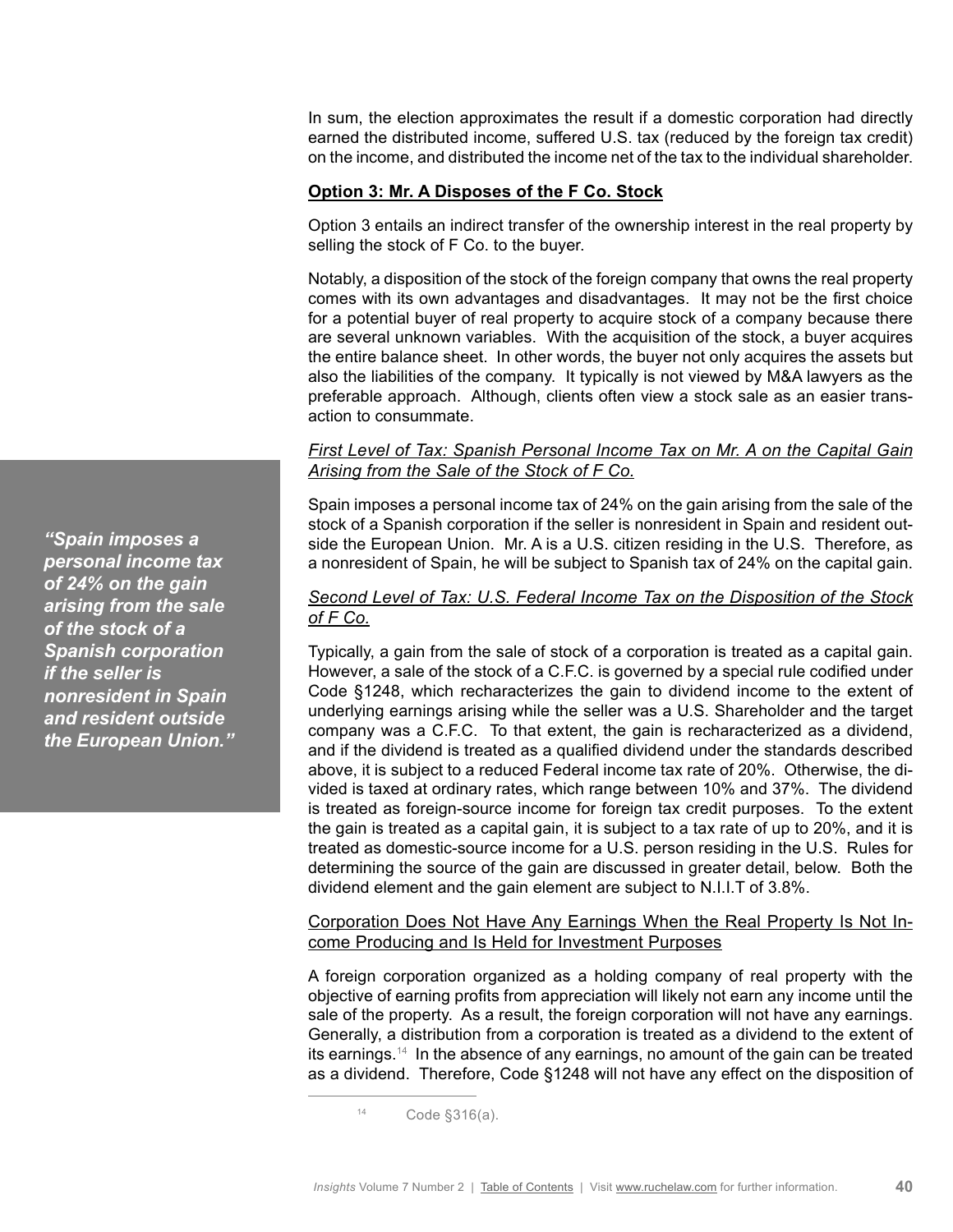the stock of a C.F.C. in the absence of any earnings. In such a case, all of the gain from the sale of the stock will be treated as a capital gain.

Mr. A, in our example, bought the real property for investment purposes, and F Co. did not generate revenue during the time it held the property. This type of investment is often referred to as "land banking." Therefore, F Co. is not expected to have any earnings. As a result, despite the application of Code §1248, all of the gain from the sale of the stock of F Co. will be treated as capital gain. U.S. income tax will be imposed at rates of up to 20% plus 3.8% N.I.I.T.

### Foreign Tax Credit for Spanish Personal Tax Paid on Sale of F Co. Stock – Determining Source of the Gain

If Mr. A is a U.S. citizen, he is therefore subject to U.S. Federal income tax on his worldwide income. As previously mentioned, when computing the U.S. Federal income tax liability of a U.S. taxpayer, the Code allows the taxpayer to claim a credit for the foreign income taxes paid or accrued with regard to that income.<sup>15</sup> However, the foreign tax credit offsets only the U.S. tax on foreign-source income. The U.S. retains the primary right to tax its citizens and residents. Consequently, if both the U.S. and a foreign country treat the same item of income as domestic-source income, there is no opportunity for a U.S. taxpayer to reduce U.S. tax on that income by a foreign tax credit.

Code §865 provides that the taxation of the gain on the sale of personal property (including stock of a company) depends on the residence of the seller. Any gain from the sale of personal property by a U.S. resident is a U.S.-source income and is therefore subject to U.S. Federal income tax.<sup>16</sup> On the other hand, any gain from the sale of a personal property by a U.S. nonresident is foreign-source income. An individual is a U.S. resident for foreign tax credit purposes if he is a U.S. citizen who does not have a tax home<sup>17</sup> in a foreign country.<sup>18</sup>

For the purposes of our example, Mr. A is a U.S. citizen who resides and is employed in the U.S. Therefore, he is said to have a tax home in the U.S. Accordingly, for foreign tax credit purposes, he is a U.S. resident. Thus, the capital gain arising from the sale of the stock of F Co. is U.S.-source income. As such, Mr. A is not eligible to claim a credit for Spanish personal income taxes paid by him on the capital gain arising from the sale of the stock of F Co. since the gain is not a foreign-source income for foreign tax credit purposes. Therefore, in absence of any relief under the Spain-U.S. Income Tax Treaty, Mr. A will not only be subject to a 24% tax in Spain but also a total of 23.8% tax in the U.S., thereby bringing his total tax liability of both countries to 47.8%

- <sup>16</sup> Code §865(a)(1).
- <sup>17</sup> An individual has a tax home at a particular place if it is the individual's regular place of business or, if there is more than one regular place, if it is the principal place of business. If an individual does not have a principal place of business, the tax home is at the person's regular place of abode in a real and substantial sense. Code §911(d)(3) and Treas. Reg. §301.7701(b)-2(c)(1).
- $18$  Code §865(g).

<sup>&</sup>lt;sup>15</sup> Note that various technical rules apply when computing the foreign tax credit limitation. In many instances, those rules limit the amount of foreign taxes that can be credited in any particular year. This memorandum does not address those rules.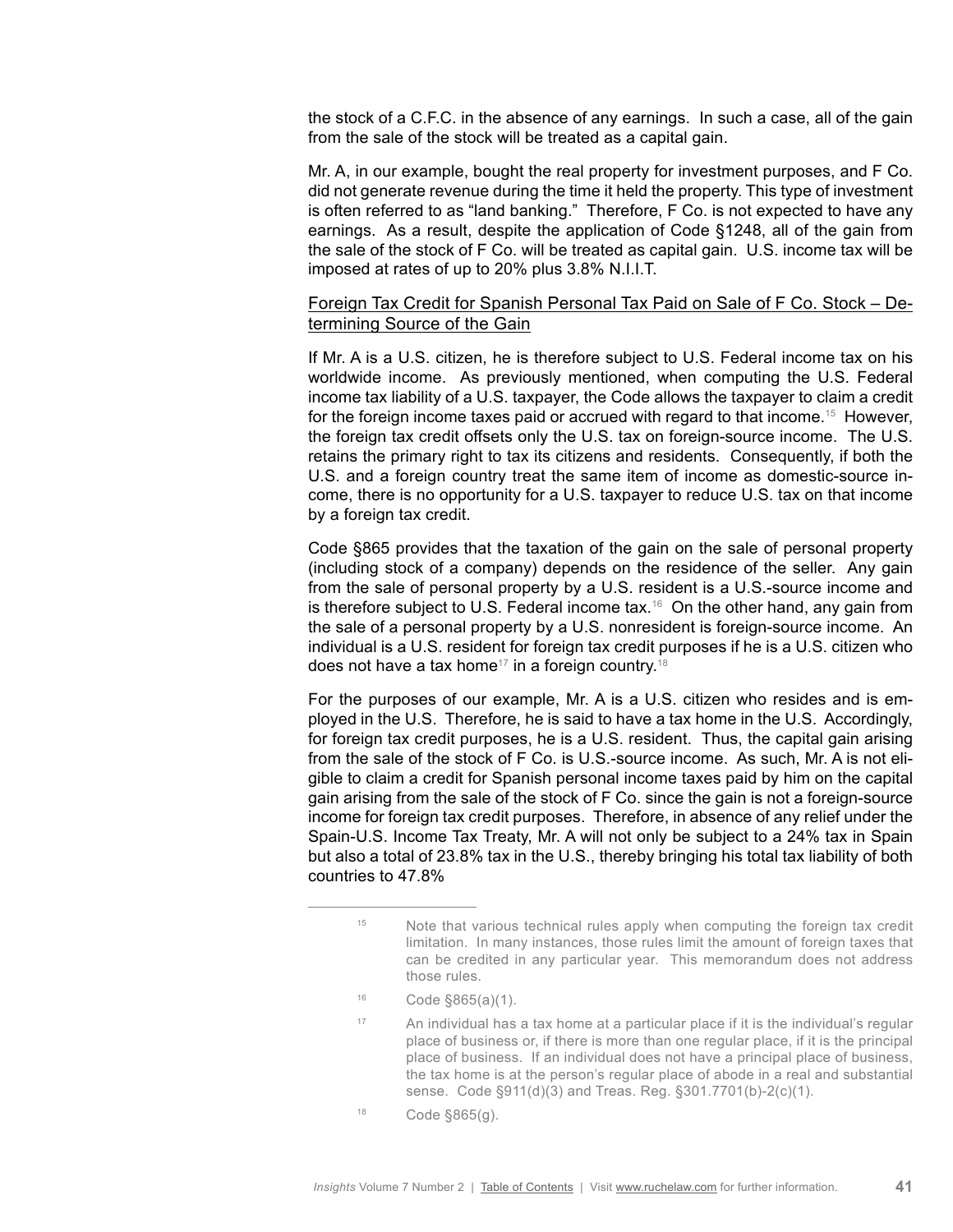### Possible Relief Under the Spain-U.S. Income Tax Treaty

In a rather complicated and indirect way, the Spain-U.S. Income Tax Treaty revises the source rule of U.S. domestic tax law in connection with a U.S. person's sale of shares of a company owning mainly Spanish real estate. It does this in the following way:

- Paragraph 4 of Article 13 (Capital Gain) of the Spain-U.S. Income Tax Treaty grants Spain a right to tax the gains arising from the disposition of shares of a Spanish corporation that entitles its shareholder the rights to enjoy immovable property situated in Spain.
- Paragraph 3 of Article 1 (General Scope) provides a saving clause that generally allows the U.S. to impose tax on its citizens and residents, as determined under the treaty, as if the treaty had not come into effect.
- However, Paragraph 3 of Article 1 (General Scope) provides an exception to the saving clause for the purposes of Article 24 (Relief from Double Taxation).

In a nutshell, this means that if Spain can impose tax on the gain from a sale of shares of a real estate company, the U.S. will treat the gain as foreign-source income, thereby allowing a full foreign tax credit for the Spanish tax.

This result is supported by language in the Treasury Technical Explanation of the Spain-U.S. Income Tax Treaty, which was prepared by the U.S. Treasury Department at the time the treaty was submitted to the Senate for ratification in 1990:

Thus, to the extent that gains from the alienation of shares in a Spanish corporation<sup>[19]</sup> derived by a U.S. person are taxed by Spain under the provisions of paragraph 4, *such gains will be sourced in Spain for purposes of allowing a foreign tax credit*. The reference that the resourcing is for purposes of avoiding double taxation is intended to bring this provision within the exception to the saving clause for Article 24 (Relief from Double Taxation), provided in paragraph 4(a) of Article 1 (General Scope) [emphasis added].

In view of the above, Mr. A may rely on the treaty provision to claim a credit for the Spanish tax paid on the capital gain arising from the sale of the stock when computing his U.S. Federal income tax liability. As a result, Mr. A will be subject to a 24% tax in Spain, which will be used to set off the 20% capital gains tax in the U.S. No credit will be available against the N.I.I.T. of 3.8%. Therefore, the total tax liability in both countries is limited to 27.8% (24% + 3.8%), plus state and local taxes in his state of residence in the U.S.

# **CONCLUSION**

In sum, several options are available for consideration when planning a dispositions of a direct or indirect interest in Spanish real property. Each option contains several

<sup>&</sup>lt;sup>19</sup> The protocol to the Spain-U.S. Income Tax Treaty, which came into effect in 2019, expands the right of Spain to impose tax on shares of real estate companies to income companies formed both within and outside Spain. See Paragraph 1 of Article VII of the protocol.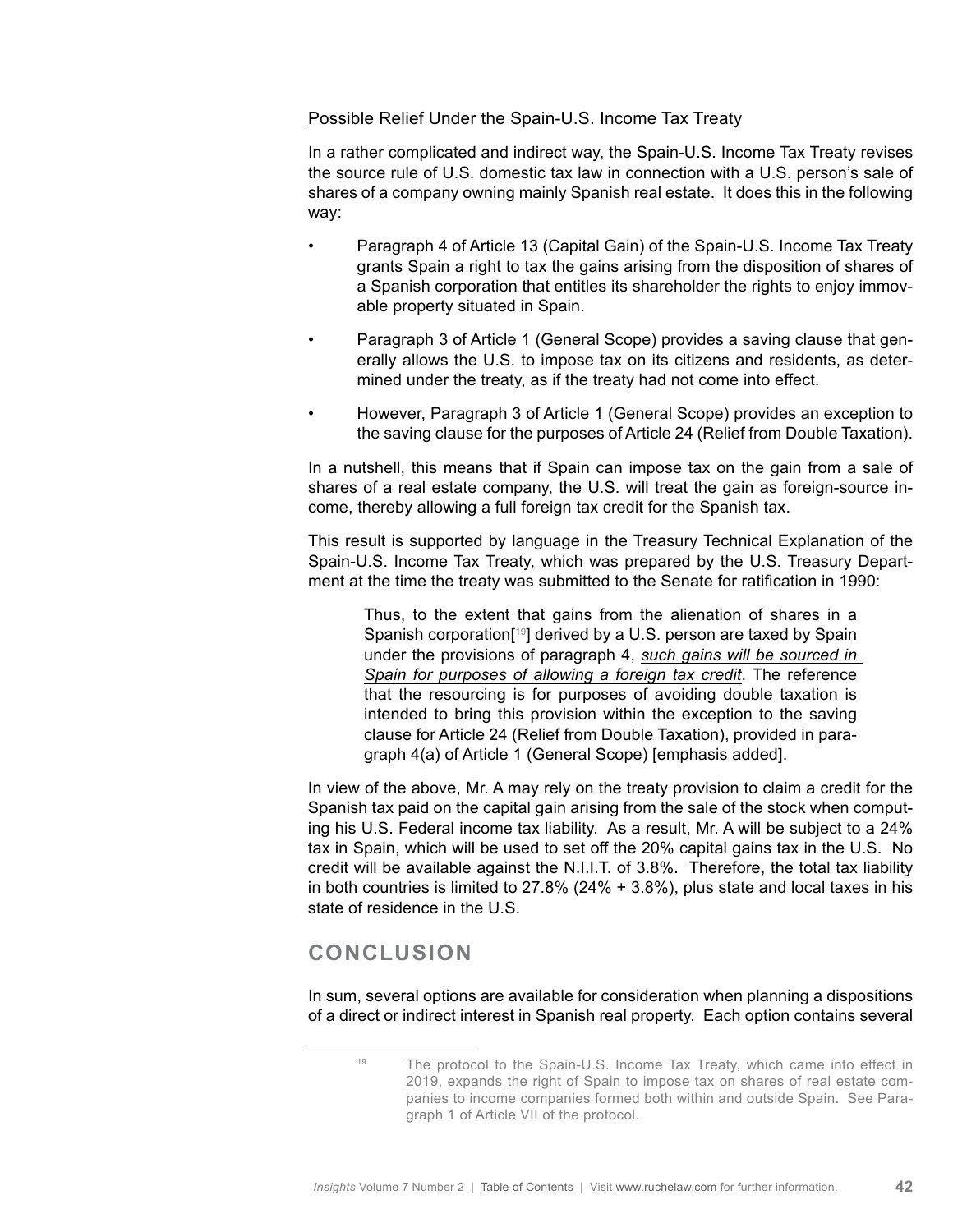variables. Also, U.S. state and local tax consequences must be taken into account when advising a client.

Option 3, which involves the sale of the stock of F Co., appears to be the most tax-efficient way to sell the real property. Nonetheless, several other factors must be taken into account when making a realistic evaluation of its feasibility. Factors include (i) the difficulty in finding a buyer willing to buy the stock rather than real property, (ii) reduction in the sale price that may be required in order to convince a purchaser to acquire stock, and (iii) possible exposure to ad valorem taxes on the transfer of the stock, which typically is borne by the seller. Regrettably, no structure can be determined to be most efficient without running actual numbers on a spreadsheet to see the final tax liability in both countries.

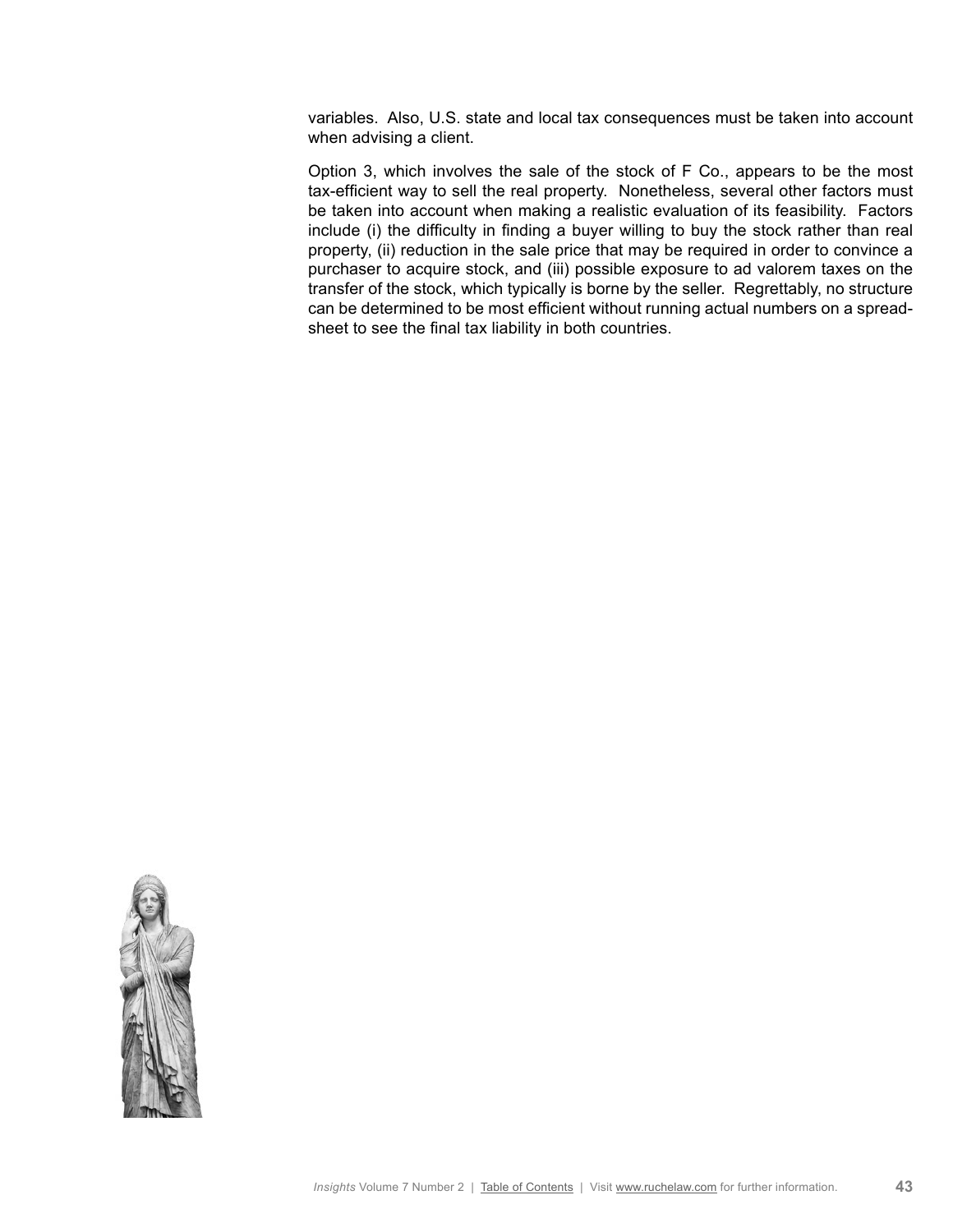**TRANSFER OF BUSINESS CONTRACTS – I.R.S. DISAGREES WITH GREENTEAM, NO CAPITAL GAINS WITHOUT A FIGHT**

# **INTRODUCTION**

In an Action on Decision ("A.O.D.") published in late 2019, the I.R.S. announced its nonacquiescence to the Tax Court's decision in *Greenteam Materials Recovery Facility v. Commr*. 1 In *Greenteam*, the Tax Court analyzed Code §1253, the provision that standardizes the rules under which payments that are incident to the transfer of a franchise, trademark, or trade name may or many not be treated as capital gains. For individuals, capital gains treatment is favorable because the rate of tax is capped at 20%, rather than 37%. The court concluded that the sale of service contracts as part of the complete sale of a business is covered by Code §1253. The I.R.S.'s nonacquiescence in *Greenteam* indicates that it does not agree with the holding and will not follow the decision in examinations of other taxpayers.

# **CODE §1253**

Code §1253 attempts to distinguish payments that are properly considered royalties from payments representing consideration received in connection with the sale of a capital asset. Code §1253(a) provides as follows:

A transfer of a franchise, trademark, or trade name shall not be treated as a sale or exchange of a capital asset if the transferor retains any significant power, right, or continuing interest with respect to the transferred property.2

Code §1253(b)(2) defines the circumstances when a significant power, right, or continuing interest exists. It provides as follows:

The term 'significant power, right, or continuing interest' includes, but is not limited to, the following rights with respect to the interest transferred:

- (A) A right to disapprove any assignment of such interest, or any part thereof.
- (B) A right to terminate at will.
- (C) A right to prescribe the standards of quality of products used or sold, or of services furnished, and of the equipment and facilities used to promote such products or services.

<span id="page-43-0"></span>**Authors** Lisa Marie Singh Stanley C. Ruchelman

### **Tags**

Capital Gains Code §1253 **Franchise Nonacquiescence** 

<sup>1</sup> *Greenteam Materials Recovery Facility v. Commr.*, T.C. Memo 2017-122.

<sup>2</sup> Code §1251(a).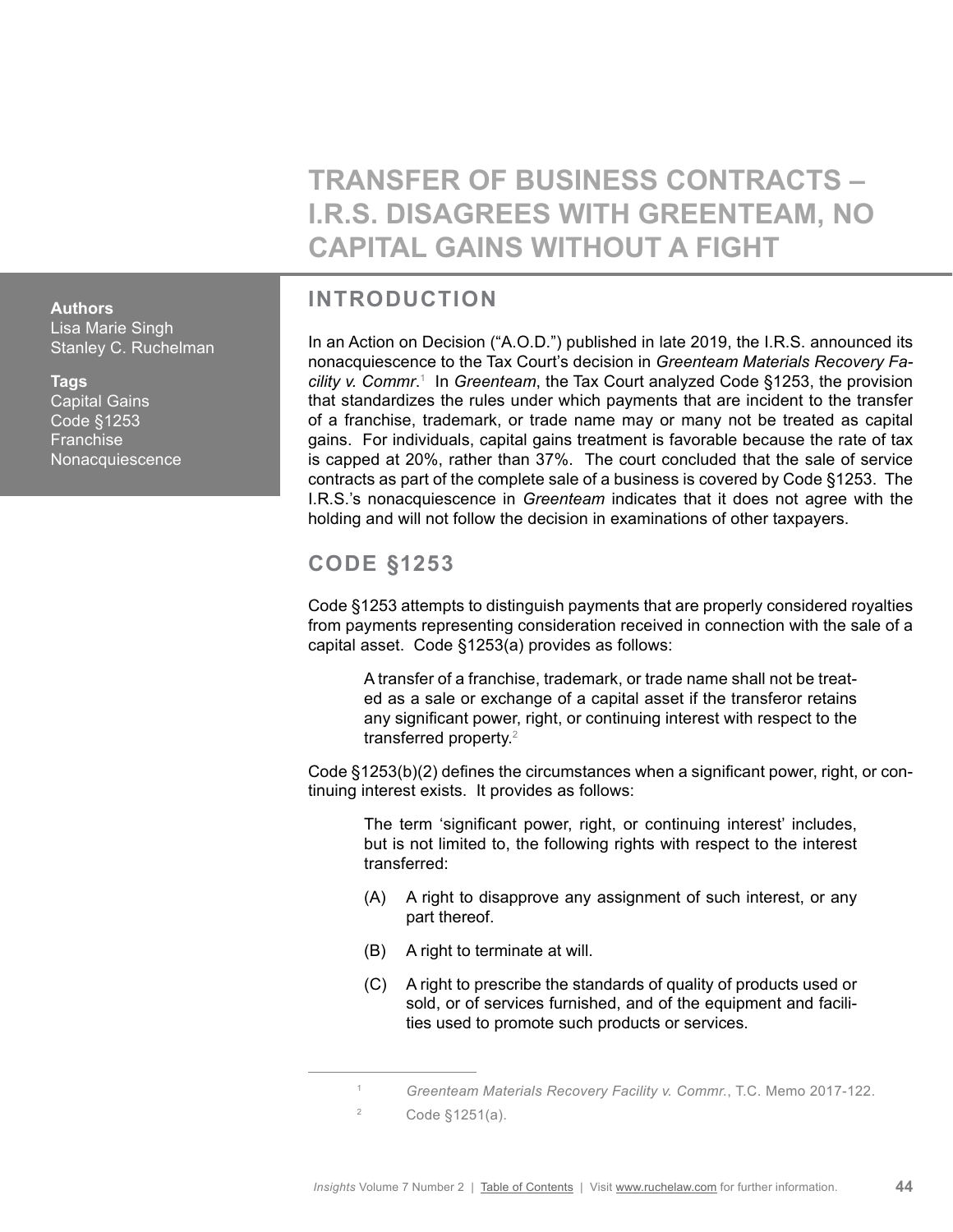- (D) A right to require that the transferee sell or advertise only products or services of the transferor.
- (E) A right to require that the transferee purchase substantially all of his supplies and equipment from the transferor.
- (F) A right to payments contingent on the productivity, use, or disposition of the subject matter of the interest transferred, if such payments constitute a substantial element under the transfer agreement.

### **FACTS IN GREENTEAM**

Three related California partnerships were in the business of providing waste and recycling services for several municipalities in California. In all cases, the municipalities awarded exclusive contracts to handle various waste management and recycling tasks on an exclusive basis. In each instance, the award of an exclusive contract was the last step in a complex procedure that began with a detailed request for proposal, published by the municipality and responded to by potential bidders. The exclusive contracts from the municipalities each ran for several years and a provision existed in each contract for renewal at the completion of the initial term.

At some point during the periods covered by the contracts, the three partnerships sold their businesses to an unrelated party. The transactions were set up as asset purchases that, in the aggregate, covered non-compete rights, tangible assets, land, and buildings. The total price was \$46.0 million, of which approximately \$28.8 million was allocated to goodwill and going concern value.

The I.R.S. examined the partnership tax returns and asserted that the amounts allocated to goodwill represented ordinary income. The partnerships filed petitions with the Tax Court. Ultimately, the amount in issue was reduced to approximately \$18.25 million.

### **LEGAL ARGUMENTS OF TAXPAYER AND I.R.S.**

Code §1253(b)(1) defines the term "franchise" in a straightforward manner:

The term 'franchise' includes an agreement which gives one of the parties to the agreement the right to distribute, sell, or provide goods, services, or facilities, within a specified area.

The taxpayers in *Greenteam* argued that, under the above definition, the contracts with the municipalities were franchises granted to the taxpayers to perform services and facilities within a specific area for a specific number of years.

In comparison, the I.R.S. argued that Code §1253 simply defines payments that are not entitled to capital gains treatment; it does not, by itself, define when a contractual right is a capital asset. Consequently, case law controls, in particular *Foy v. Commr*. 3 There, the court applied a six-factor standard to determine whether a payment to acquire a contract is a capital asset or merely a substitute for ordinary income:

<sup>3</sup> 84 T.C. 50 (1985).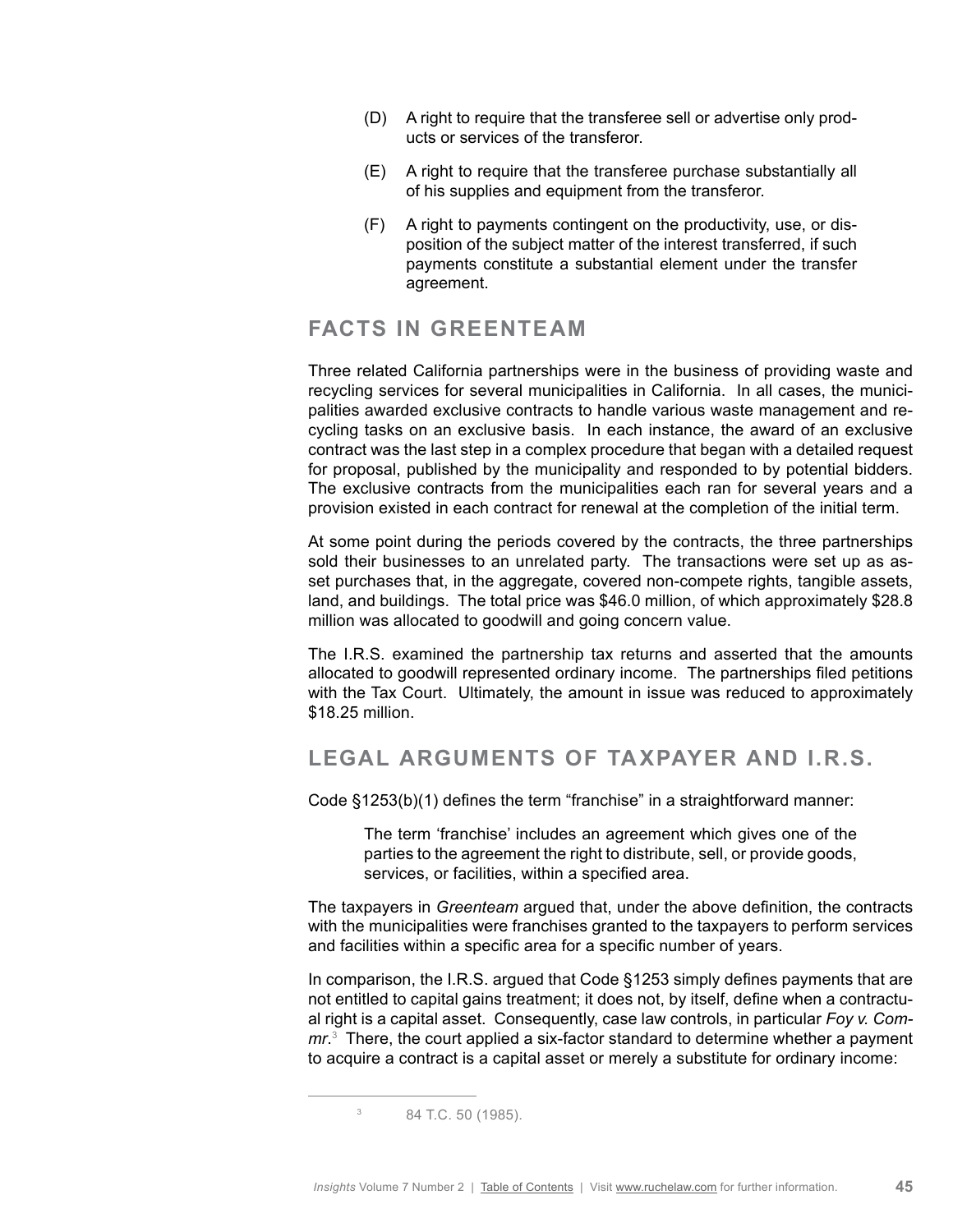- How were the contract rights originated?
- How were the contract rights acquired?
- Do the contract rights represent an equitable interest in property that itself constitutes a capital asset?
- Does the transfer of contract rights merely substitute the payor of what would be ordinary income?
- Were significant investment risks associated with the contract rights and, if so, were they included in the transfer?
- Did the contract rights primarily represent compensation for personal services?

In addition, the I.R.S. argued that, since Code §1253 was not applicable to the payments, industry usage in California should apply. In the municipal waste disposal industry in California, a contract must be automatically renewable at the end of the term unless specifically terminated for the contract to be a franchise. If the contract is granted for a period of years it is a "municipal contract," rather than a franchise.

# **HOLDING IN GREENTEAM**

The court held that the carting contracts that were sold met the definition of a franchise within the meaning of Code §1253(b)(1). The contracts collectively meet the definition of franchises under Code §1253(b)(1) since the agreements provided each facility the right to offer services in a designated area as required under the relevant contract. Industry terms used in California were not relevant in the application of Code §1253.

Once the court determined that the contracts were franchises, it looked to decided cases<sup>4</sup> to conclude that capital gains treatment should apply so long as the payment is not knocked out under Code §1253(a) and the contract is a capital asset.

The court then looked to the treatment of payments by the transferee. Under Code §1253(d)(1), certain payments are deductible. These are payments that are contingent on the productivity, use, or disposition of the franchise, trademark, or trade name that are paid as part of a series of payments made not less frequently than annually throughout the entire term of the agreement that are substantially equal in amount (or payable under a fixed formula). Under Code §1253(d)(2), all other payments are chargeable to capital account, meaning the cost of acquiring an asset.

The Tax Court then cited previous decisions supporting the sale of a franchise under Code §1253 and determined that the legislative history of Code §1253 supported their interpretation.<sup>5</sup> As the three partnerships did not retain any significant or



<sup>4</sup> *McIngvale v. Commr.*, 936 F.2d 833, 839 (5th Cir. 1991), *affd*., T.C. Memo. 1990-340; *Jackson v. Commr.*, 86 T.C. 492 (1986), *affd.*, 864 F.2d 1521 (10th Cir. 1989).

<sup>5</sup> *Tele-Commc'ns, Inc. v Commr.*, 12 F.3d 1005 (10th Cir. 1993); and *Jefferson-Pilot Corp. & Subs. v. Commr.*, 995 F.2d 530 (4th Cir. 1993) (where the court consistently upheld capital gains treatment under Code §1253 on the sale of a franchise).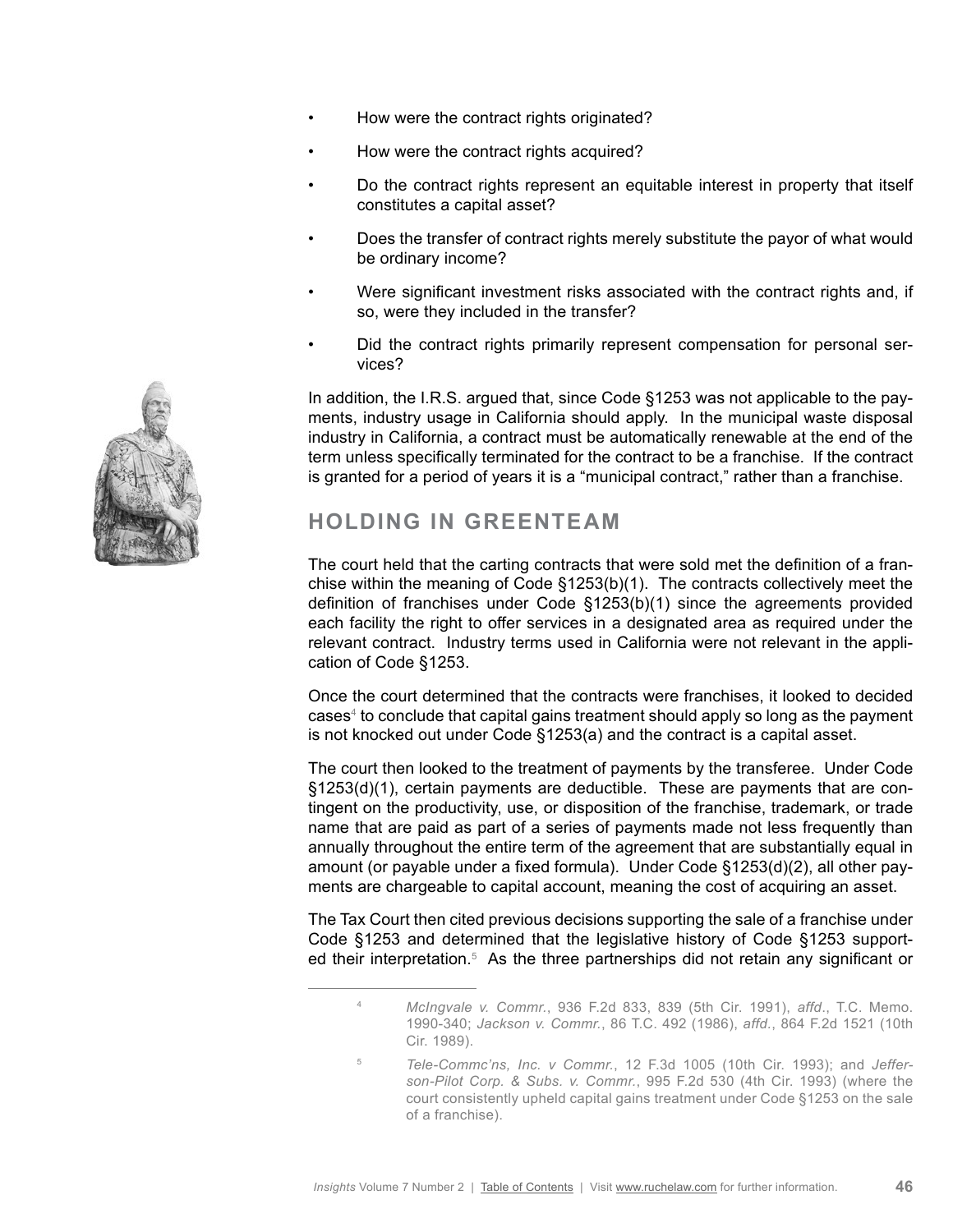continuing interests in the assigned agreements, Code §1253 applied and capital gains treatment was proper.

# **A.O.D. AND I.R.S. NONACQUIESCENCE**

An A.O.D. is a formal memorandum prepared by the Office of Chief Counsel announcing the future litigation position the I.R.S. and whether it will follow or continue to challenge issues notwithstanding a judicial decision on point. In its A.O.D., the I.R.S. published its nonacquiescence position with regards to the *Greenteam* decision, arguing that the plain language of Code §1253 does not support the Tax Court's reasoning.6

The I.R.S. announced its view that the Tax Court erred in three aspects of its holding:

- Code §1253(a) was not applicable to the facts in *Greenteam* because it does not specify when a sale or exchange of a franchise is eligible for capital gains treatment. It provides only that ordinary income treatment is required when a taxpayer retains certain powers, rights, and interests. Code §1253 does not state under what circumstances gain from the transfer of a franchise is eligible for capital gains treatment.
- Justifying the decision by looking at the tax treatment of the transferee is flawed. Code §1253(d) addresses only the tax treatment of a transferee's payments. The treatment of the transferee has no bearing on the treatment of the transferor.
- The court's reliance on its earlier cases, did not support its holding in *Greenteam*. 7 Those cases state that a transfer of a contract gives right to capital gains treatment only when the sale is a capital asset in the transferor's hands. In *Greenteam*, the Tax Court did not analyze whether the contracts were capital assets in the transferor's hand.

# **CONCLUSION**

In looking at the I.R.S.'s nonacquiescence in the *Greenteam* decision, perhaps the aspect it found was most troublesome was the fact that the contracts were limited-term contracts to provide services under fixed-term arrangements. Aside from the fixed assets, the only item of value to sell was the future stream of income.

Law school professors lecturing on tax often illustrate the difference between capital gains and ordinary income by reference to a tree and its fruit. The tree is a capital asset, and the owner of the land has property rights for as long as the tree lives. When the land is sold, the portion of the gain attributable to the tree is given capital treatment. In comparison, the fruit grows each year and can be easily sold at a profit. In the view of the I.R.S., merely because a transferor does not retain a significant interest in a service contract that has been sold does not, by itself, mean that the sales proceeds should be viewed as gain from the sale of a capital asset. Nonetheless, the decision in *Greenteam* can provide solace to a taxpayer that has the financial wherewithal to challenge the I.R.S. position in the U.S. Tax Court.

 $6$  I.R.B. 2019-42.

<sup>7</sup> *Jackson v Commr.*, 86 T.C. 492 (1986).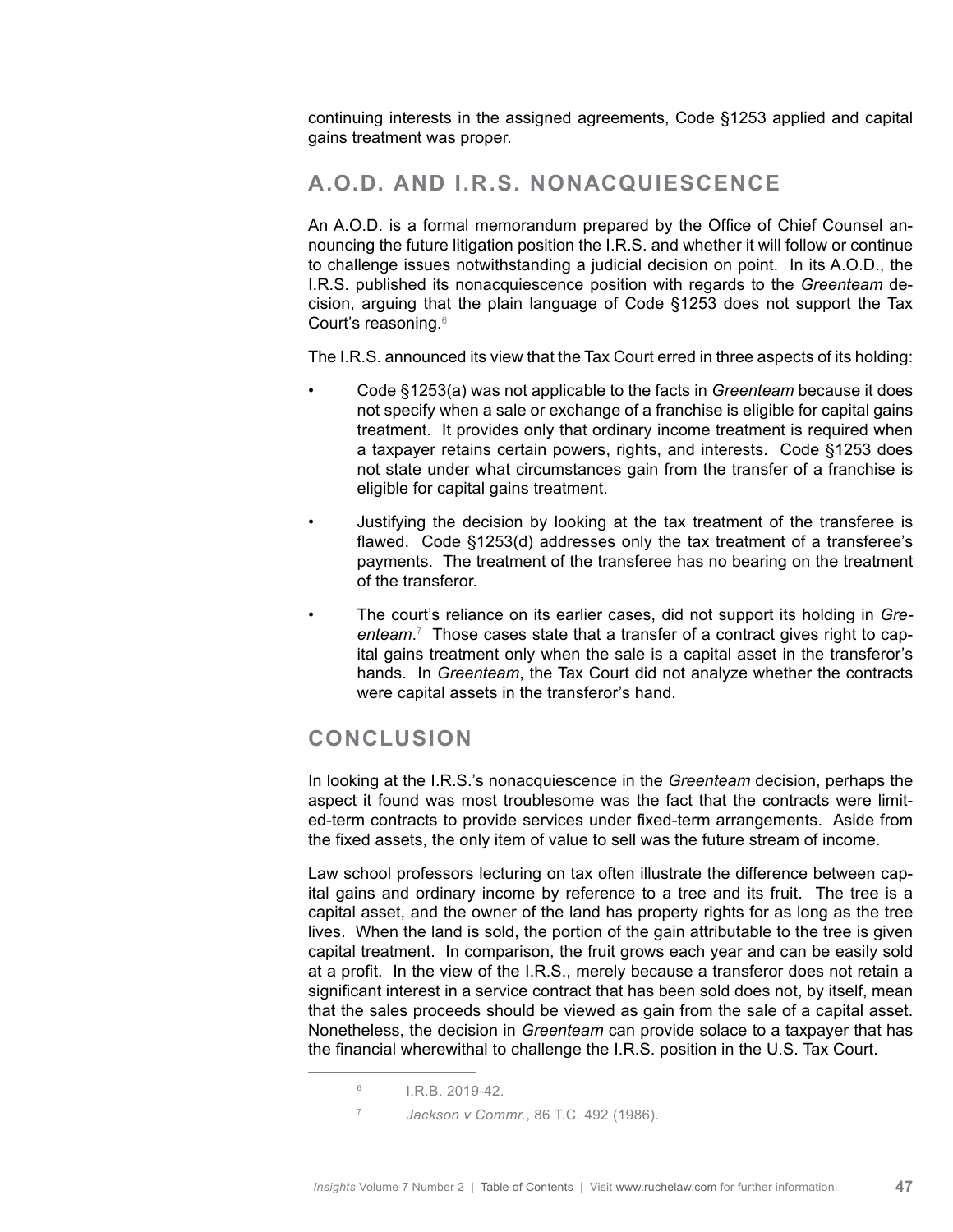# **J-5 STEP UP ANTI-MONEY LAUNDERING IN 2020, SIGHTS SET ON CENTRAL AMERICA**

Tax authorities that are tasked with tracking down tax evaders and their enablers take their jobs seriously. When success against tax evaders is encountered, two benefits are obtained. First, the tax evader is caught, punished, and taxes and penalties are collected. Second, a message is delivered to tax cheat "wannabes" that tax crime does not pay. That message is emphasized by the issuance of coordinated news releases praising coordinated investigatory action in several countries that is carried out on the same day.

The Joint Chiefs of Global Tax Enforcement, known as the J-5, is a coordinated team of crime-fighting tax authorities from the U.K., the U.S., Canada, Australia, and the Netherlands. Formed in 2018, the mandate of the J-5 is to stop the facilitation of offshore tax evasion and money laundering. The J-5 uses the skills of experts in tax, crypto currencies, and cyber security to identify and attack financial institutions that facilitate concealment of wealth in ways that are designed to promote tax evasion.

For the J-5, January 22 was a day coordinated day of action. It focused on a Central American financial institution believed to be involved in money laundering and tax evasion on a global basis by its customers. Information originated from the Netherlands was subsequently shared with other J-5 countries. Ultimately, the day of coordinated action arrived, evidence was gathered, interviews were conducted, subpoenas were served, and at least one person was arrested. One member of the J-5 reported that significant information was obtained as a result of the coordinated efforts. The group expects criminal, civil, and regulatory action to follow in each country.

With the success of the coordinated action, press releases were issued on a global basis by J-5 officials.

- Will Day, Australian Tax Office ("A.T.O.") Deputy Commissioner commented that never before have criminals been at such risk of being detected as they are now. With increased collaboration, data analytics, and intelligence sharing, there is no place worldwide in which a person can hide money to avoid tax payment obligations.
- Mr. Day's comments were echoed by Don Fort, Chief or the I.R.S. Criminal Investigation division, who advised that tax cheats across the world should be on notice that their days of noncompliance are over. He pointed out that J-5 countries all have the same goal, which is to broaden their reach in order to speed up investigations. Coordinated effort will have an exponentially larger impact on global tax administration.
- Simon York, Chief and Director of H.M.R.C.'s Fraud Investigation Service observed that tax evasion is a global problem that needs the global response that is provided by the J-5.

<span id="page-47-0"></span>**Author** Denisse Lopez

**Tags** H.M.R.C. I.R.S. J-5 Tax Evasion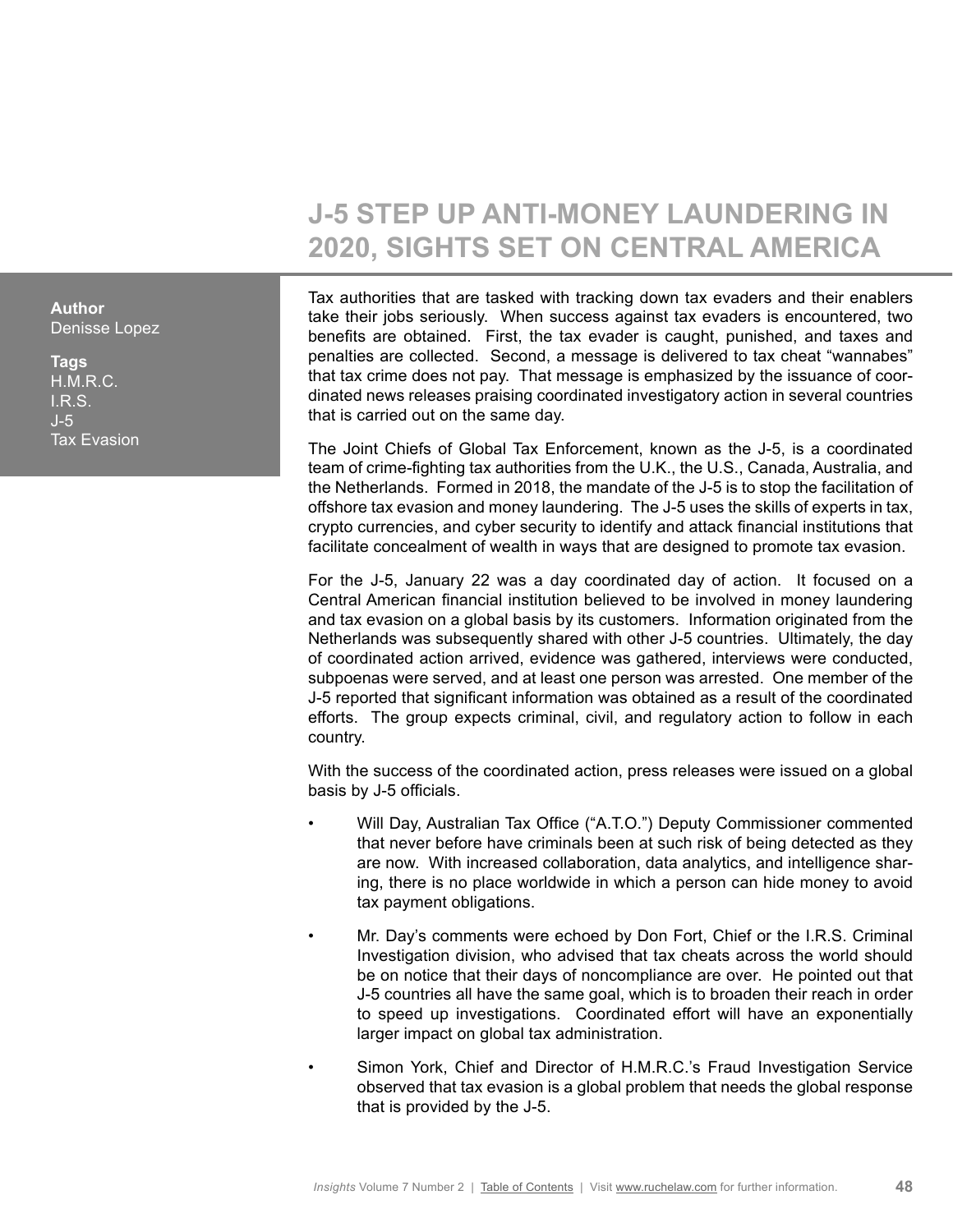• Eric Feron of C.R.A. expressed his pleasure with the role played by the C.R.A. in the J-5. According to Mr. Feron, the day of action showed that through combined efforts, J-5 is making it increasingly difficult for taxpayers to hide their money and avoid paying their fair share of tax.

It may be expected that at least one more coordinated effort will occur and be reported early in the month of April, when U.S. individuals are required to file tax returns. Compliance is enhanced when fear of coordinated activity is spread.